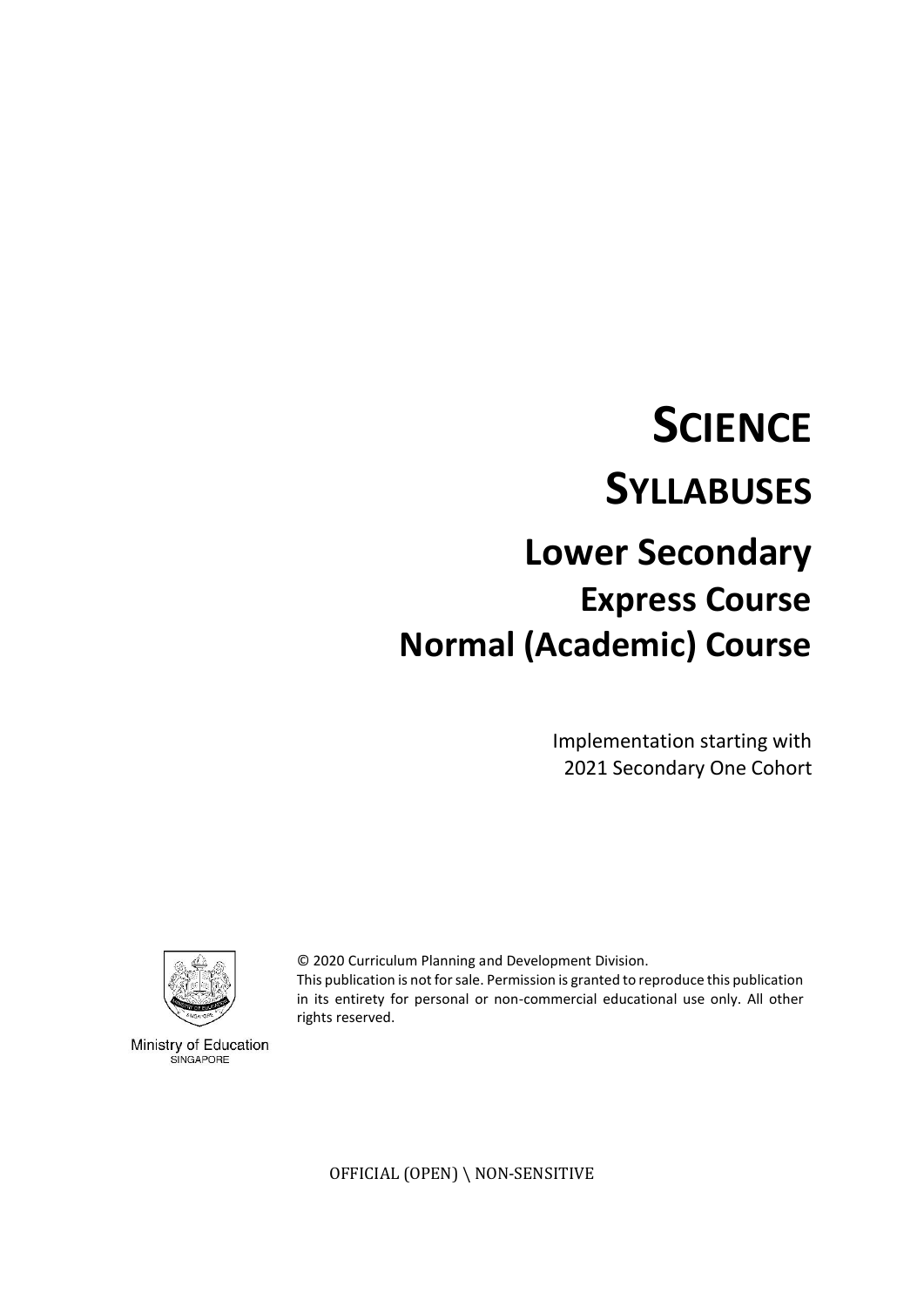# OFFICIAL (OPEN) \ NON-SENSITIVE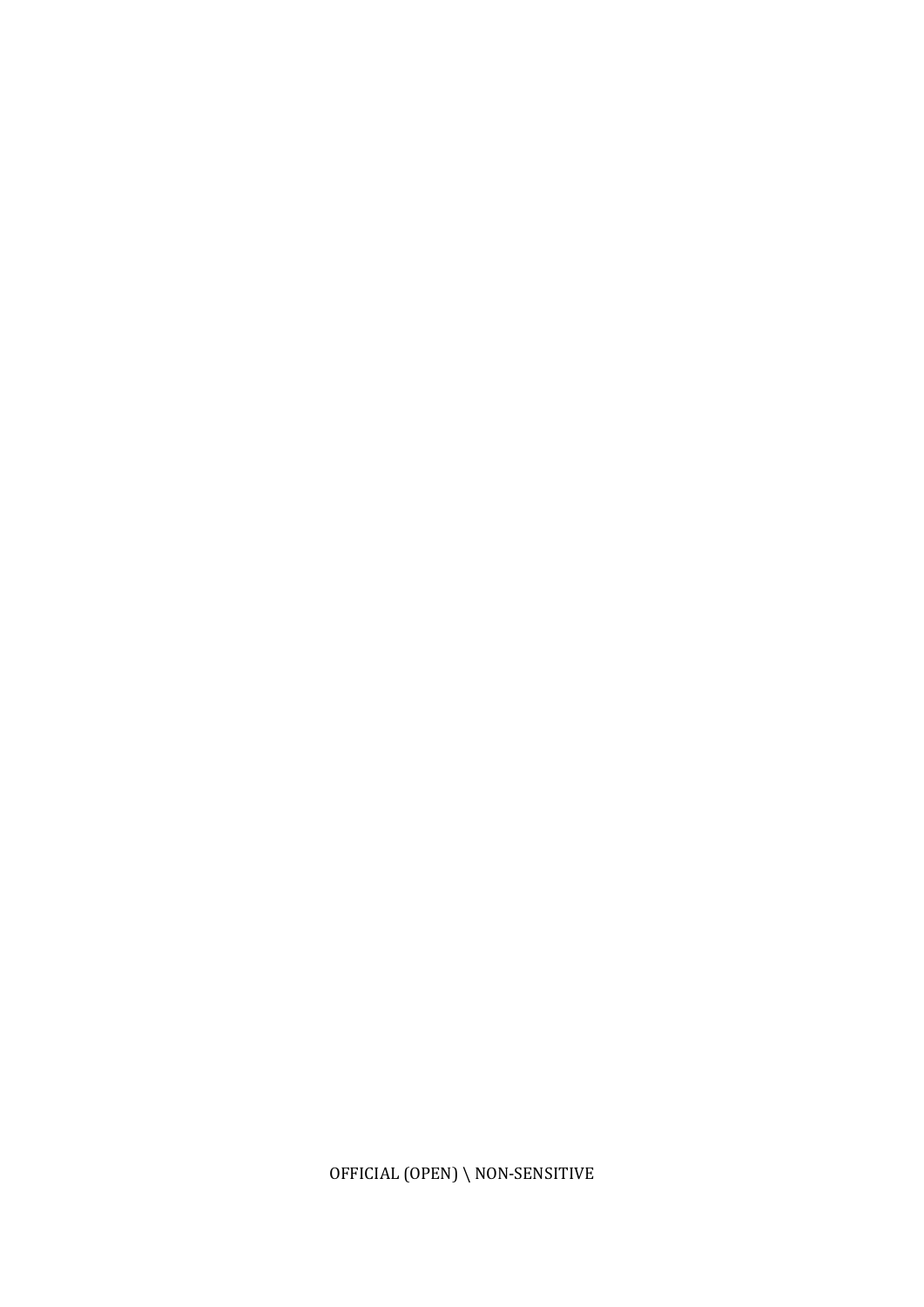# **PREAMBLE**

This Lower Secondary Science Syllabus is a continuation and further development of the Primary Science Syllabus. It is also a bridge to, and a foundation for, the pursuit of scientific studies at upper secondary levels. The syllabus has taken into consideration the desired outcomes of education for our lower secondary students as well as the national education emphasis.

This syllabus is based on the revised Science Curriculum Framework and emphasises the need for a balance between the acquisition of Core Ideas, Practices, and Values, Ethics and Attitudes in Science. In addition, as and when the topics lend themselves, the technological applications, social implications and the value aspects of Science are also considered. It also emphasises the broad coverage of fundamental concepts in the natural and physical world.

The aims spelt out in the syllabus provide the guiding principles for the suggested teaching approaches and evaluation methods. Teachers are advised not to follow the syllabus too rigidly but to exercise their professional judgement in implementing it. Schemes of work should be developed with the interests and abilities of the students uppermost in mind. Teachers are encouraged to use a variety of approaches in their teaching and to incorporate ideas and materials from various sources in order to enhance the learning of Science.

Certain learning outcomes in the syllabus have been marked with an asterisk. These learning outcomes are optional for the Normal (Academic) course students.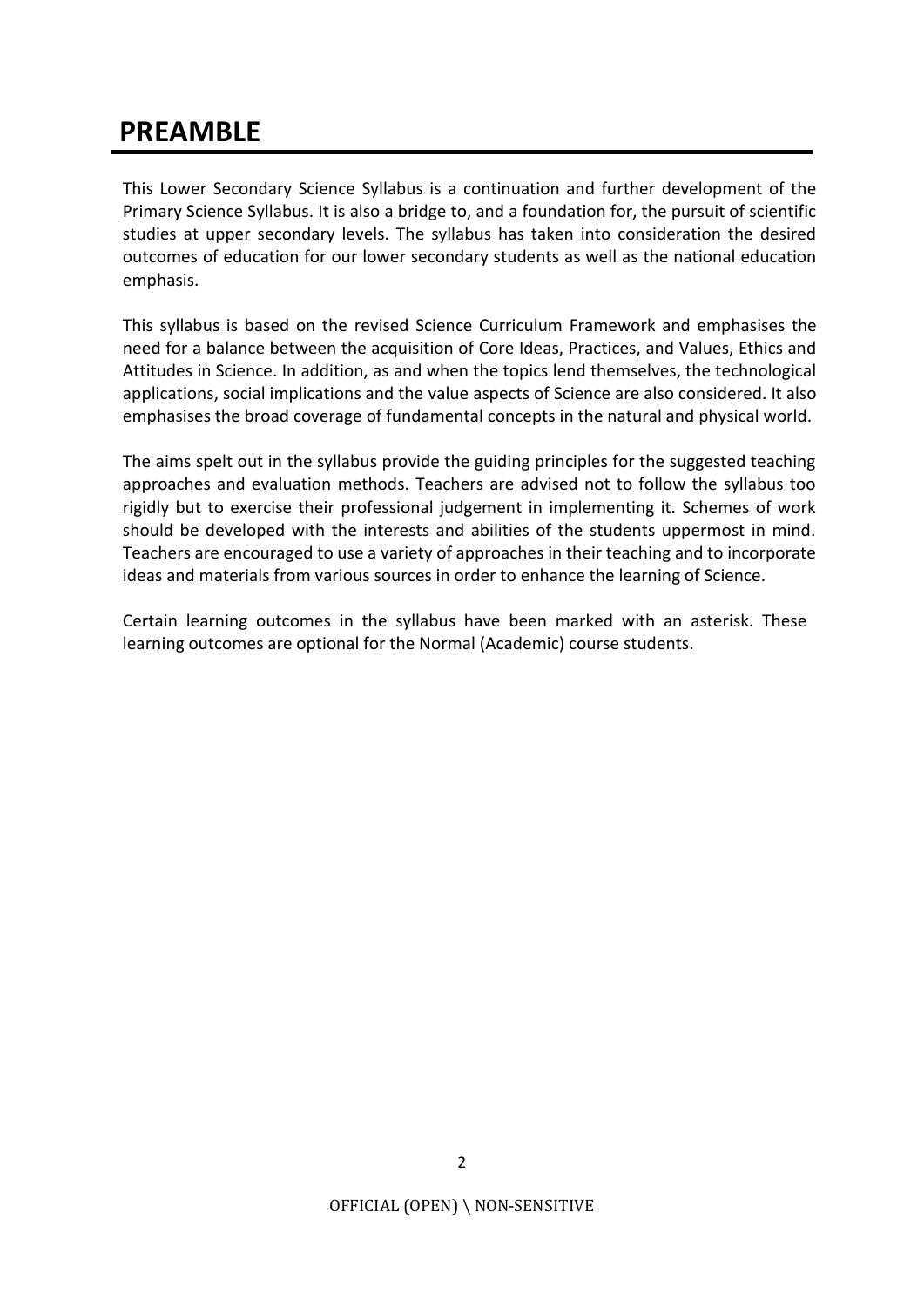# **CONTENTS**

| 1.1 |                                                                  |  |  |  |
|-----|------------------------------------------------------------------|--|--|--|
| 1.2 | 21st Century Competencies and Scientific Literacy 10             |  |  |  |
| 1.3 | Value and Aims of Lower Secondary Science E/N(A) 13              |  |  |  |
|     |                                                                  |  |  |  |
| 2.1 |                                                                  |  |  |  |
|     |                                                                  |  |  |  |
|     |                                                                  |  |  |  |
| 3.1 |                                                                  |  |  |  |
| 3.2 |                                                                  |  |  |  |
| 3.3 |                                                                  |  |  |  |
| 3.4 | Using Authentic Contexts to Support the Teaching and Learning of |  |  |  |
|     |                                                                  |  |  |  |
| 4.1 |                                                                  |  |  |  |
| 4.2 |                                                                  |  |  |  |
|     |                                                                  |  |  |  |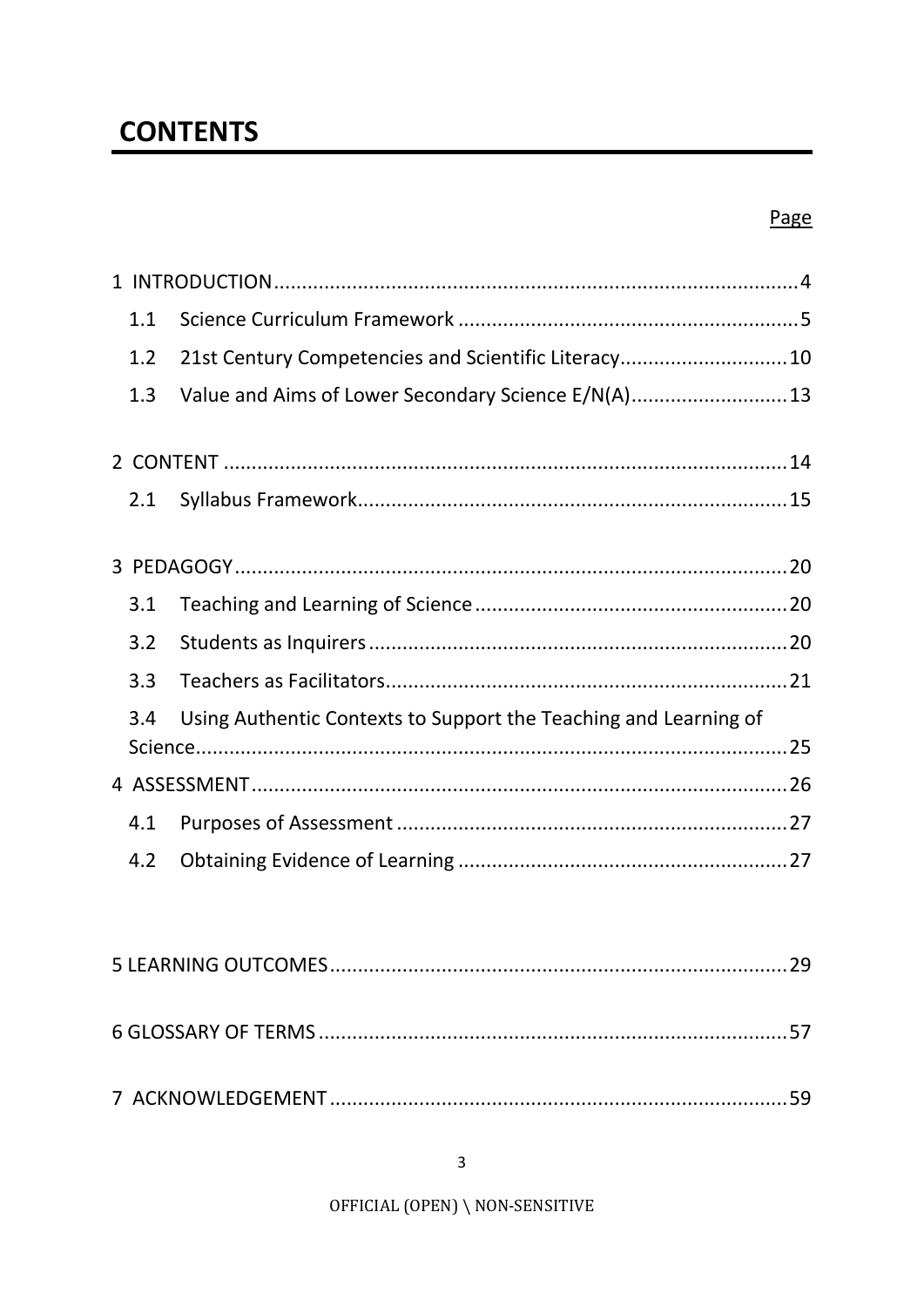# Section 1:

# **INTRODUCTION**

<span id="page-4-0"></span>Science Curriculum Framework 21<sup>st</sup> Century Competencies and Scientific Literacy Value and Aims of Lower Secondary Science E/N(A)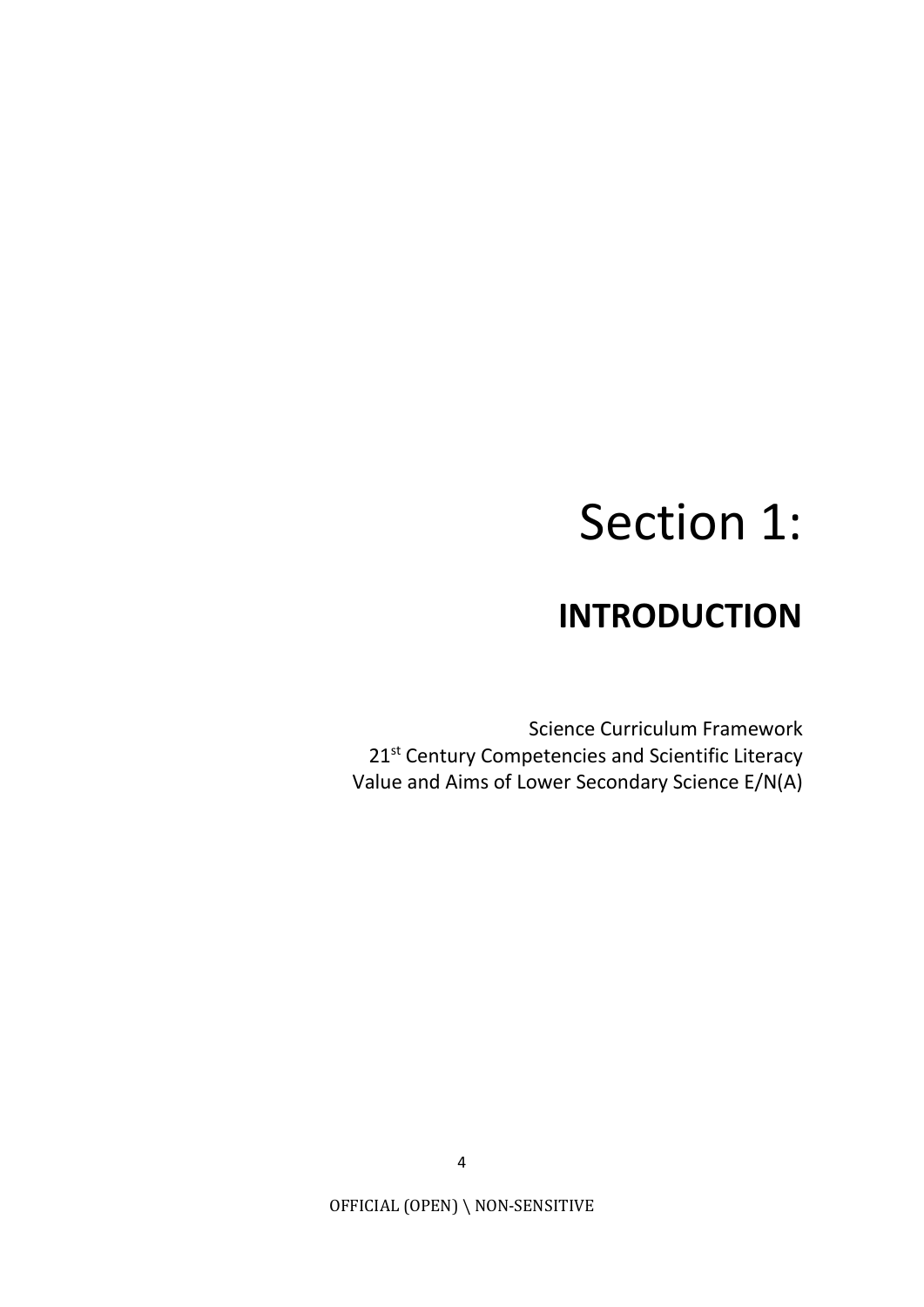# **1. INTRODUCTION**

# <span id="page-5-0"></span>*1.1 Science Curriculum Framework*

The *Science Curriculum Framework* (**Figure 1**) encapsulates the thrust of science education in Singapore to provide students with a strong foundation in Science for life, learning, citizenry and work.

The tagline *Science for Life and Society* at the core of the curriculum framework captures the essence of the goals of science education.



**Figure 1:** Science Curriculum Framework

Our science students are diverse, with different needs, interests and aptitudes for Science. Given the diversity of our students and the needs of our country, the twin **goals of science education** are:

- To enthuse and nurture all students to be scientifically literate, which can help them to make informed decisions and take responsible actions in their daily lives.
- To provide strong science foundations for students to innovate and pursue STEM for future learning and work.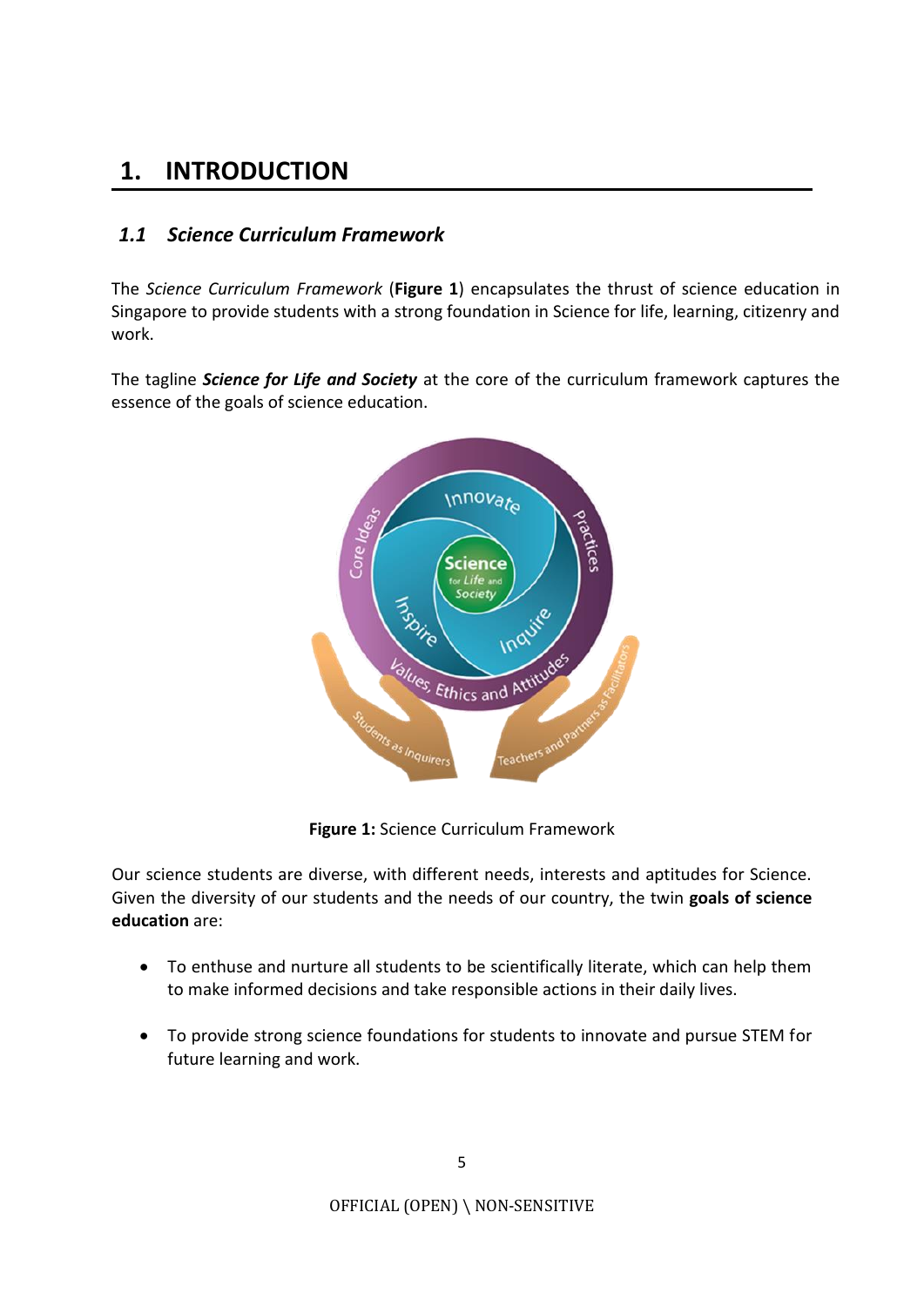Surrounding the core of the framework are the three "IN"s, *inspire*, *inquire* and *innovate*, which represent the **vision of science education**. It encapsulates the desired overall experience of our students in science education:

- INspired by Science. Students enjoy learning Science and are fascinated by how everyday phenomena have scientific connections and how Science helps solve many of our global challenges. They regard Science as relevant and meaningful and appreciate how Science and Technology have transformed the world and improved our lives. A good number of students see Science-related careers as a viable profession to serve the good of society.
- INquire like scientists. Students have a strong foundation in Science and possess the spirit of scientific inquiry. They are able to engage confidently in the Practices of Science, grounded in the knowledge, issues and questions that relate to the roles played by Science in daily life, society and the environment. They can discern, weigh alternatives and evaluate claims and ideas critically, based on logical scientific evidence and arguments, and yet are able to suspend judgement where there is lack of evidence.
- INnovate using Science. Students apply and experience the potential of Science to generate creative solutions to solve real-world problems, ranging from those affecting everyday lives to complex problems affecting humanity. A strong pipeline of students can contribute towards STEM research, innovation and enterprise.

The outer ring represents the domains that make up the strong science fundamentals: Core Ideas, Practices, and the Values, Ethics and Attitudes.

• *Core Ideas* (CI) of Science. To make Science learning coherent and meaningful, the Science curriculum is organised around *Core Ideas* (**Figure 2**), which are the distilled ideas central to Science. The *Core Ideas* help students see the coherence and conceptual links *within* and *across*the different sub-disciplines of Science (i.e. Biology, Chemistry and Physics).



OFFICIAL (OPEN) \ NON-SENSITIVE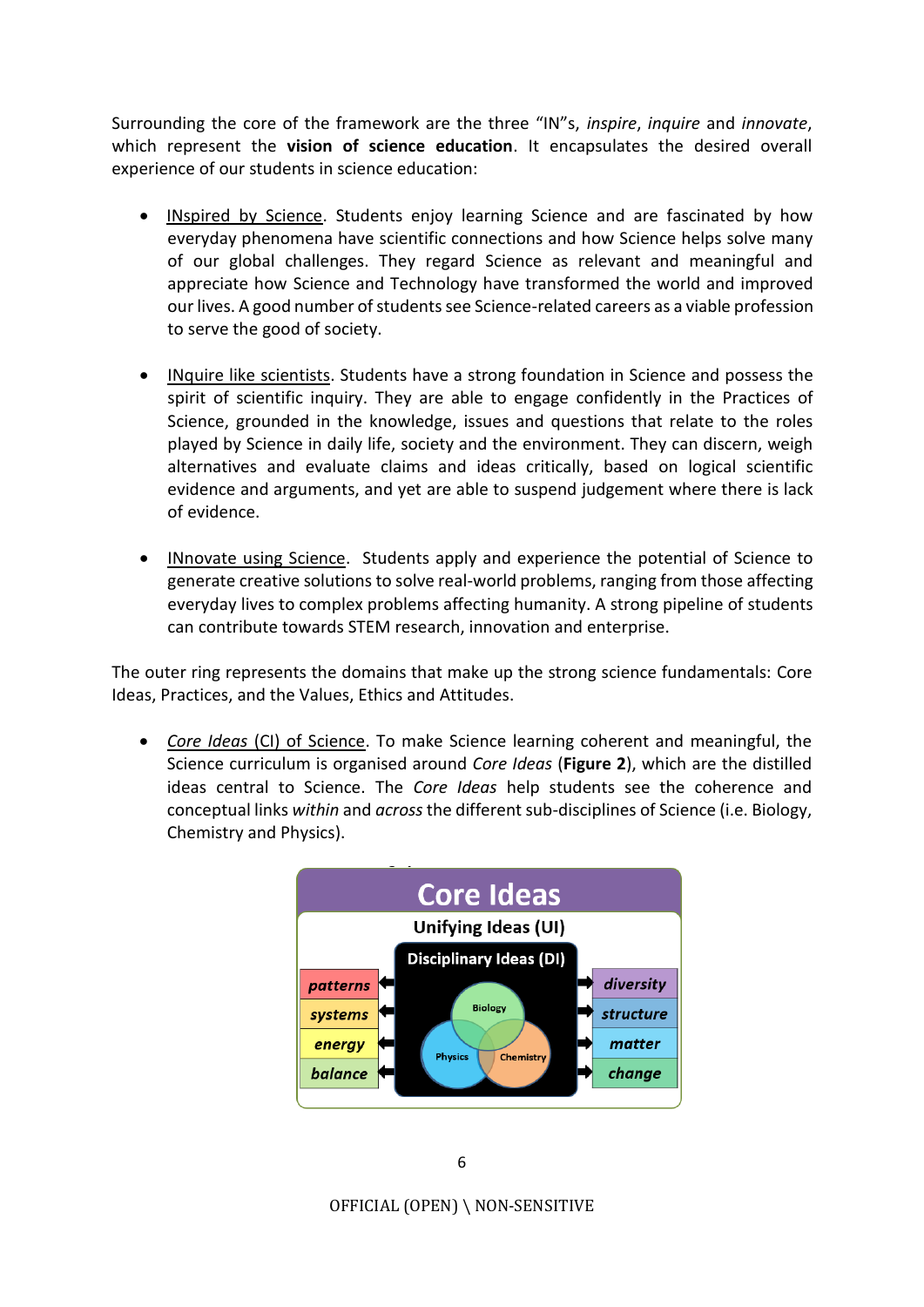**Figure 2**: Diagram representing the Core Ideas in the Science Curriculum Framework

Practices of Science serve to highlight that Science is more than the acquisition of a body of knowledge; it is also a way of thinking and doing (**Figure 3**). The Practices of Science represents the set of established procedures and practices associated with scientific inquiry, what scientific knowledge is and how it is generated and established, as well as how Science is applied in society **(Section 1.2 21st Century Competencies and Scientific Literacy)**. In particular, it is important to appreciate that the three components representing the cognitive, epistemic and social aspects of the Practices are intricately related.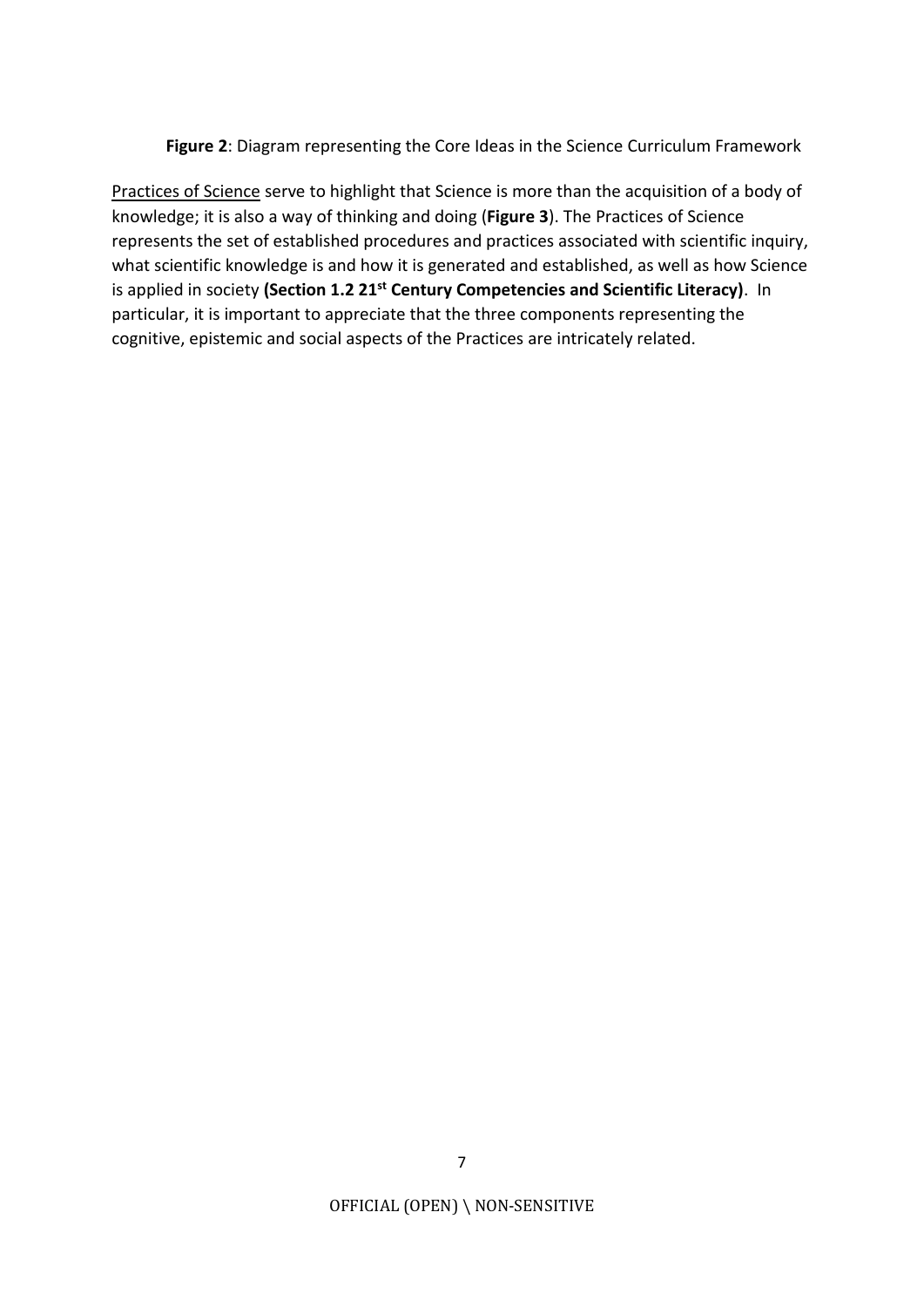| <b>Demonstrating WOTD</b>                                                                                                                                               |                                                     |                                                                  |  |  |  |  |  |  |
|-------------------------------------------------------------------------------------------------------------------------------------------------------------------------|-----------------------------------------------------|------------------------------------------------------------------|--|--|--|--|--|--|
| Investigating                                                                                                                                                           | <b>Evaluating and</b><br><b>Reasoning</b>           | <b>Developing</b><br><b>Explanations and</b><br><b>Solutions</b> |  |  |  |  |  |  |
| Posing questions<br>and defining                                                                                                                                        | Communicating,<br>evaluating and<br>defending ideas | Using and<br>developing models                                   |  |  |  |  |  |  |
| problems                                                                                                                                                                | with evidence                                       |                                                                  |  |  |  |  |  |  |
| Designing<br>investigations                                                                                                                                             | Making informed<br>decisions and taking             | Constructing<br>explanations and                                 |  |  |  |  |  |  |
| Deprocession in the Manuscript of the Ministers of the<br>Understanding or<br>responsible actions<br>designing solutions<br>Conducting<br><b>Practices</b><br>Jordoning |                                                     |                                                                  |  |  |  |  |  |  |
| testing solutions                                                                                                                                                       | experiments and<br>of Science                       |                                                                  |  |  |  |  |  |  |
| Analysing and                                                                                                                                                           |                                                     |                                                                  |  |  |  |  |  |  |
| interpreting<br>data<br><b>Relating Science-Technology-Society-Environment</b>                                                                                          |                                                     |                                                                  |  |  |  |  |  |  |
|                                                                                                                                                                         |                                                     |                                                                  |  |  |  |  |  |  |

| <b>Relating STSE</b>                                                                                                                                             |
|------------------------------------------------------------------------------------------------------------------------------------------------------------------|
| There are risks and benefits associated with the applications of Science in society.                                                                             |
| Applications of Science often have ethical, social, economic and environmental implications.                                                                     |
| Application of new scientific discoveries often drive technological advancement while advances in<br>technology enable scientists to make new or deeper inquiry. |

Figure 3: Diagram representing the Practices of Science in the Science Curriculum Framework

OFFICIAL (OPEN) \ NON-SENSITIVE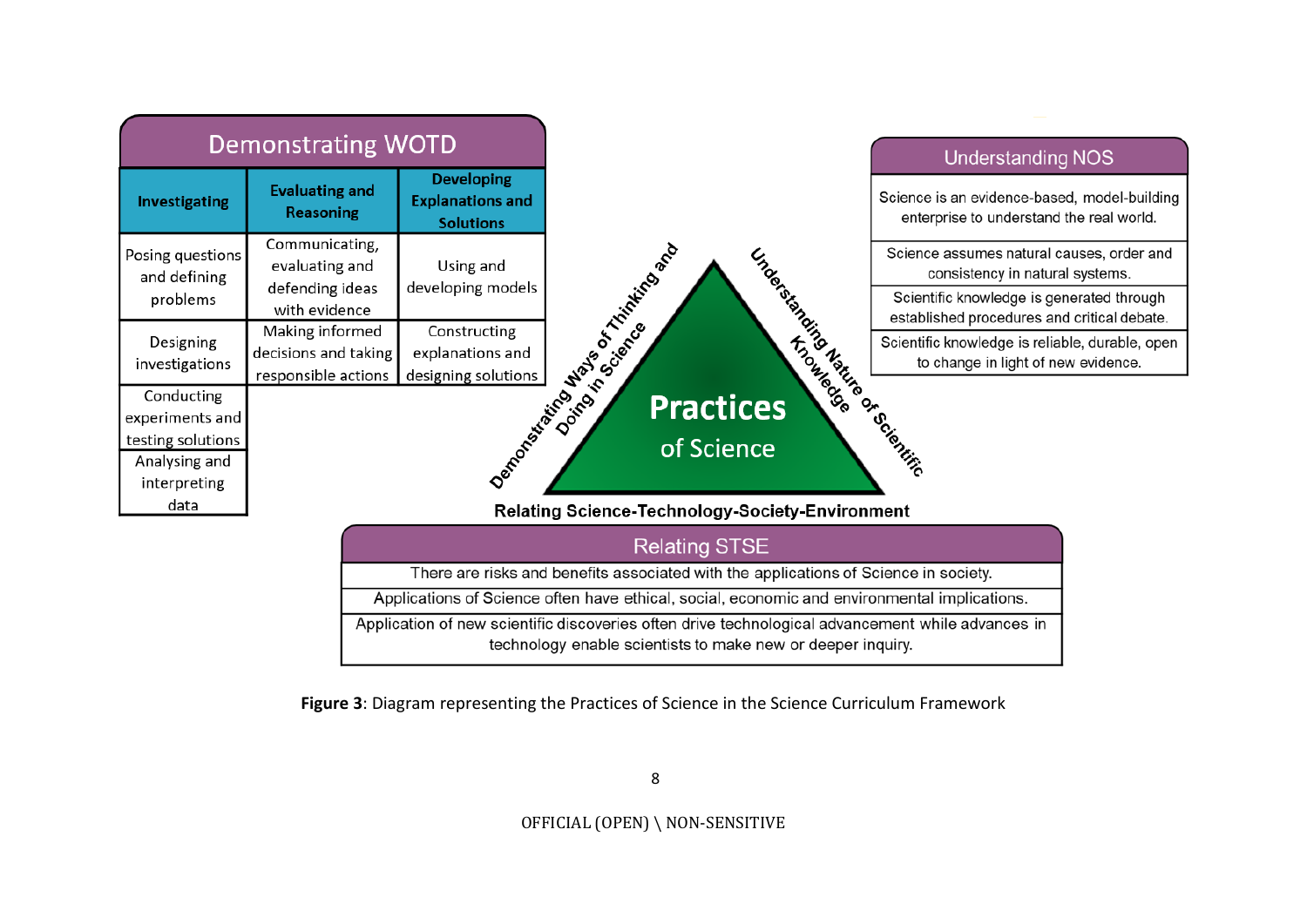# • Values, Ethics and Attitudes.

Although Science uses objective methods to arrive at evidence-based conclusions, it is a human enterprise conducted in particular social contexts which involve a nuanced consideration of values and ethics (**Table 1**). It is important for our students to be aware of and appreciate the values and ethical implications of the application of Science in society. Thus, science education needs to equip students with the ability to articulate their ethical stance as they participate in discussions about socio-scientific issues that involve ethical dilemmas, with no single right answers.

| Curiosity                                       | Desiring to explore the environment and question what is found.           |  |  |  |  |  |
|-------------------------------------------------|---------------------------------------------------------------------------|--|--|--|--|--|
| Creativity                                      | Seeking innovative and relevant ways to solve problems.                   |  |  |  |  |  |
| Integrity                                       | Handling and communicating data and information with complete             |  |  |  |  |  |
|                                                 | honesty.                                                                  |  |  |  |  |  |
| Objectivity                                     | Seeking data and information to validate observations<br>and              |  |  |  |  |  |
|                                                 | explanations without bias.                                                |  |  |  |  |  |
| Open-                                           | Accepting all knowledge as tentative and suspending judgment.             |  |  |  |  |  |
| mindedness                                      | Tolerance for ambiguity. Willingness to change views if the evidence is   |  |  |  |  |  |
|                                                 | convincing.                                                               |  |  |  |  |  |
| Resilience                                      | Not giving up on the pursuit for answers / solutions. Willingness to take |  |  |  |  |  |
|                                                 | risks and embrace failure as part of the learning process.                |  |  |  |  |  |
| Responsibility                                  | Showing care and concern for living things and awareness of our           |  |  |  |  |  |
|                                                 | responsibility for the quality of the environment.                        |  |  |  |  |  |
| Healthy                                         | Questioning the observations, methods, processes and data, as well as     |  |  |  |  |  |
| trying to review one's own ideas.<br>Scepticism |                                                                           |  |  |  |  |  |

# **Table 1:** Diagram representing the Values, Ethics and Attitudes in the Science Curriculum Framework

The pair of hands in the Science Curriculum Framework represents the roles of students *as inquirers* in their learning and pursuit of science, supported by *teachers and partners as facilitators* of the students' learning experiences, to impart the excitement and value of science to the students. The partnership of learning and teaching goes beyond the students and teachers to include other partners who facilitate learning in various contexts to fuel students' sense of inquiry and innovation, to inspire them and to help them appreciate the application of science in their daily lives, society and the environment.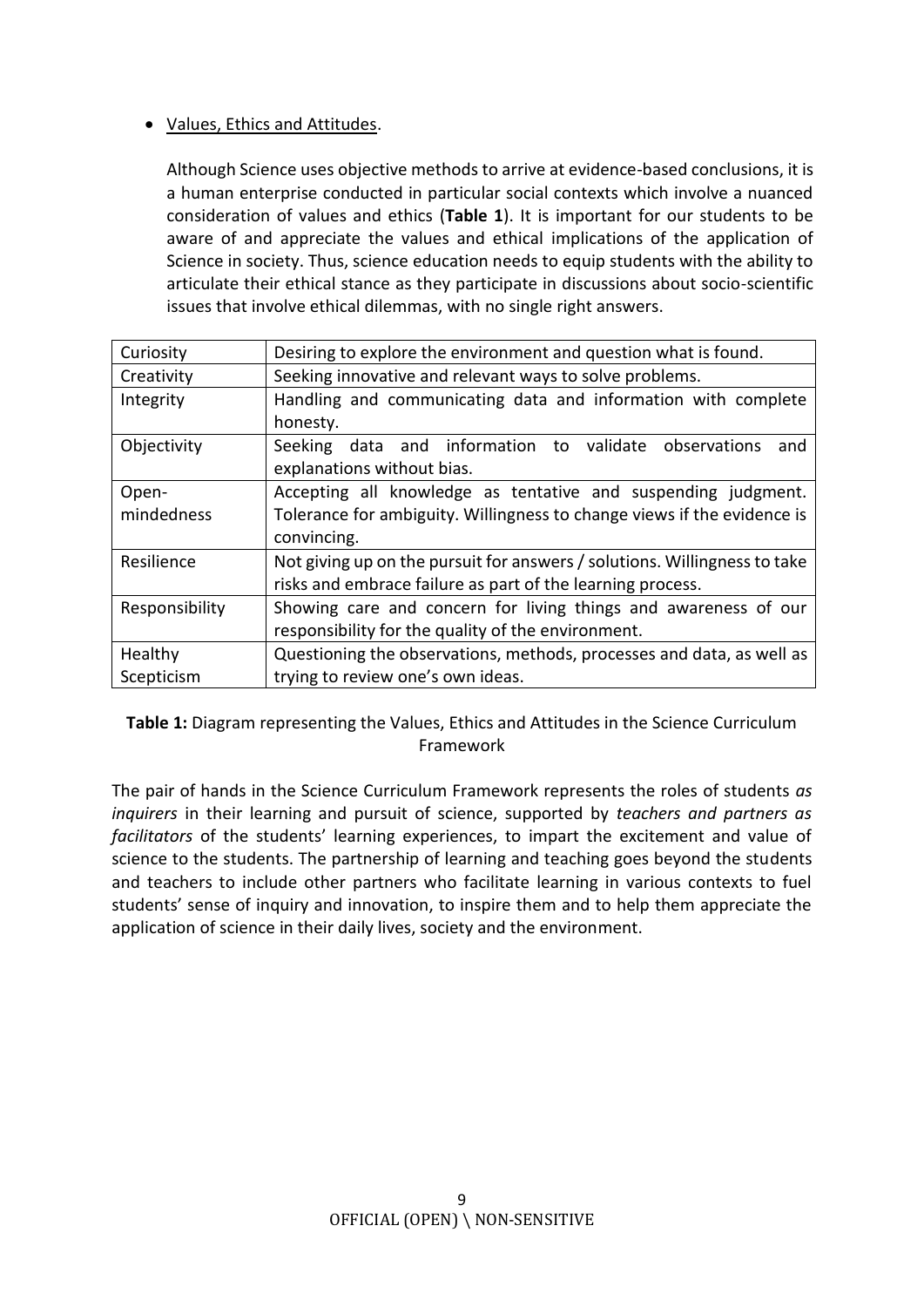# <span id="page-10-0"></span>*1.2 21st Century Competencies and Scientific Literacy*

The Framework for 21st Century Competencies and Student Outcomes (**Figure 4**) helps guide us to prepare our students to be confident people, self-directed learners, concerned citizens, and active contributors - attributes we strive to develop in students to thrive in and contribute to a fast-changing and globalised world of the 21<sup>st</sup> century.



Figure 4: Framework for 21<sup>st</sup> Century Competencies and Student Outcomes

This framework identifies the core values, social and emotional competencies, as well as competencies necessary for the globalised world we live in. In totality, these are referred to 21<sup>st</sup> Century Competencies (21CC).

# **Supporting the Development of 21CC through Science**

Science education plays an important role in helping our students understand and address many of the local and global challenges we face in the 21<sup>st</sup> century. These challenges include climate change, depletion of natural resources, disruptive innovations in technology (e.g. artificial intelligence), and feeding an increasing population. To navigate these challenges, we need to develop scientifically literate citizens who

- possess mind-sets and practical knowledge of Science and its applications to make informed decisions and responsible actions in their daily lives.
- appreciate Science as humanity's intellectual and cultural heritage, the beauty and power of its ideas, as well as participate in socio-scientific issues ethically and in an informed manner.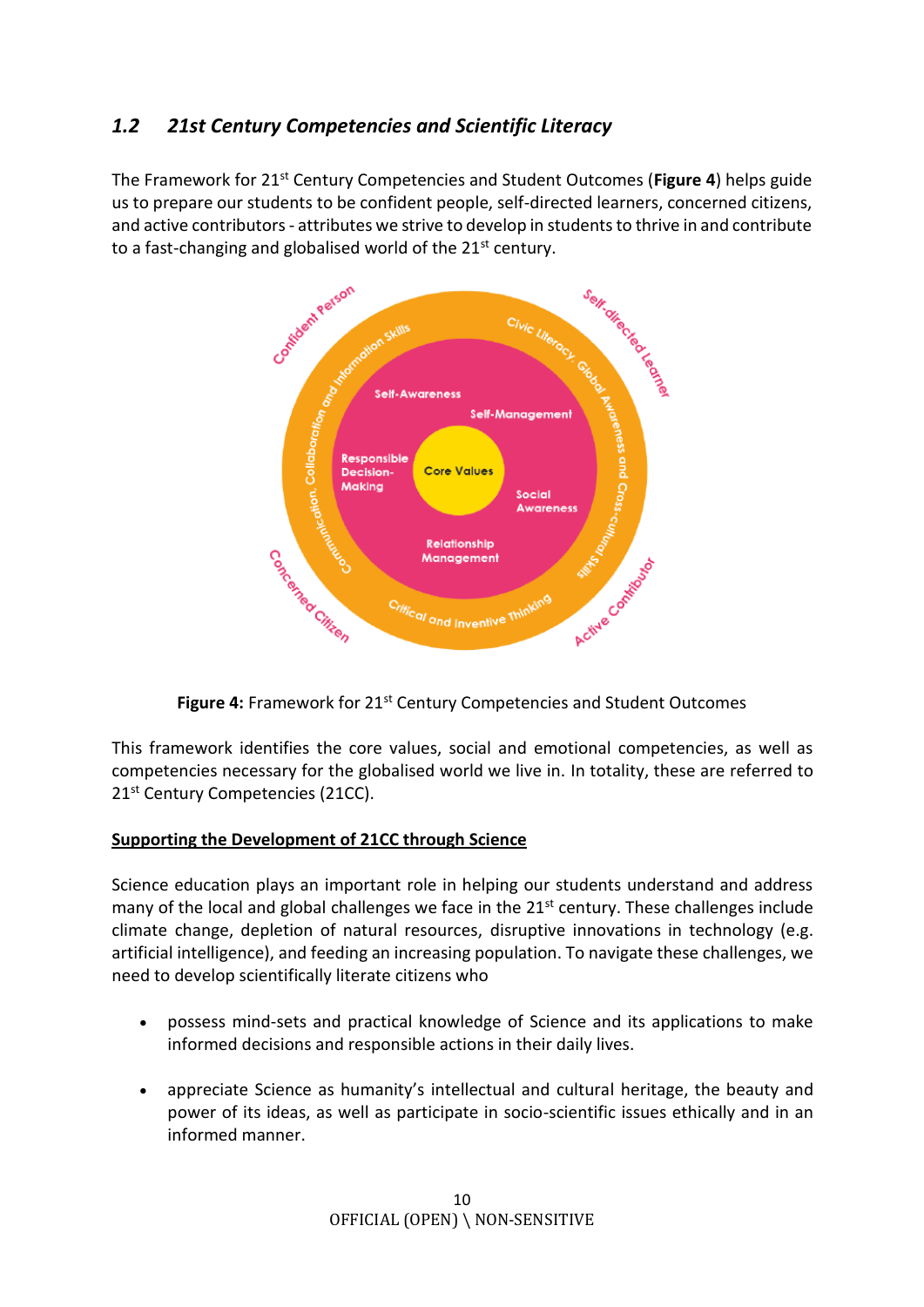• are able to apply scientific knowledge and skills, as well as adopt scientific attitudes and mind-sets to innovate and push new frontiers.

In this respect, the development of scientific literacy supports MOE's efforts on the development of students' 21CC. As discussed in **Section 1.1**, the development of scientific literacy is necessary to equip students with strong Science fundamentals in the three domains of *Core Ideas*, *Practices* and *Values, Ethics and Attitudes*. The subsequent paragraphs illustrate ideas on how 21CC can be developed through the Science curriculum.

# Supporting the development of 21CC through Science

# *Civic Literacy, Global Awareness and Crosscultural Skills*

For students to actively contribute to the community and nation, and develop an awareness of and the ability to analyse global issues and trends, they could be given opportunities to

- explore how science and technology contribute to society, in Singapore and globally, e.g. how applications of new scientific discoveries inspire technological advancements and motivate scientists to ask new questions in their inquiry.
- work together with people from diverse backgrounds and engage with socio-scientific issues. Students could participate in ethical discussions that require them to be openminded when weighing multiple perspectives and develop in them a sense of responsibility for the environment.

# *Critical and Inventive Thinking*

For students to generate novel ideas to address issues and solve problems, exercise sound reasoning, use metacognition to make good decisions, and manage complexities and ambiguities, they could be given opportunities to

- engage in scientific inquiry set in authentic contexts, where possible. Students could raise divergent questions about the natural world, develop multiple ways to observe and collect evidence, and explore more than one explanation from their evidence. At the same time, students should exercise healthy scepticism in questioning the assumptions and uncertainties in their evidence and evaluate how these assumptions could influence their explanations.
- recognise that Science is an evidence-based, model-building enterprise to understand the natural world through exploring how and why scientific models evolve over time in light of new evidence.

# *Communication, Collaboration and Information Skills*

For students to be able to communicate information and ideas clearly, collaborate effectively and manage information thoughtfully and responsibly, they could be given opportunities to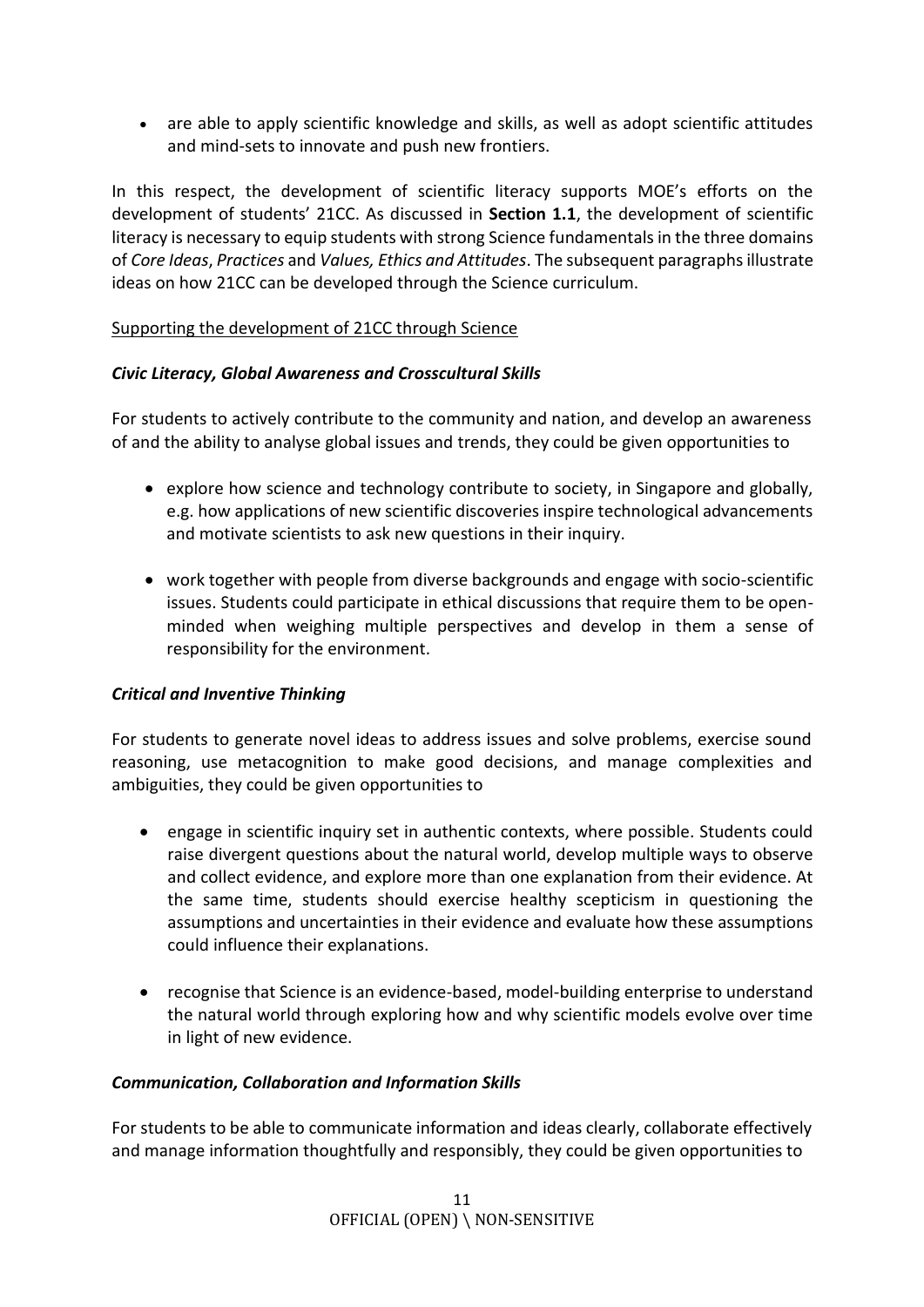- communicate their ideas clearly and persuasively using the language of Science. Students could engage in activities that allow them to appreciate the need and importance of having scientific standards and terminology.
- understand how Science is presented in various forms (e.g. orally, written, visual) and media (e.g. print media, social media) and evaluate the effect these forms of communication have on the audience (e.g. honing the skill of students in identifying fake news).
- collaborate with other students in knowledge construction. Students should present their work and ideas to others and have healthy discussions and critique.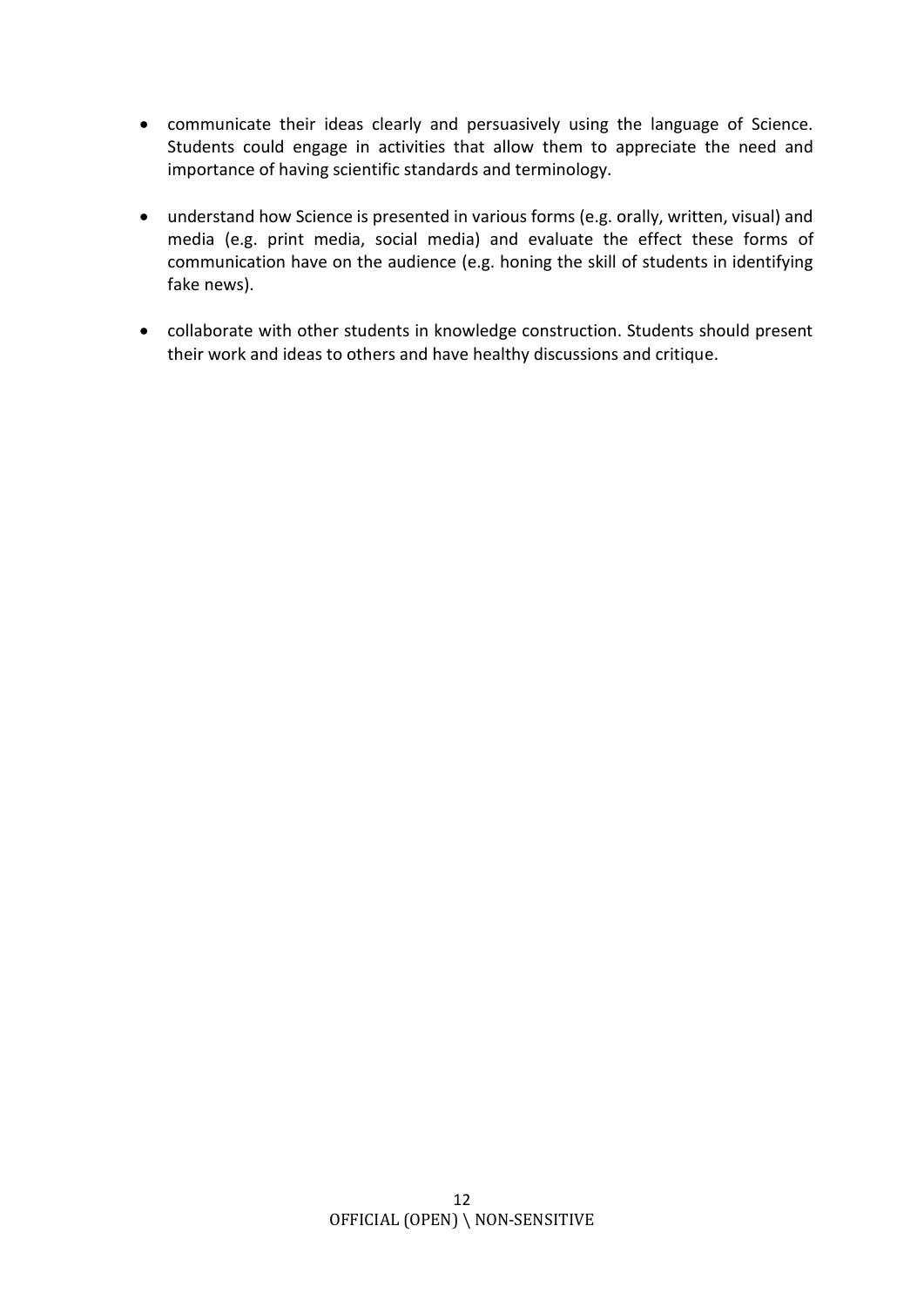# <span id="page-13-0"></span>*1.3 Value and Aims of Lower Secondary Science E/N(A)*

# **1.3.1. Value of Lower Secondary Science E/N(A)**

As Lower Secondary Science bridges Primary Science and Upper Secondary Science, Lower Secondary Science education needs to help students obtain baseline scientific literacy for basic citizenry **(Section 1.2 21st Century Competencies and Scientific Literacy)**, and to equip students with a strong foundation to support their further studies. LSS continues the General Science emphasis of Primary Science before students pursue the disciplinary subjects of Physics, Chemistry and Biology at upper levels. This approach in LSS supports students in making connections across disciplines and solving interdisciplinary problems.

# **1.3.2. Aims of Lower Secondary Science E/N(A)**

The aims of the Lower Secondary Science E/N(A) syllabuses are to:

**a. cultivate students' appreciation of Science as a collective human endeavour to understand the natural world, and as a way of thinking rather than just a body of facts.**

This involves promoting awareness that the study and practice of science are cooperative and cumulative activities. These activities are subject to social, economic, technological, ethical and cultural influences and limitations. In addition, the applications of Science are generally beneficial but the abuse of scientific knowledge can be detrimental.

**b. inspire students to make informed decisions and take responsible actions in sciencerelated issues that concern their lives, the society and the environment**.

This involves stimulating students' curiosity, interest and enjoyment in Science and matters relating to science and technology as well as developing their care for the environment.

**c. help students develop in fundamentals that are integral to scientific inquiry and innovation, including problem-seeking and problem-solving**.

These fundamentals include the (i) acquisition of core ideas, (ii) acquisition of the practices of science, and (iii) development of values, ethics and attitudes relevant to Science that would help students become confident citizens in a technological world.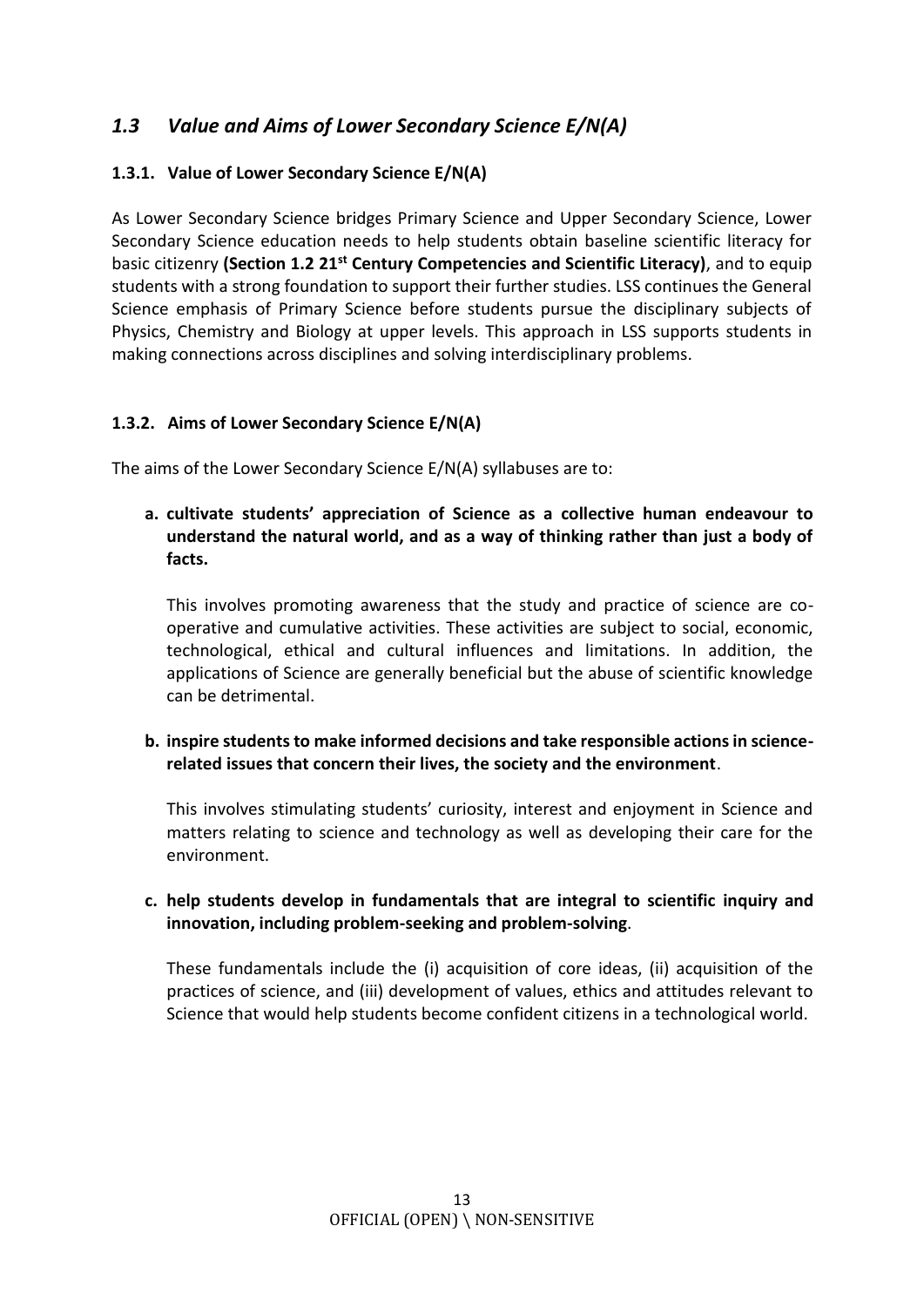# Section 2:

# **CONTENT**

<span id="page-14-0"></span>Syllabus Framework for Lower Secondary Science E/N(A)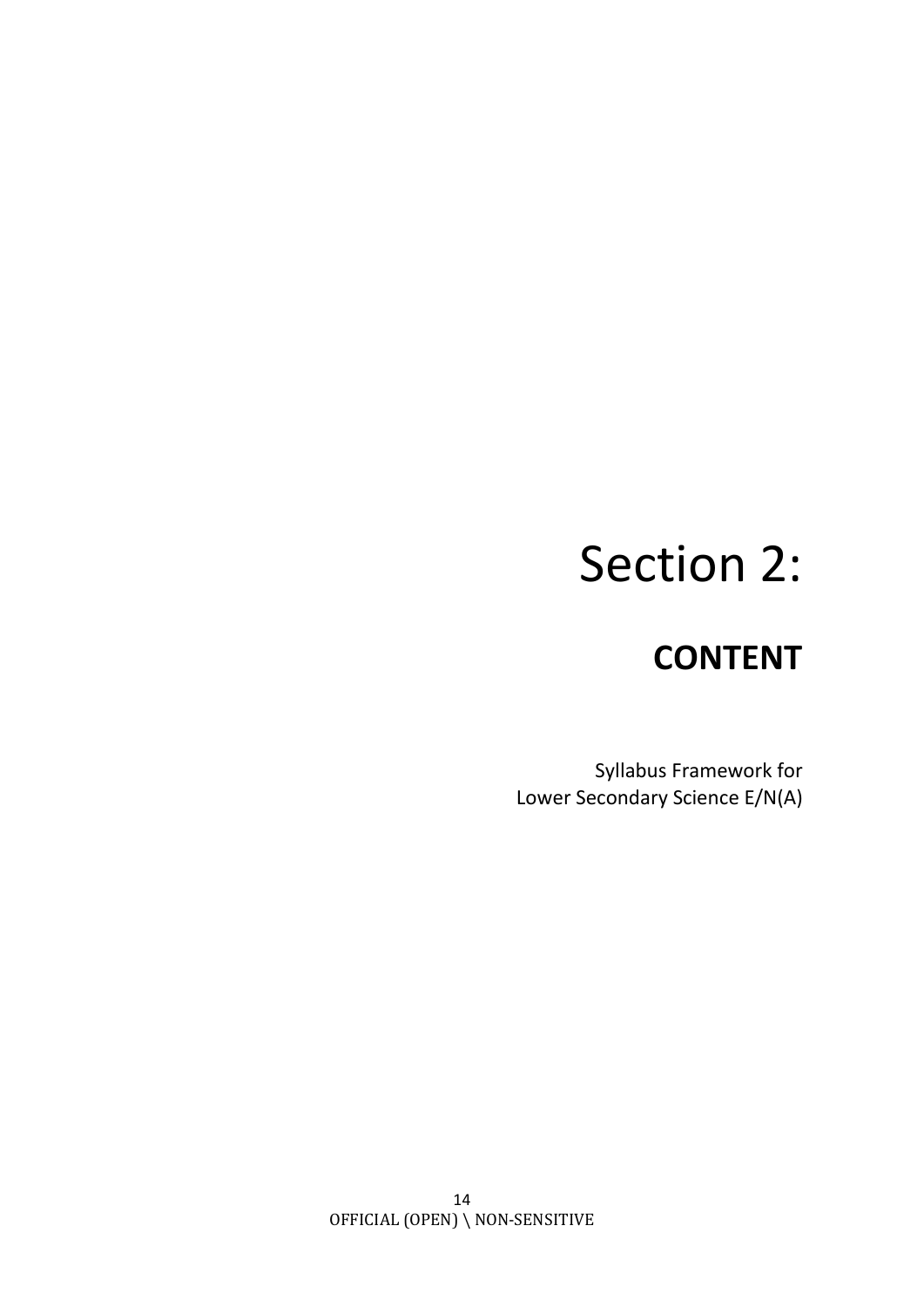# **2. CONTENT**

# <span id="page-15-0"></span>*2.1 Syllabus Framework*

The Lower Secondary Science E/N(A) syllabuses comprise the Core Ideas, Practices of Science as well as Values, Ethics and Attitudes that all students should acquire to develop scientific literacy. The design of the syllabuses takes into account the time needed for the use of engaging teaching and learning approaches, and the implementation of customised schoolbased programmes that meet the aims of the syllabuses. This enables teachers to make learning more meaningful and enjoyable for students.

The features of the Lower Secondary Science E/N(A) syllabuses comprise:

a. Thematic Narrative

Guided by the Science Curriculum Framework, the LSS E/N(A) curriculum is underpinned by five themes, which is aligned to the Primary Science Syllabus. These themes arise from Core Ideas and Practices of Science and provide the foundational concepts that students need for the disciplinary Sciences (Biology, Chemistry and Physics) at upper secondary. The five themes in the LSS E/N(A) syllabuses are: Scientific Endeavour, Diversity, Models, Interactions and Systems (**Table 2**).

| Planned Curriculum <sup>2</sup> |                                       |                                                                                                                                                                                                         |  |  |  |  |  |
|---------------------------------|---------------------------------------|---------------------------------------------------------------------------------------------------------------------------------------------------------------------------------------------------------|--|--|--|--|--|
|                                 | <b>The Scientific Endeavour</b><br>1. |                                                                                                                                                                                                         |  |  |  |  |  |
| <b>Themes</b>                   |                                       | <b>Topics</b>                                                                                                                                                                                           |  |  |  |  |  |
| <b>Diversity</b>                | 2.<br>3.<br>4.                        | <b>Exploring Diversity of Matter by its Physical Properties</b><br><b>Exploring Diversity of Matter by its Chemical Composition</b><br><b>Exploring Diversity of Matter using Separation Techniques</b> |  |  |  |  |  |
| <b>Models</b>                   | 5.<br>6.<br>7.<br>8.                  | Ray Model of Light<br>Model of Cells - the Basic Unit of Life<br>Model of Matter - The Particulate Nature of Matter<br>Model of Matter - Atoms and Molecules                                            |  |  |  |  |  |
| <b>Interactions</b>             | 9.<br>10.<br>11.<br>12.               | Application of Forces and Transfer of Energy<br>Transfer of Heat Energy and its Effects<br><b>Chemical Changes</b><br>Interactions within Ecosystems                                                    |  |  |  |  |  |
| <b>Systems</b>                  | 13.<br>14.<br>15.<br>16.              | <b>Electrical Systems</b><br>Human Digestive System<br><b>Transport Systems in Living Things</b><br>Human Sexual Reproductive System                                                                    |  |  |  |  |  |

**Table 2**: Overview of the Lower Secondary Science E/N(A) Syllabuses

The thematic narrative is supported by the contexts (Sustainability, Emerging Technologies,

15 OFFICIAL (OPEN) \ NON-SENSITIVE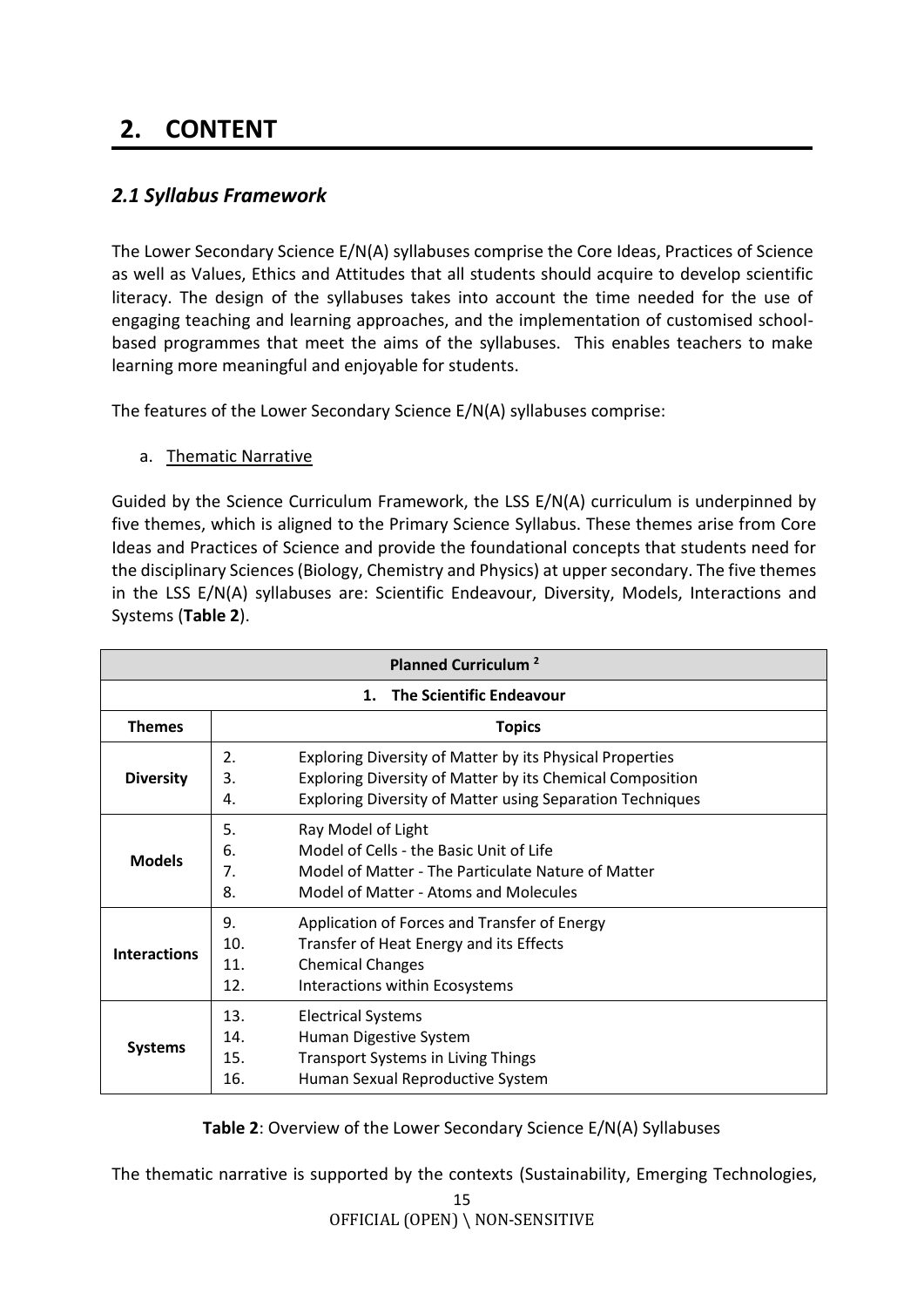Climate Change and Science behind Healthcare) that reinforce the themes as well as the activities which elaborate on how the themes are related to the Core Ideas and Practices of Science. The thematic narrative consists of three components pertaining to: (1) *what*: which describes the scope of the theme; (2) *why*: which provides the purpose for studying this theme; and (3) *how*: which illustrates the learning experiences and contexts to the integrated experience that students can immerse in (**Figure 5**).

### **Theme: Diversity**

### What is "Diversity"?

There is a great variety of living and non-living things in the world. Classification helps us better understand the diversity of things in the world. Knowledge about the diversity of living and non-living things is reliable and durable. In light of new evidence that arises from technological advancements, this knowledge is open to change.

## Why is the study of "Diversity" important?

In Science, we make sense of the complexity in the diversity of things in the world by organising them based on the common characteristics. This helps us understand and appreciate the similarities and uniqueness in things. However, some phenomena may not fit neatly into pre-determined categories. In cases of such exceptions, critical debate within the scientific community helps to make a considered judgment, guided by a set of established procedures and practices. Hence, we are able to understand the world around us better and, in turn, are inspired and empowered to improve life

### How is an integrative experience for the theme like?



Building on what students learnt about the diversity of things in Primary Science, they will learn about the need to identify criteria for the different forms of matter.

Using the real-life context of sustainable living, students will appreciate and distinguish among the different physical properties and chemical composition of materials. They will then apply their understanding of materials through the use of various separation techniques.

# **Figure 5**: Example of a Thematic Narrative in the Syllabus

# b. Topic Descriptor

The topic descriptor (**Figure 6**) found after each topic title articulates the desired learning for students and links the topic to its corresponding theme.

## 2. Exploring Diversity of Matter by its Physical Properties

Students will explore and learn about the different physical properties of materials. They learn to identify criteria for distinguishing characteristics that help them to understand the world. This will also enable them to make informed decisions on appropriate use of materials for everyday products/situations to increase efficiency, safety and sustainability.

# **Figure 6**: Example of a Topic Descriptor in the Syllabus

# c. Key Inquiry Questions and Essential Takeaways

The thematic narrative is complemented by the *Key Inquiry Questions* and the *Essential Takeaways*. The *Key Inquiry Questions* are used to cover the important ideas of the theme (**Figure 7**). The *Essential Takeaways* clarify what students should know about the theme at the end of all the topics in that theme (**Figure 8**).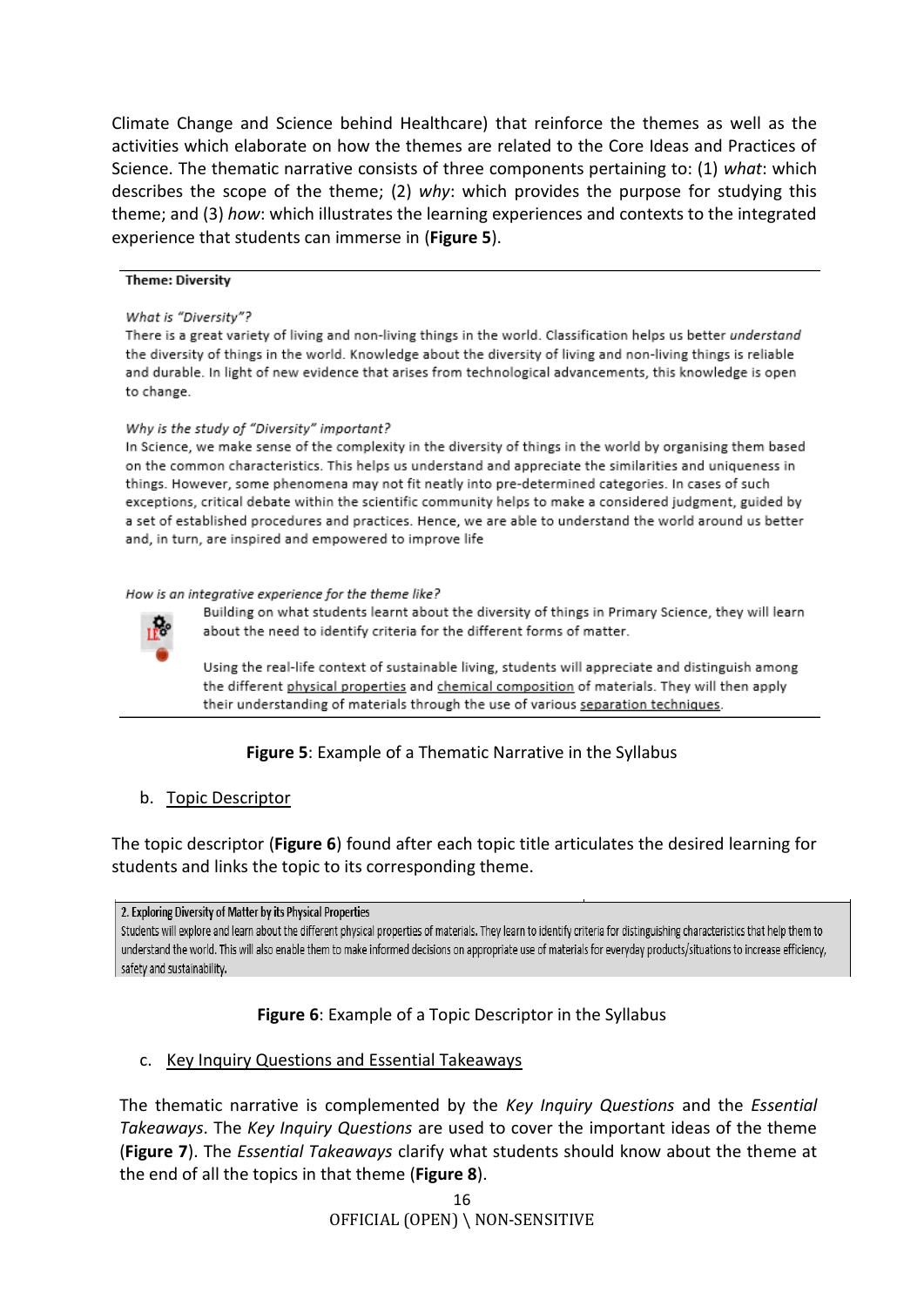Although this component of the syllabus is organised into five themes, the content and Essential Takeaways should not be viewed as compartmentalised blocks of knowledge.

In general, there are no clear boundaries among themes. There may be topics common to different themes. Hence, a conscious effort is needed to demonstrate the relationship between themes whenever possible.

## Key Inquiry Questions in Diversity include:

- How do the diversity of things contribute to our lives?
- How do we classify things in our world?
- How do we find out the properties and characteristics of things around us?

# **Figure 7**: Example of Key Inquiry Questions in the Syllabus

## **Essential Takeaways:**

- . The diversity of the rich resources in the natural world is important for the continual survival of living things.
- We have to use nature's resources responsibly and sustainably, e.g., applying the 3Rs (reduce, reuse, recycle).
- We continually seek to understand the complexity in the natural world by studying it in a systematic manner.

# **Figure 8**: Examples of Essential Takeaways in the Syllabus

# d. Learning Outcomes

The learning outcomes outline what we want our students to be able to do, as evidence of their learning of Core Ideas, development of Practices, and cultivation of the Values, Ethics and Attitudes.

The choice and scope of topics in the syllabus content are based on: (i) perspectives from teachers on the themes and topics; (ii) a consideration of students' prior knowledge from Primary Science and requisite knowledge for Upper Secondary Science; (iii) the subject matter of LSS as General Science; and (iv) an understanding of the milieu (e.g. the development of scientific literacy for basic citizenry, an exposure to STEM learning, and instilling a joy of learning, entrepreneurial dare and the Singapore Heartbeat).

The learning outcomes in the LSS  $E/N(A)$  syllabuses have been arranged in three columns, namely "Core Ideas", "Practices" and "Values, Ethics and Attitudes".

The learning outcomes within the "Core Ideas" develop students' understanding of the Core Ideas of Science. The learning outcomes within the "Practices" column develop the ways of thinking and doing in science and introduce students to the nature of science. The learning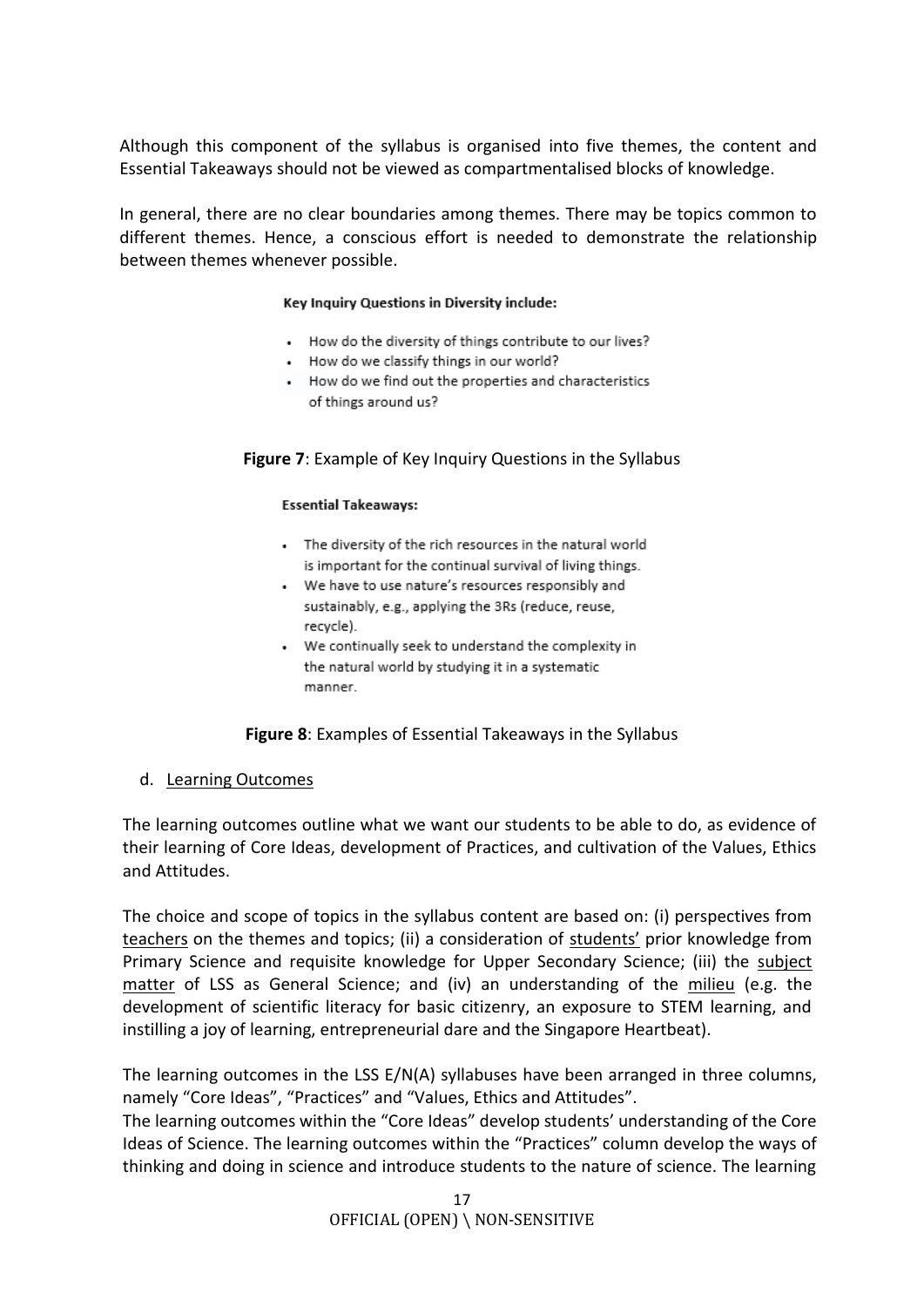outcomes within the "Values, Ethics and Attitudes" column provide opportunities for students to model scientific values, ethics or attitudes by leveraging real-world contexts related to Science-Technology-Society-Environment (STSE) or stories that reflect the nature of scientific knowledge.

The learning outcomes under the three columns of "Core Ideas", "Practices" and "Values, Ethics and Attitudes" are interrelated and together, represent a holistic understanding of Science.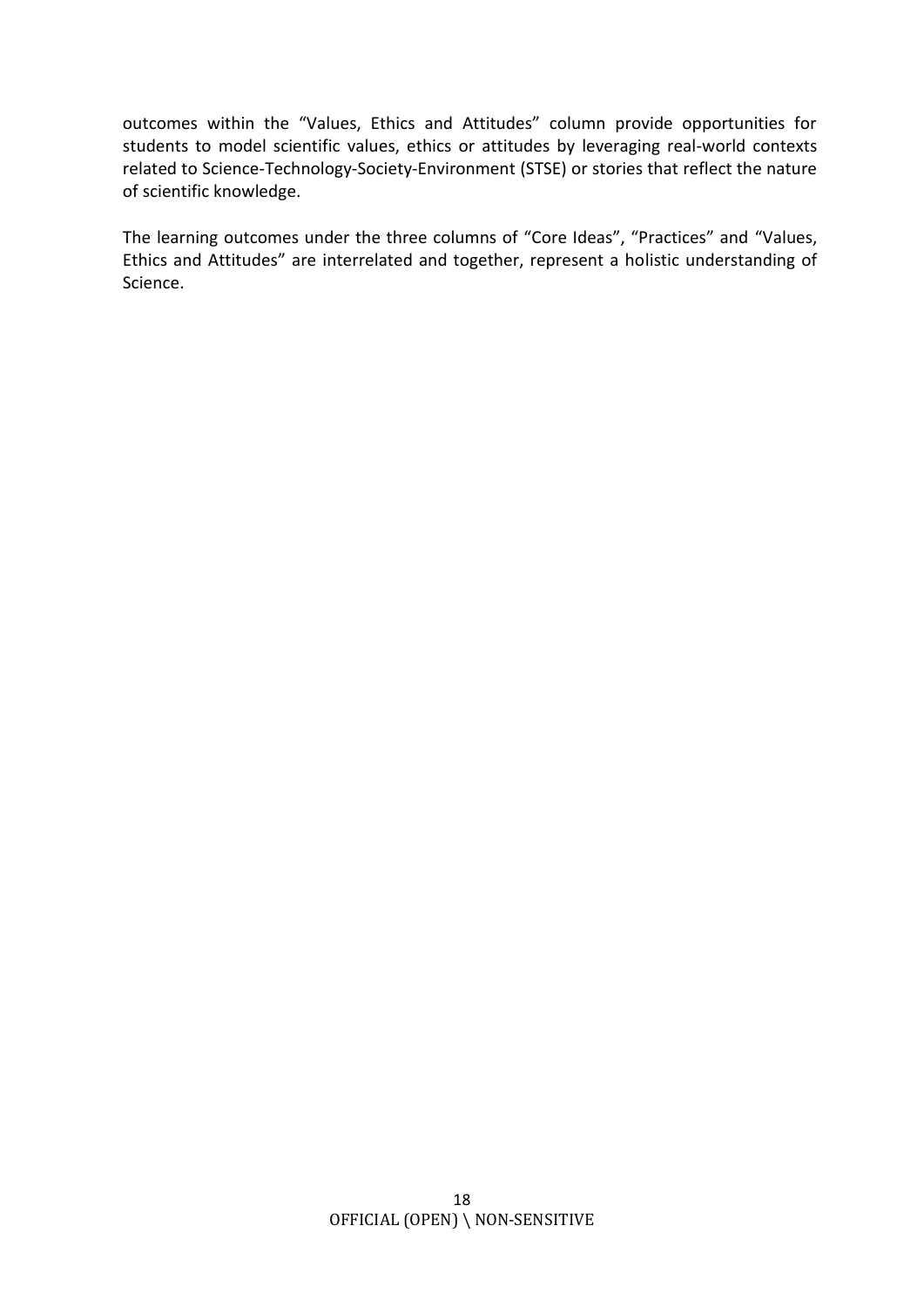# Section 3:

# **PEDAGOGY**

<span id="page-19-0"></span>Students as Inquirers Teachers as Facilitators Using Authentic Contexts to Support the Teaching and Learning of LSS E/N(A)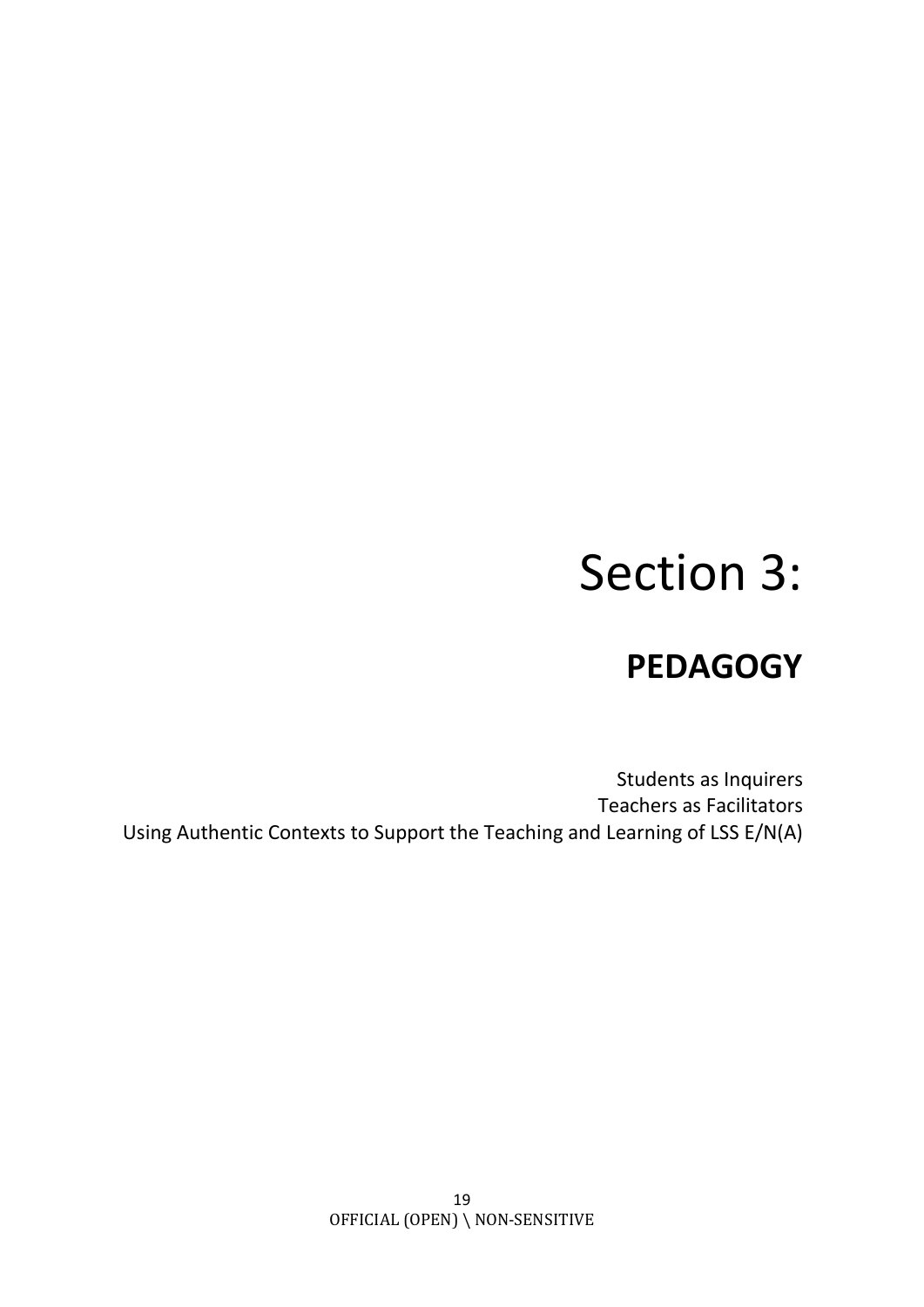# **3. PEDAGOGY**

# <span id="page-20-0"></span>*1. 3.1 Teaching and Learning of Science*

The starting point for the science curriculum is that every child wants to and can learn. Hence, as part of our fraternity's education philosophy, we embrace the belief that all children are curious about and want to explore the things around them. The science curriculum leverages and seeks to fuel this spirit of curiosity. To nurture students as inquirers, teachers are key in facilitating a variety of learning experiences to support students in understanding Core Ideas, developing Practices and cultivating Values, Ethics and Attitudes. These experiences can be situated in authentic contexts in both formal and informal learning platforms. The experiences should inspire students to inquire and innovate.

# <span id="page-20-1"></span>*3.2 Students as Inquirers*

To nurture students as inquirers, they can be provided with learning experiences centred on authentic contexts that allow them to pose questions, be involved in discussions on socioscientific issues, or be engaged in problem solving. Through these learning experiences, students are encouraged to:

- ask questions as they engage with an event, phenomenon, problem or issue. They ask questions which they are interested to find out. These questions guide the design of investigations, from which they draw valid conclusions.
- gather evidence to respond to their questions. They gather evidence through observations and collect qualitative or quantitative data using simple equipment. After the data collection, they present the evidence in appropriate forms (e.g. tables, charts, graphs) to facilitate the analysis of patterns and relationships.
- formulate explanations based on the evidence gathered. They explain using their own words, based on the evidence gathered (e.g. qualitative descriptions of observations or quantitative data collected over a time interval).
- connect their explanations to various contexts. They explain how the concepts are related or applied in various contexts around them. This helps them to appreciate how Science is relevant in everyday life.
- communicate and justify their explanations. They communicate using various types of representations. For example, they can use texts, drawings, charts, tables, graphs or a combination of representations to support their explanations.
- reflect on their learning and progress. They can reflect on their learning (e.g., what they have learnt, how they would like to improve, what they are curious about) in different ways (e.g., ask questions, write journals). These reflections help them take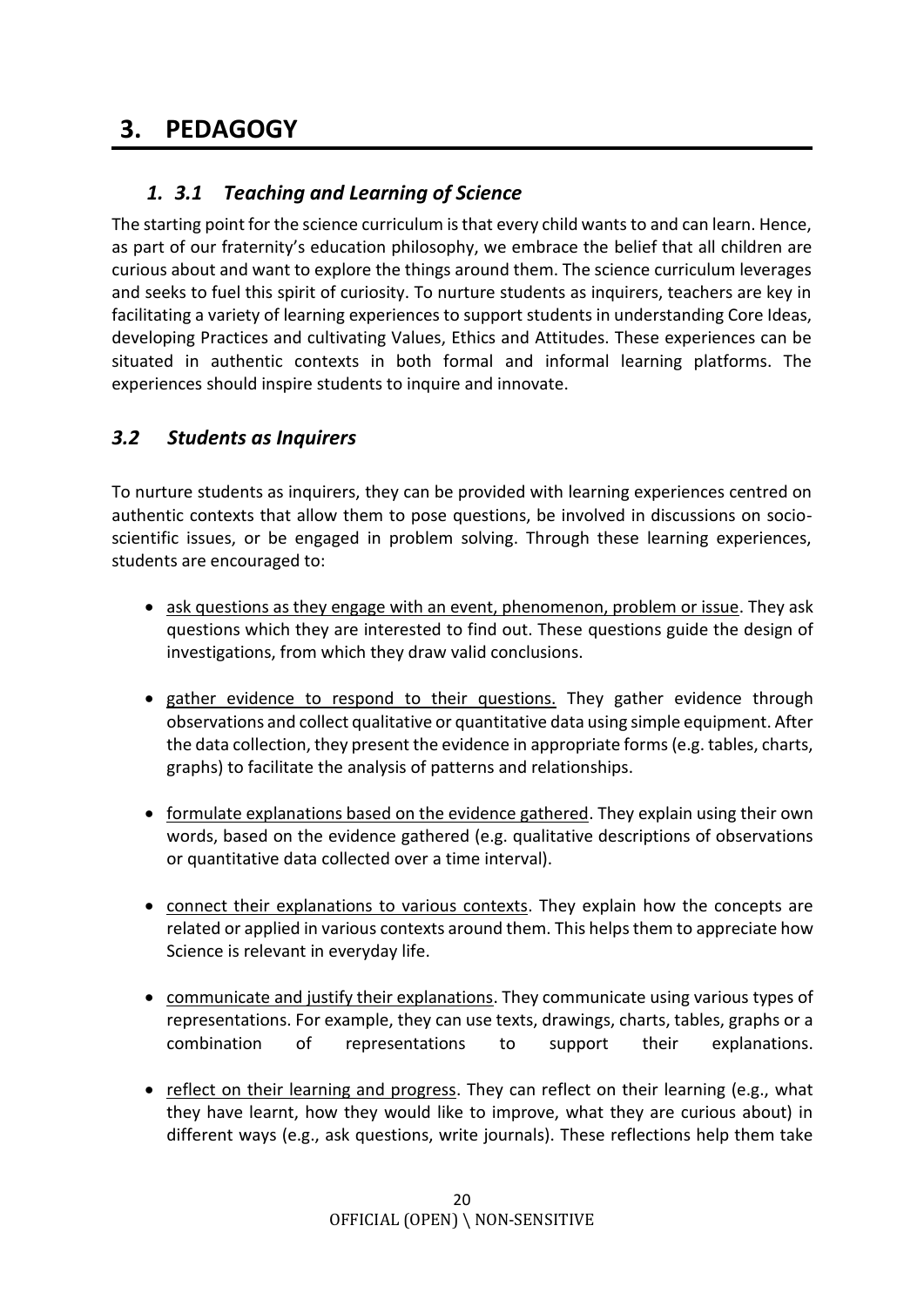greater ownership of their own learning and develop deeper conceptual understanding.

- Learning takes place individually and collaboratively, as students construct and coconstruct meaning from knowledge and experiences. In the learning of Science, students should have opportunities to:**learn with others**. In understanding and applying concepts and skills, students can be engaged in pair, group or whole class interactions. For example, they can share with each other what they know about issues (e.g. climate change, air pollution, feasible sustainable energy sources) in pairs, explore the issues using the Internet in groups, and discuss their thoughts in a whole class setting.
- **learn using different resources**. Students learn through various resources which complement one another – an 'ecology' of resources. These resources include print resources (e.g. textbooks, workbooks and experiments in practical books) and online resources (e.g. lesson packages in the Singapore Student Learning Space (SLS)). They can also make use of science manipulatives to aid in the learning of abstract concepts.
- **learn in various environments***.* Learning in environment outside classrooms help to increase students' motivation and interest by experiencing an authenticity that is not possible to reach in a classroom. Students can observe and/or collect data to understand their environment.

It is important to help students enjoy Science and value the importance of Science in the natural and physical world. To *Inquire*, *Innovate* and be *Inspired* by Science, students would benefit from a range of learning experiences that equip them to learn for life. In planning for such a range of learning experiences, it is important to consider the:

- learning setting, which shifts between in-school and out-of-school contexts for structured and unstructured learning; and
- **learning focus**, which shifts between curriculum-based and interest-driven approaches along the continuum.

# <span id="page-21-0"></span>*3.3 Teachers as Facilitators*

In the teaching and learning process, teachers play an important role in stimulating students' curiosity, as well as encouraging students to see the value of Science and its applications in their everyday lives.

To do these, teachers should ensure that the learning experiences provided for students go beyond learning facts and outcomes of scientific investigations. Teachers should play the role of facilitators to support students as inquirers.

As facilitators, teachers should: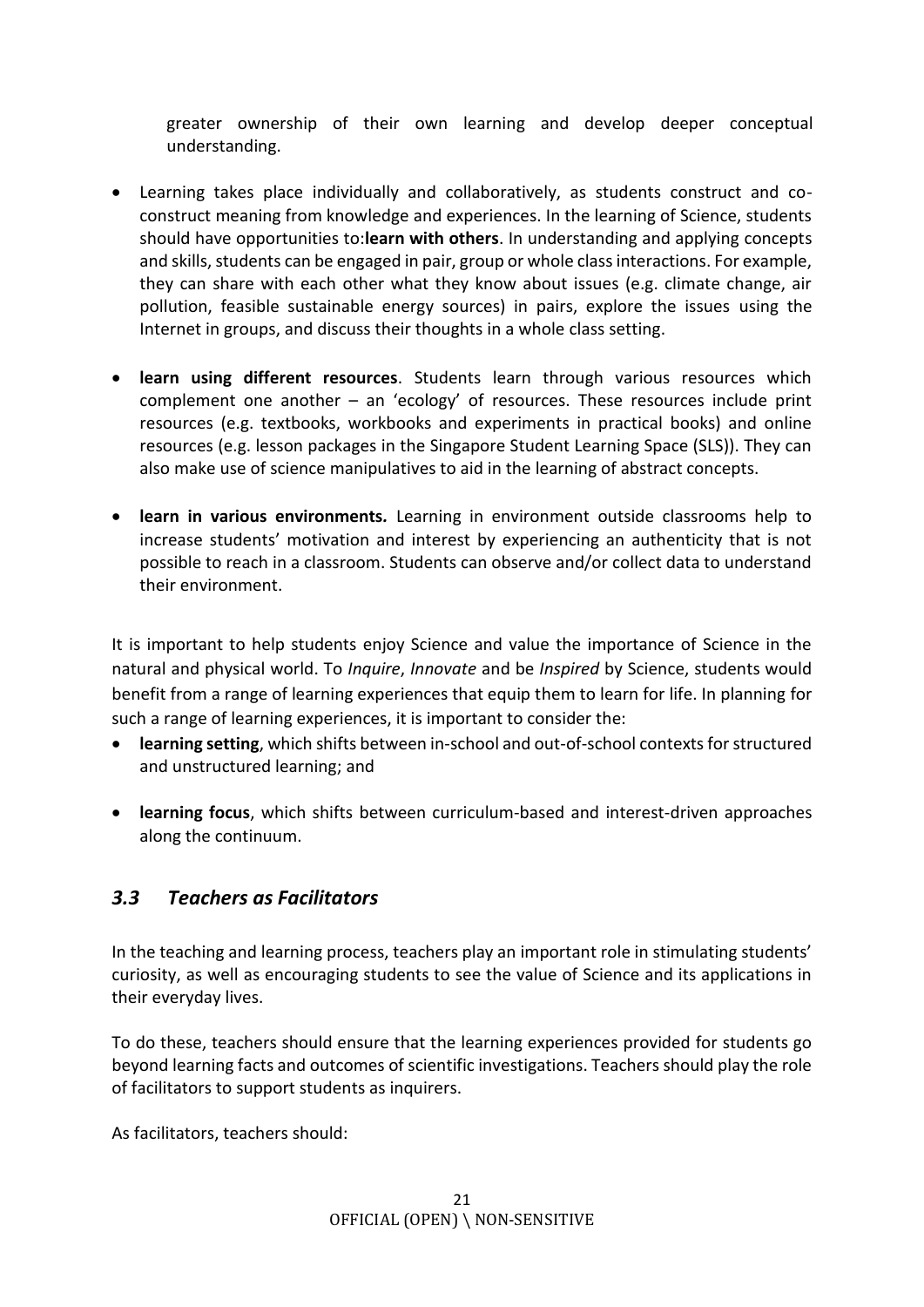- provide students with opportunities to ask questions about events/ phenomenon/ problems/ issues that are related to their daily lives, society and environment;
- support students in gathering and using evidence;
- encourage students to formulate and communicate explanations based on evidence gathered;
- encourage students to apply concepts learnt in understanding daily events/ phenomenon, finding solutions to problems/ issues and creating products; and
- check on students' understanding to ascertain if learning has taken place and provide appropriate and meaningful feedback to address students' learning gaps.

The *Pedagogical Practices* in the STP, as shown in **Figure 9**, comprise four core *Teaching Processes* which lie at the heart of good teaching. Teachers can refer to the *Teaching Processes* and relevant *Teaching Areas* under each process to guide them in the design and enactment of students' learning experiences. To design student-centred learning experiences, teachers will need to consider student profiles, readiness and needs as they transit from primary to lower secondary, as well as understand the interest and aspirations of these students as they progress to the next stage of studies and the future workplace.



**Figure 9:** Pedagogical Practices depicted in the Singapore Teaching Practice

Aligned to the Science Curriculum Framework and the Singapore Teaching Practice, are instructional strategies to design meaningful learning experiences in various authentic contexts. A brief description of each of these instructional strategies is provided in **Figure 10**.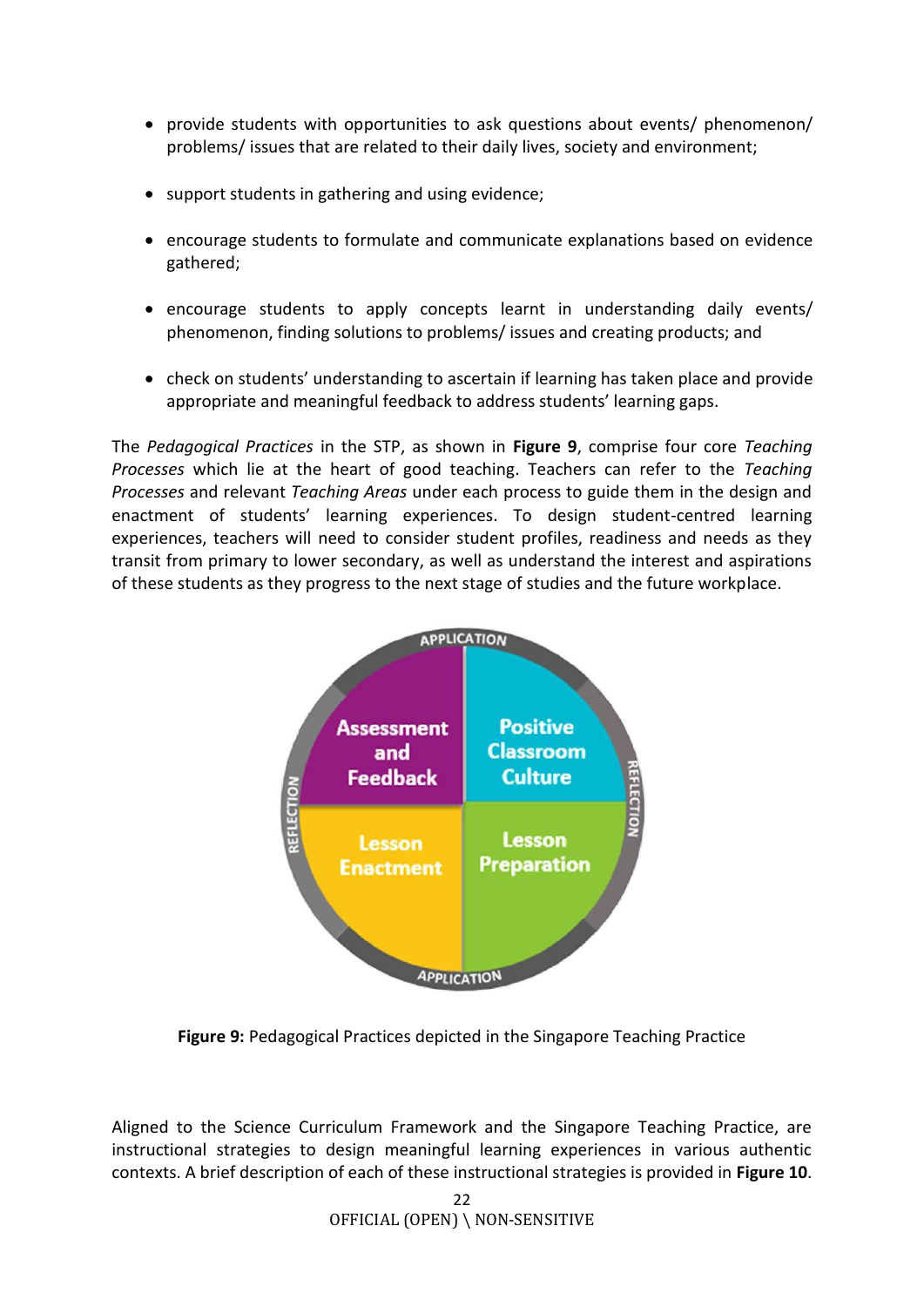### **Brainstorming**

Brainstorming is a strategy for generating creative ideas and solutions.



## **Case Study**

The case study approach is a strategy which uses real and hypothetical cases to help students develop critical skills such as analysing, inferring and communicating.

# C**C**

In concept cartoons, minimal language is used. Visual images are utilised to present concepts or questions relating to one central idea or word.



# **Concept Mapping**

**Concept Cartoon**

Concept mapping is a strategy to present meaningful relationships among concepts. Concept maps are useful in organising and linking concepts or ideas.



### **Cooperative Learning**

In cooperative learning, activities are structured such that each student assumes certain responsibilities and contributes to the completion of tasks. In working with others, students are exposed to different points of views and solutions in accomplishing a common goal.

## **Demonstration**

Demonstration is commonly used to scaffold the learning process. This is recommended when the learning activity is not safe or too complex for students to set up on their own.



## **Field Trip**

A field trip is any learning activity outside the school. It provides opportunities for students to explore, discover and experience science in everyday life.

## **Games**

Games engage students in play or simulations for the learning of concepts or skills. This is useful in helping students to visualise or illustrate objects or processes in the real world.



# **Investigation**

In scientific investigation, students engage in activities that mirror how scientists think and what they do in a decision making process, such as asking or posing questions and planning or designing investigations.



# **Learning Centres**

Learning centres are various stations at which individuals or groups of students carry out selected activities. The activities may be designed to accommodate a variety of learning styles and challenge multiple intelligences.

# **Mind Mapping**

A mind map radiates from a central image or key word. The branches connect related concepts and ideas to the central image. Every word and image is itself a potential sub-centre of ideas or concepts. The visual presentation of related information enhances understanding. The association would be to facts as well as relationship between the facts.

# **Model Building**

Model building is an activity in which students design and construct a representation of a concept or an object.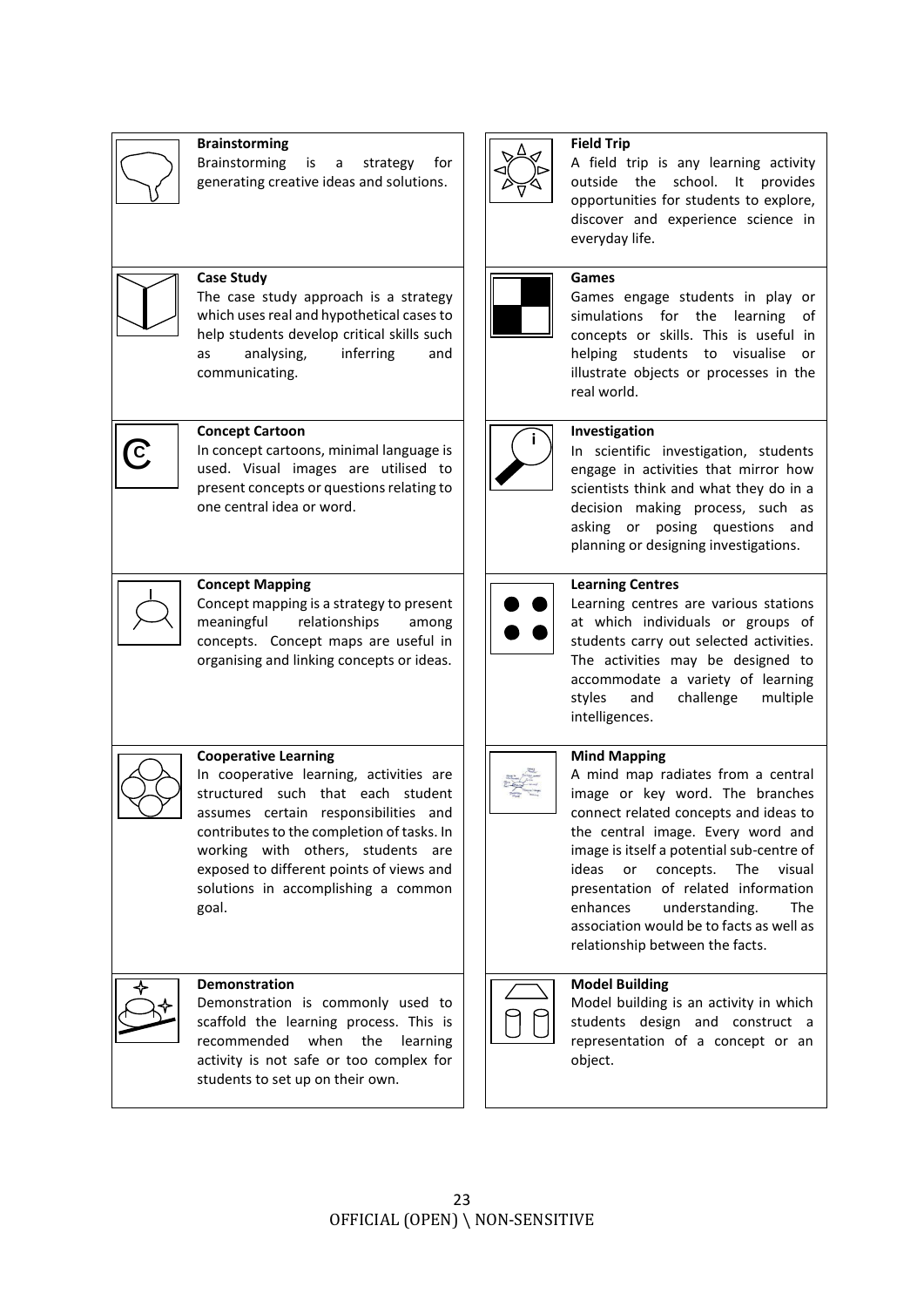

### **Problem Solving**

Problem solving engages students in finding solutions to problems by applying scientific knowledge and skills.



## **Projects**

Projects are learning activities that require students to find out about an object, event, process or phenomenon over a few weeks or even months.



## **Questioning** Questions are useful tools in the scientific inquiry process. Both teachers and students should engage in cycles of questions-answersquestions throughout the learning process.



### **Role Play, Drama, Dance and Movement**

Role play, drama, dance and movement allow students to express their understanding of scientific concepts and processes in a creative way.

## **Stories**

Stories of Science in everyday life and of scientists can capture students' interest and engage them in talking about Science. Either the teacher or students can be the story creator or teller.



## **Information Technology (IT)**

Appropriate IT devices such as data loggers and other hand-held devices can also be used to enhance data collection and speed up data analysis. Abstract concepts in Science can also be made more comprehensible with the use of simulations, scenarios and animations in the Student-Learning Space.



# **National Education**

National Education is infused into the curriculum to allow students to see how scientific phenomena and developments can contribute to or affect the nation.



## **Ethics and Attitudes**

In scientific inquiry, the adoption of certain mental attitudes such as curiosity, creativity, objectivity, integrity, open-mindedness, perseverance and responsibility is advocated. Students can also discuss the ethical implications of science and technology.

**Figure 10:** Instructional strategies for Inquiry-based Teaching and Learning

In the teaching and learning of Science, teachers should use a mix and match of instructional strategies. Each instructional strategy is not limited to a teaching process in STP. For example, questioning is relevant in the four teaching processes, as illustrated below.

• **Positive classroom culture**: Teachers create a safe environment for students to ask questions.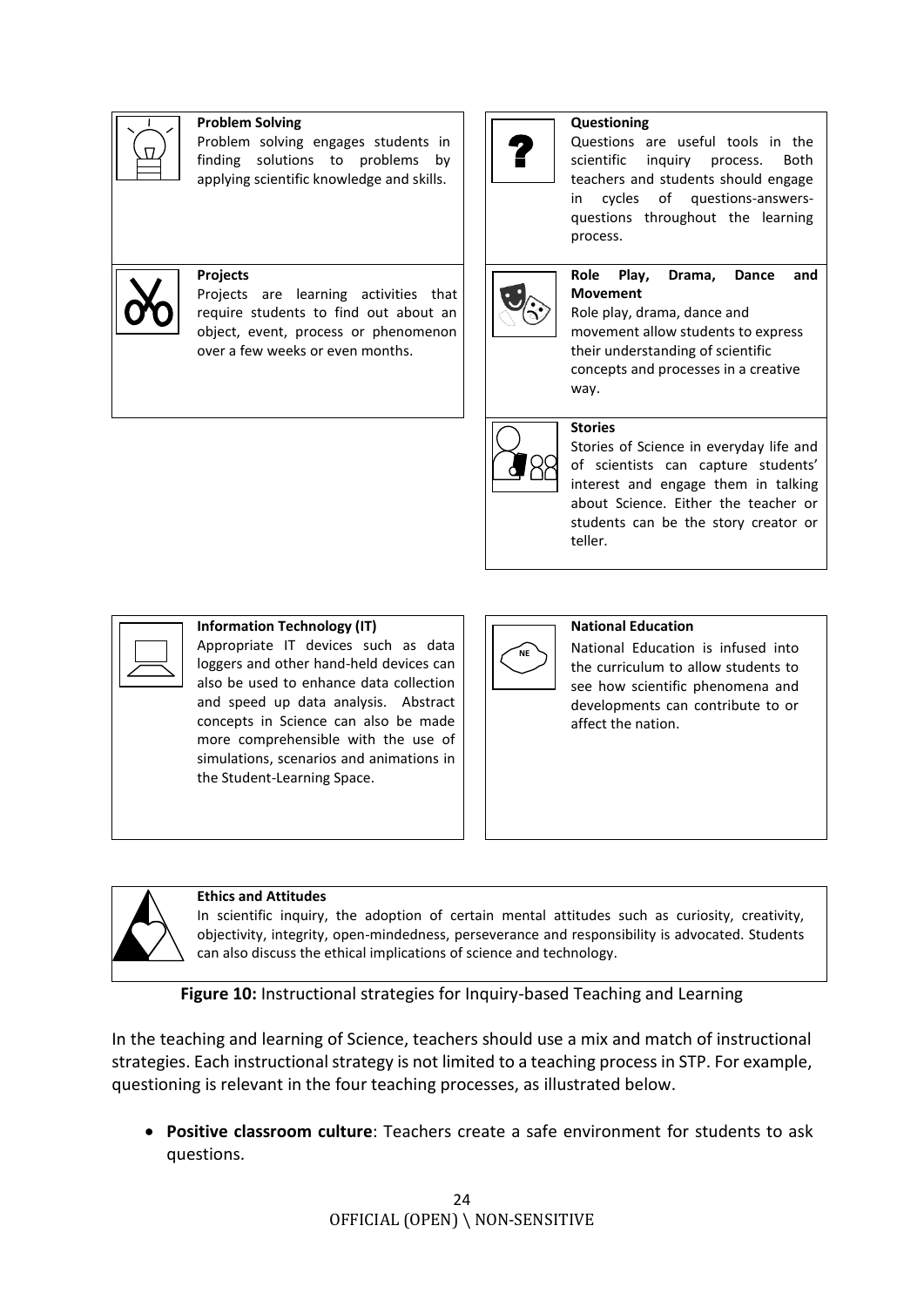- **Lesson preparation**: Teachers plan key questions that would encourage student thinking and discussion.
- **Lesson enactment**: Teachers exercise flexibility in asking further questions to address alternative conceptions or elicit alternative perspectives.
- **Assessment and feedback**: Teachers use students' responses to identify alternative conceptions or plan subsequent learning experiences.

# <span id="page-25-0"></span>*3.4 Using Authentic Contexts to Support the Teaching and Learning of Science*

Four STEM-related global issues: 'Sustainability', 'Climate Change', 'The Science Behind Healthcare', and 'Emerging Technologies' will be used as contexts to lend currency and relevance to the themes in the LSS E/N(A) syllabuses. These issues are often encountered in daily experiences or phenomena locally or globally. As students engage in these issues, they gain appreciation of the interactions between Man and the environment as well as become inspired to make positive changes through the applications of their scientific knowledge.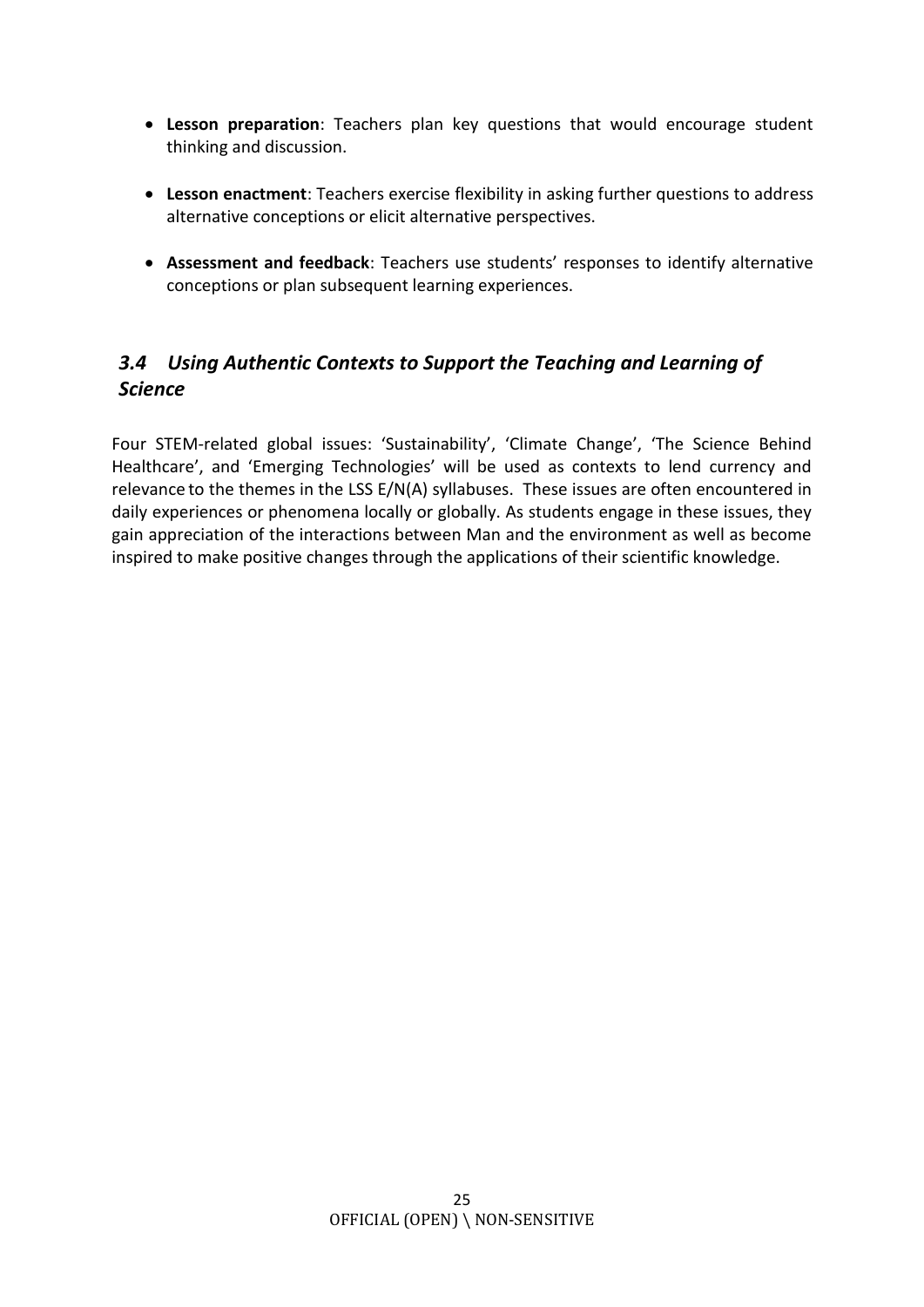# Section 4:

# **ASSESSMENT**

<span id="page-26-0"></span>Purposes of Assessment Obtaining Evidence of Learning Guidelines for Assessment of Lower Secondary Science E/N(A)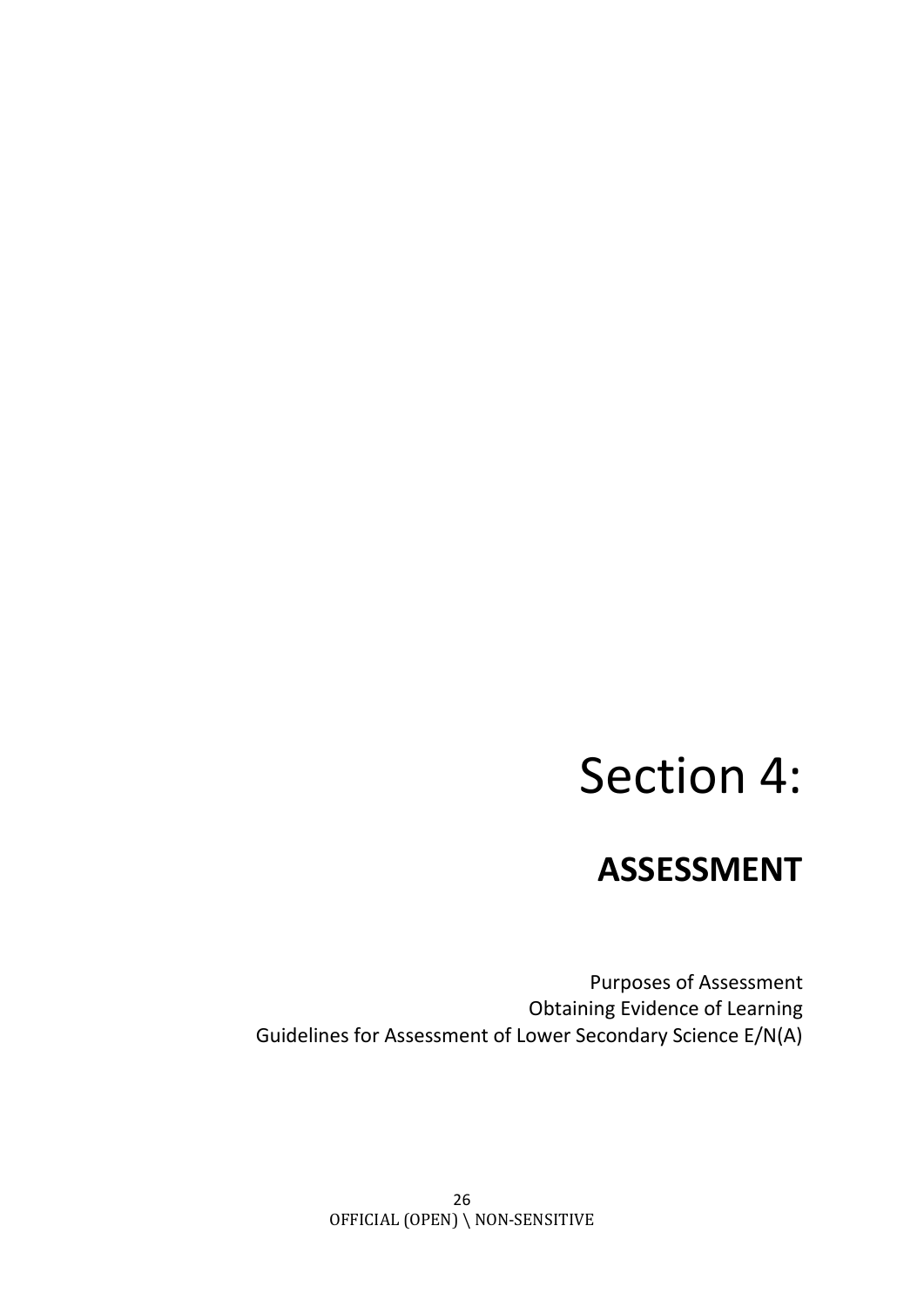# **4. ASSESSMENT**

# <span id="page-27-0"></span>*4.1 Purposes of Assessment*

**Assessment** is the process of gathering and analysing evidence about student learning to make appropriate decisions and enhance learning. Assessment is integral to the teaching and learning process. In designing assessments, we need to have clarity of purpose. Assessment is the extent to which desired knowledge, skills and attitudes are attained by students. It should produce both quantitative and qualitative descriptions of a learner's progress and development that can be analysed and used to provide feedback for improving future practices.

- Assessment provides feedback to **students**, allows them to understand their strengths and weaknesses. Through assessment, students can monitor their own performance and progress. It also points them in the direction they should go to improve further.
- Assessment provides feedback to **teachers**, enables them to understand the strengths and weaknesses of their students. It provides information about students' attainment of learning outcomes as well as the effectiveness of their teaching.

Assessment provides feedback to **schools**. The information gathered facilitates the placement of students in the appropriate stream or course, and the promotion of students from one level to the next. It can also help to inform the review of instructional programs in schools

• Assessment provides feedback to **parents**. It allows them to monitor their children's learning attainment and progress through the information obtained.

# <span id="page-27-1"></span>*4.2 Obtaining Evidence of Learning*

The aims of the Lower Secondary Science Express / Normal Academic are the acquisition of knowledge, understanding and application of science concepts, the ability to use process skills, and the development of attitudes important to Science. The assessment objectives of the syllabus are aligned to the three domains in the *Science Curriculum Framework*.

In an inquiry-based classroom, assessment can take many forms. In addition to written assessments, teachers can also conduct performance-based assessments, which may include:

- Debates Posters
- Drama / Show and Tell Practical work
- Learning Trails Projects
- 
- 
- 
- 
- Model-making and a settle of Reflections / Journals

The assessment modes listed above are by no means exhaustive. Adopting a variety of assessment modes enables teachers to assess different aspects of teaching and learning.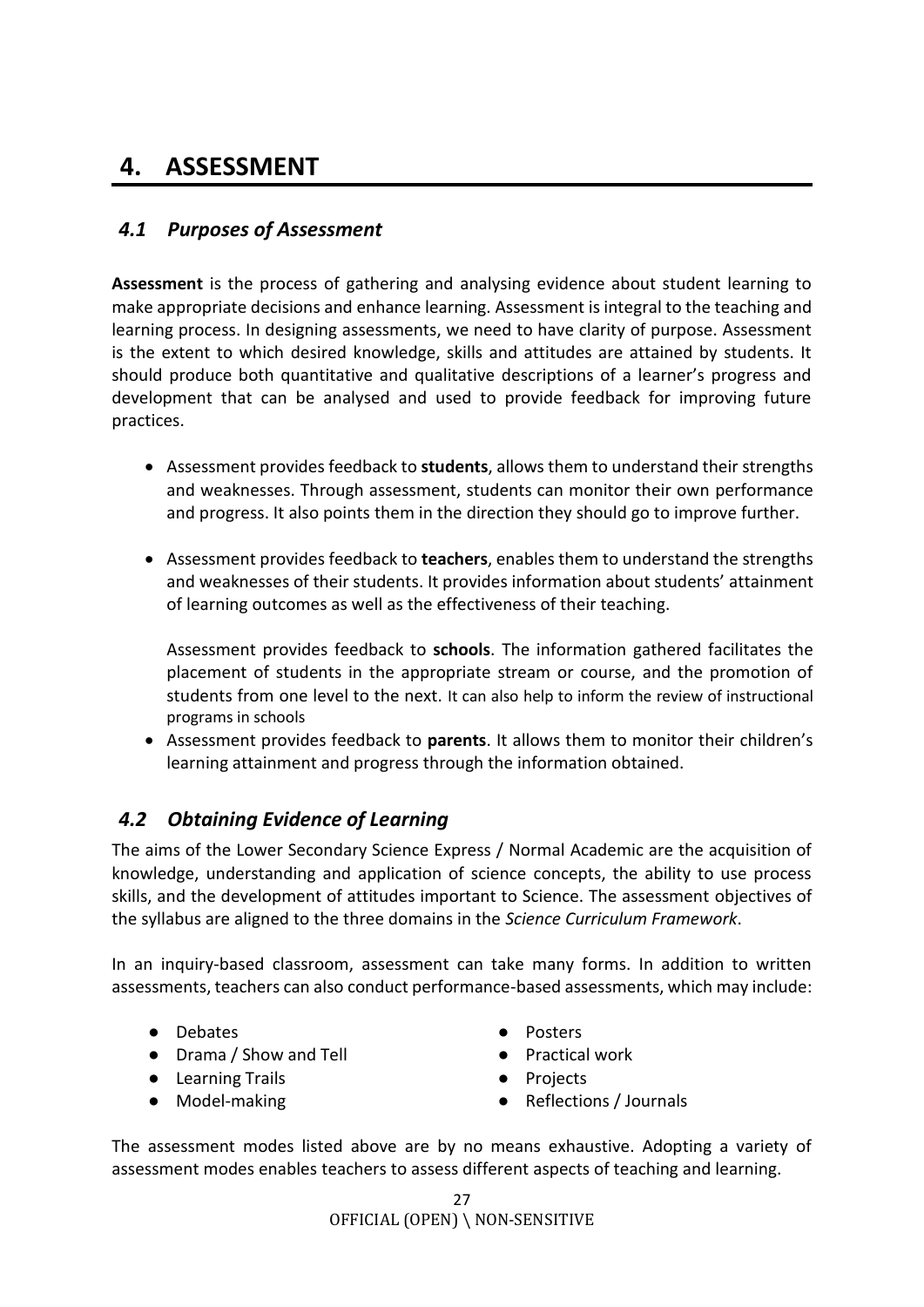For meaningful assessment, teachers can use real-world contexts involving Science in daily life, society and the environment as the starting point for the construction of assessment tasks. This helps students to understand and appreciate the application of scientific knowledge in real-life contexts.

Assessment should be conducted constantly during classroom instruction to support teaching and learning. Information gathered from the assessment is used to adjust and improve the teacher's teaching practices, as well as surface students' learning progress and difficulties.

To summarise how much or how well students have achieved at appropriate checkpoints of a course of study, for example through mid-year and end-of-year examinations, assessment should be designed to cover a representative sample of the syllabus, allowing students to make connections across what they have learnt in the course of the two-year study. The assessment content should well-represent the syllabus in terms of scope and relevance as well as be pitched at the appropriate difficulty level.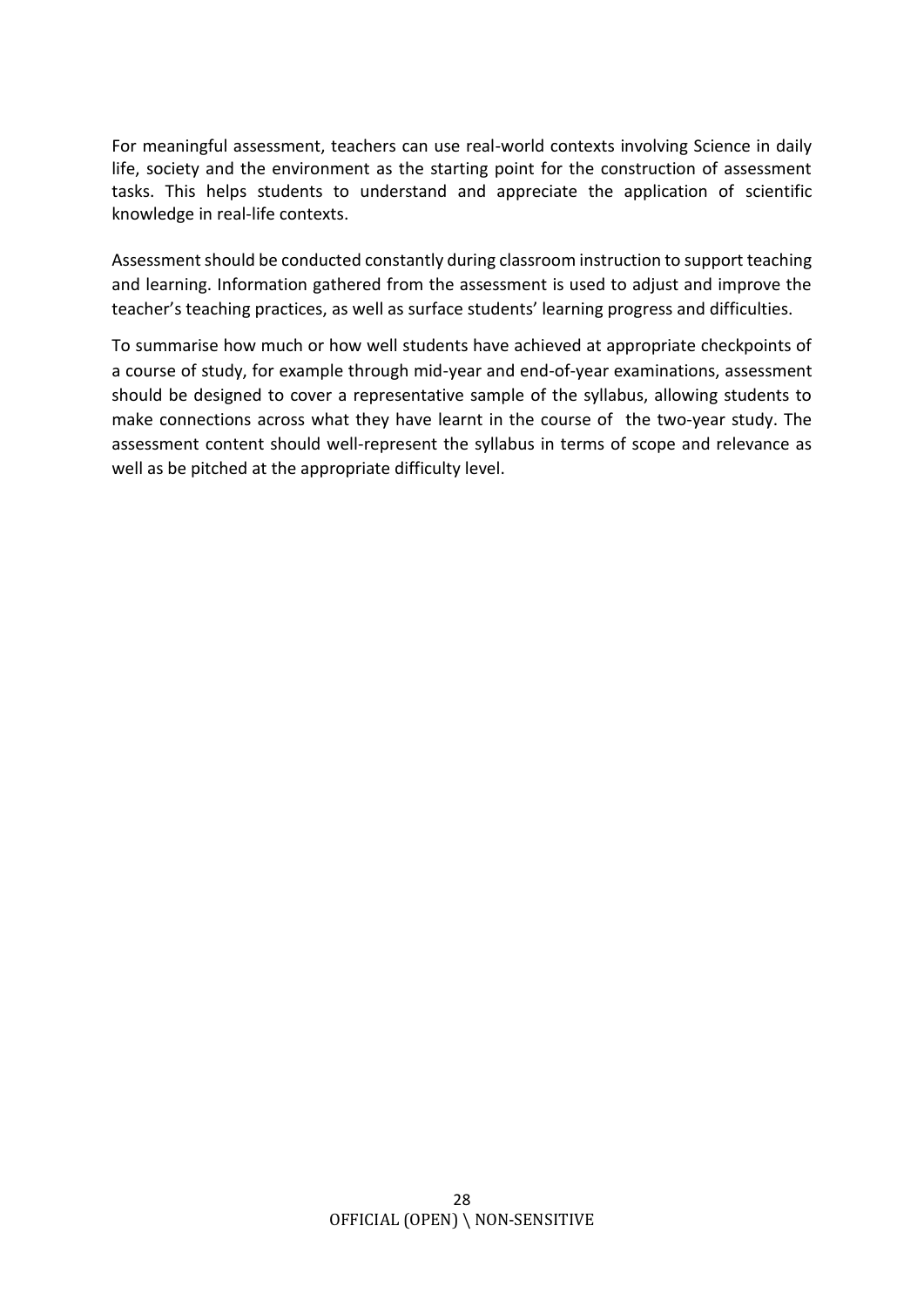# Section 5:

# <span id="page-29-0"></span>**LEARNING OUTCOMES**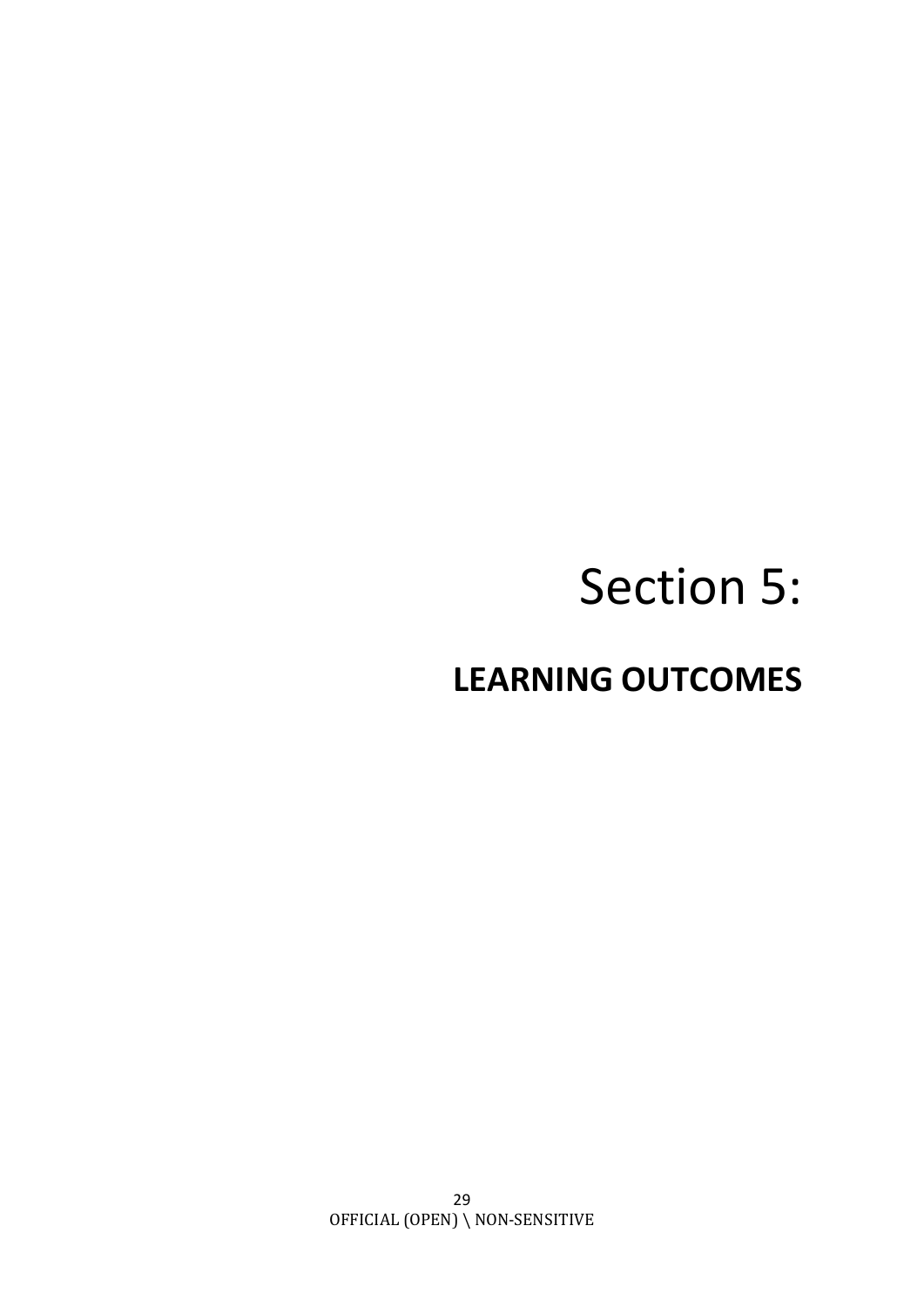# **5. LEARNING OUTCOMES**

| A. THE SCIENTIFIC ENDEAVOUR |                                                                                                                                                                                                                                                                                                                                                                                                                                                                                                                                                                                                                                                                                                                                                                                                                                                                                                                                                                                                                                                                                                                                                                                                                                                                                                                   |                                                                                                                                           |  |  |  |  |
|-----------------------------|-------------------------------------------------------------------------------------------------------------------------------------------------------------------------------------------------------------------------------------------------------------------------------------------------------------------------------------------------------------------------------------------------------------------------------------------------------------------------------------------------------------------------------------------------------------------------------------------------------------------------------------------------------------------------------------------------------------------------------------------------------------------------------------------------------------------------------------------------------------------------------------------------------------------------------------------------------------------------------------------------------------------------------------------------------------------------------------------------------------------------------------------------------------------------------------------------------------------------------------------------------------------------------------------------------------------|-------------------------------------------------------------------------------------------------------------------------------------------|--|--|--|--|
|                             | <b>Theme: The Scientific Endeavour</b>                                                                                                                                                                                                                                                                                                                                                                                                                                                                                                                                                                                                                                                                                                                                                                                                                                                                                                                                                                                                                                                                                                                                                                                                                                                                            | Key Inquiry Questions in the Scientific                                                                                                   |  |  |  |  |
| <b>Thematic Overview</b>    | What is "The Scientific Endeavour"?<br>The Scientific Endeavour helps us explore and understand the natural and<br>physical world. It involves the acquisition of scientific knowledge partly through<br>systematic observation, experimentation and analysis, and partly through human<br>imagination and creativity. This scientific knowledge is reliable and durable but<br>open to change in light of new evidence that is widely accepted within the<br>scientific community <sup>1</sup> .<br>Why is "The Scientific Endeavour" important?<br>It fosters the joy of learning Science by deepening the appreciation of the role of<br>Science in understanding everyday phenomena. By immersing in the practices and<br>applications of Science, we are empowered to inquire, make personal decisions,<br>and improve our lives. The application of scientific knowledge can have beneficial<br>or harmful consequences.<br>How does the Lower Secondary Science (LSS) curriculum bring out the essential<br>takeaways of "The Scientific Endeavour"?<br>"The Scientific Endeavour" sets the foundation in understanding the topics in LSS.<br>The study of the themes in LSS will reinforce the Core Ideas; Practices of Science;<br>Values, Ethics, and Attitudes that characterise Scientific Endeavour. | <b>Endeavour include:</b><br>Why did this issue, event or<br>phenomenon happen?<br>What is Science?<br>How does Science affect our lives? |  |  |  |  |
|                             |                                                                                                                                                                                                                                                                                                                                                                                                                                                                                                                                                                                                                                                                                                                                                                                                                                                                                                                                                                                                                                                                                                                                                                                                                                                                                                                   |                                                                                                                                           |  |  |  |  |

 $1$  This is relevant to the Nature of Scientific Knowledge which is included under Practices of Science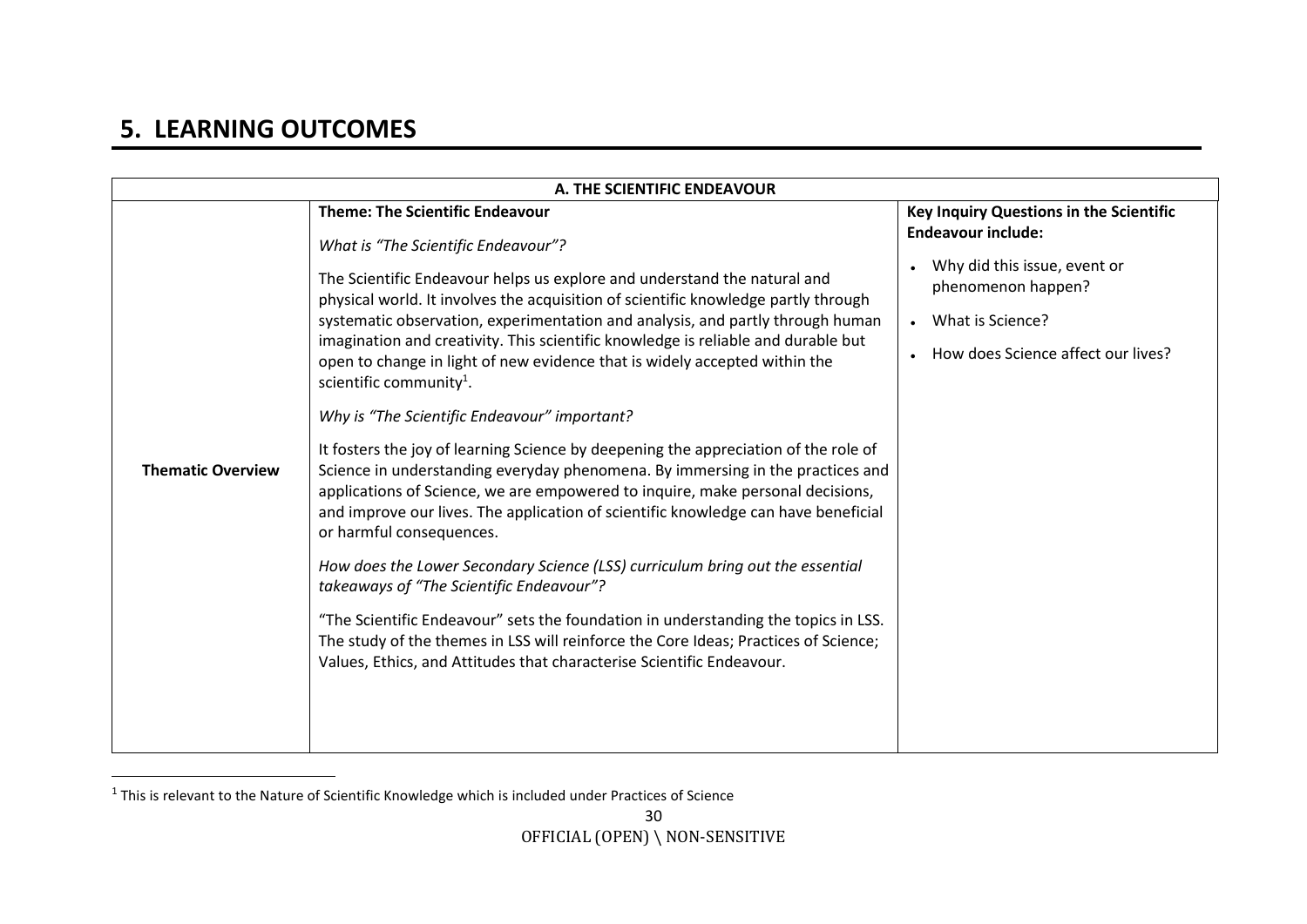| <b>Essential Takeaways</b>                                                                                                                                                                                              | <b>Learning Outcomes</b>                                                                                                                                                                                                                                                                                                                                                                                                                                                                                                                                                                                                                                                                                                                                                                                                                                                                                                                                                                                                                                                                                                                                                                                                                                                                                                                                                                                                                                                                                                                                                                                                                                                                                                                                                                                                                                                                                                                                                        |  |  |  |  |
|-------------------------------------------------------------------------------------------------------------------------------------------------------------------------------------------------------------------------|---------------------------------------------------------------------------------------------------------------------------------------------------------------------------------------------------------------------------------------------------------------------------------------------------------------------------------------------------------------------------------------------------------------------------------------------------------------------------------------------------------------------------------------------------------------------------------------------------------------------------------------------------------------------------------------------------------------------------------------------------------------------------------------------------------------------------------------------------------------------------------------------------------------------------------------------------------------------------------------------------------------------------------------------------------------------------------------------------------------------------------------------------------------------------------------------------------------------------------------------------------------------------------------------------------------------------------------------------------------------------------------------------------------------------------------------------------------------------------------------------------------------------------------------------------------------------------------------------------------------------------------------------------------------------------------------------------------------------------------------------------------------------------------------------------------------------------------------------------------------------------------------------------------------------------------------------------------------------------|--|--|--|--|
| SE 1: Science is a study of<br>the natural phenomena<br>in the world.                                                                                                                                                   | show an awareness that Science is not confined to the laboratory, but is manifested in all aspects of our lives<br>$\bullet$<br>show a healthy curiosity about the natural phenomena in the world<br>$\bullet$                                                                                                                                                                                                                                                                                                                                                                                                                                                                                                                                                                                                                                                                                                                                                                                                                                                                                                                                                                                                                                                                                                                                                                                                                                                                                                                                                                                                                                                                                                                                                                                                                                                                                                                                                                  |  |  |  |  |
| SE 2: Scientific knowledge<br>is derived from cycles of<br>systematic observation,<br>experimentation and<br>analysis and from human<br>imagination and<br>creativity. Scientific<br>knowledge is subject to<br>change. | show an appreciation of Science being a human endeavour, with scientific knowledge contributed by different civilisations<br>over the centuries<br>recognise that scientific evidence can be quantitative or qualitative, and can be gathered through one's senses or<br>instruments as extensions of one's senses<br>show an understanding of how scientific knowledge is built from systematic collection, and analyses of evidence and<br>rigorous reasoning based on the evidence<br>show an awareness that scientific evidence is subject to multiple interpretations<br>• use scientific inquiry skills such as posing questions, planning, and carrying out investigations, evaluating experimental<br>results and communicating findings (Estimation and measurement skills, knowledge of SI units, and using appropriate units<br>for the respective physical quantities, should be infused into the respective topics)<br>show an understanding that accuracy refers to the closeness of agreement between a measured value and the true value of<br>$\bullet$<br>what is being measured<br>show an understanding that precision of measurement refers to the closeness of agreement between measured values<br>obtained by repeated measurements<br>identify zero errors as the condition where the measuring instrument registers a reading when there should not be any<br>reading<br>identify parallax error as an error in reading an instrument as a result of not viewing the measurement scale from the<br>correct position<br>*show an understanding that measurement errors may exist due to errors that are either unpredictable (e.g., human error)<br>and / or consistent (e.g., zero error of instrument)<br>show attitudes such as creativity, objectivity, integrity, open-mindedness, and perseverance in carrying out scientific inquiry<br>$\bullet$<br>demonstrate safety consciousness and adopt safe practices when carrying out investigations |  |  |  |  |
| SE 3: Applications of<br>Scientific knowledge can<br>bring about beneficial or<br>harmful consequences.                                                                                                                 | discuss the beneficial and harmful consequences of scientific and technological applications to society<br>$\bullet$<br>relate applications of Science to some social and ethical issues<br>$\bullet$<br>state some current limitations of science and technology in solving societal problems<br>recognise the need to be responsible towards society and the environment in using technology and scientific knowledge<br>$\bullet$                                                                                                                                                                                                                                                                                                                                                                                                                                                                                                                                                                                                                                                                                                                                                                                                                                                                                                                                                                                                                                                                                                                                                                                                                                                                                                                                                                                                                                                                                                                                            |  |  |  |  |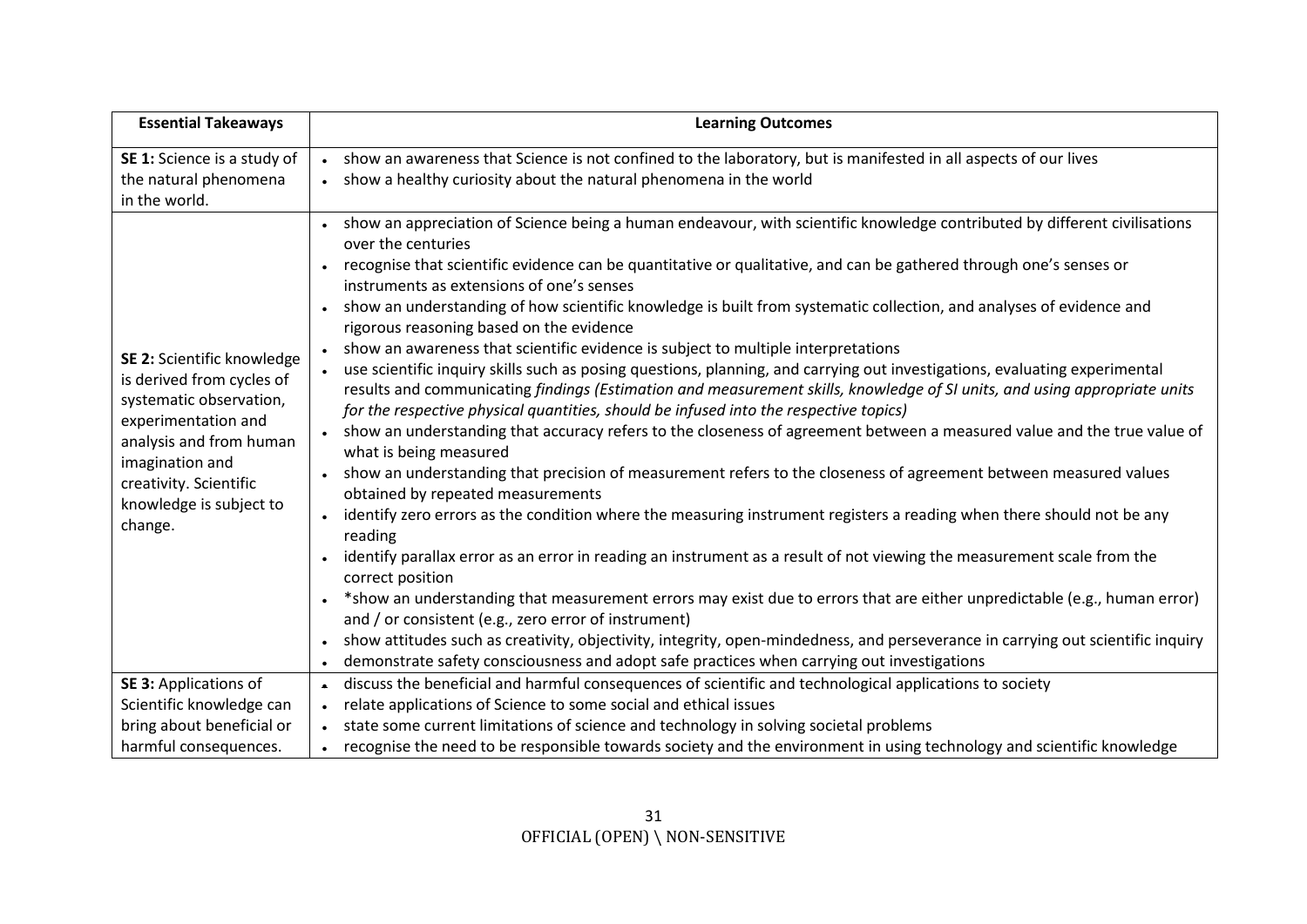| <b>B. DIVERSITY</b>                                                                                                                                                                                                                                                                                                                                         |                                                                                                                             |  |  |  |  |
|-------------------------------------------------------------------------------------------------------------------------------------------------------------------------------------------------------------------------------------------------------------------------------------------------------------------------------------------------------------|-----------------------------------------------------------------------------------------------------------------------------|--|--|--|--|
| <b>Theme: Diversity</b>                                                                                                                                                                                                                                                                                                                                     | <b>Key Inquiry Questions in Diversity</b>                                                                                   |  |  |  |  |
| What is "Diversity"?                                                                                                                                                                                                                                                                                                                                        | include:                                                                                                                    |  |  |  |  |
| There is a great variety of living and non-living things in the world. Classification helps us better understand the<br>diversity of things in the world. Knowledge about the diversity of living and non-living things is reliable and<br>durable. In light of new evidence that arises from technological advancements, this knowledge is open to change. | How does the diversity of things<br>contribute to our lives?<br>How do we classify things in our<br>$\bullet$               |  |  |  |  |
| Why is the study of "Diversity" important?                                                                                                                                                                                                                                                                                                                  | world?                                                                                                                      |  |  |  |  |
| In Science, we make sense of the complexity in the diversity of things in the world by organising them based on the<br>common characteristics. This helps us understand and appreciate the similarities and uniqueness in things.<br>However, some phenomena may not fit neatly into pre-determined categories. In cases of such exceptions, critical       | How do we find out the properties<br>and characteristics of things around<br>us?                                            |  |  |  |  |
| debate within the scientific community helps to make a considered judgment, guided by a set of established                                                                                                                                                                                                                                                  | <b>Essential Takeaways:</b>                                                                                                 |  |  |  |  |
| procedures and practices. Hence, we are able to understand the world around us better and, in turn, are inspired<br>and empowered to improve life                                                                                                                                                                                                           | The diversity of the rich resources<br>in the natural world is important for<br>the continual survival of living<br>things. |  |  |  |  |
| How is an integrative experience for the theme like?                                                                                                                                                                                                                                                                                                        |                                                                                                                             |  |  |  |  |
| Building on what students learnt about the diversity of things in Primary Science, they will learn about<br>the need to identify criteria for the different forms of matter.                                                                                                                                                                                | We have to use nature's resources                                                                                           |  |  |  |  |
| Using the real-life context of sustainable living, students will appreciate and distinguish among the<br>different physical properties and chemical composition of materials. They will then apply their<br>understanding of materials through the use of various separation techniques.                                                                    | responsibly and sustainably, e.g.,<br>applying the 3Rs (reduce, reuse,<br>recycle).                                         |  |  |  |  |
|                                                                                                                                                                                                                                                                                                                                                             | We continually seek to understand<br>the complexity in the natural world<br>by studying it in a systematic<br>manner.       |  |  |  |  |
|                                                                                                                                                                                                                                                                                                                                                             |                                                                                                                             |  |  |  |  |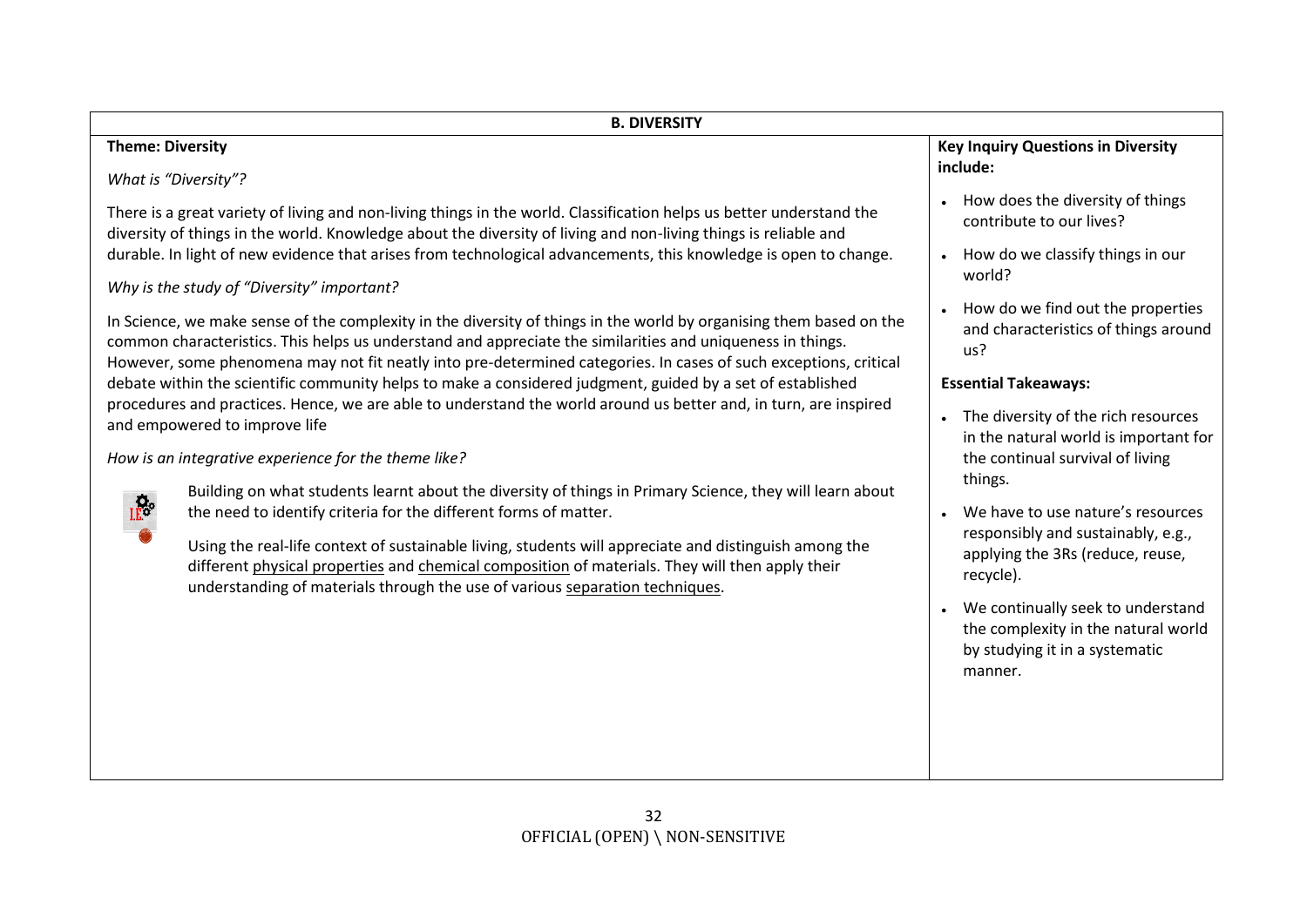# **2. Exploring Diversity of Matte**r **by its Physical Properties**

Students will explore and learn about the different physical properties of materials. They learn to identify criteria for distinguishing characteristics that help them understand the world. This will also enable them to make informed decisions on the appropriate use of materials for everyday products/situations to increase efficiency, safety and sustainability.

| <b>Learning Outcomes</b>                                                                                                                                                                                                                                                    |                                                                                                                                                                                                                                                                                                                                                                                                                                                                                                                                                                                                                                                                                                                                                                                                                                                                                                                                                                                                                                                |                                                                                                                                                                                                                                                                                                                                                                                                                                                                                                                                                                  |  |  |
|-----------------------------------------------------------------------------------------------------------------------------------------------------------------------------------------------------------------------------------------------------------------------------|------------------------------------------------------------------------------------------------------------------------------------------------------------------------------------------------------------------------------------------------------------------------------------------------------------------------------------------------------------------------------------------------------------------------------------------------------------------------------------------------------------------------------------------------------------------------------------------------------------------------------------------------------------------------------------------------------------------------------------------------------------------------------------------------------------------------------------------------------------------------------------------------------------------------------------------------------------------------------------------------------------------------------------------------|------------------------------------------------------------------------------------------------------------------------------------------------------------------------------------------------------------------------------------------------------------------------------------------------------------------------------------------------------------------------------------------------------------------------------------------------------------------------------------------------------------------------------------------------------------------|--|--|
| <b>Core Ideas</b>                                                                                                                                                                                                                                                           | <b>Practices</b>                                                                                                                                                                                                                                                                                                                                                                                                                                                                                                                                                                                                                                                                                                                                                                                                                                                                                                                                                                                                                               | <b>Values, Ethics, and Attitudes</b>                                                                                                                                                                                                                                                                                                                                                                                                                                                                                                                             |  |  |
| describe physical properties that can be<br>observed or measured, e.g.,<br>electrical conductivity<br>thermal conductivity<br>melting/ boiling point<br>*strength<br>*hardness<br>*flexibility<br>density<br>show an understanding of how mass and<br>volume affect density | classify a number of common everyday objects<br>$\bullet$<br>and recognise that there are many ways of<br>classifying the same group of objects<br>• evaluate the usage of different materials using<br>data of their physical properties<br>communicate findings on classification and<br>$\bullet$<br>justify reasons<br>estimate length, mass and volume<br>$\bullet$<br>measure accurately length, mass and volume<br>$\bullet$<br>(including mass and volume of liquids and solids<br>but not of gases) of matter using appropriate<br>instruments (measuring tape, metre rule, digital<br>calipers, measuring cylinder, electronic balance)<br>and methods.<br>*apply concepts of volume displacement to<br>$\bullet$<br>derive the volume of irregular objects<br>predict whether an object will sink or float by<br>comparing its density with that of its<br>surrounding medium<br>calculate density using the formula (density =<br>$\bullet$<br>mass/volume) and use the appropriate unit<br>(e.g., $g/cm^3$ or kg/m <sup>3</sup> ) | show an awareness of the importance of<br>$\bullet$<br>making informed choices of the appropriate<br>and sustainable use of materials for household<br>products (e.g., fibre, plastics, ceramics, metals<br>and glass) based on their physical properties,<br>(e.g., demonstrate curiosity about the physical<br>properties of things commonly encountered in<br>daily life)<br>show an appreciation of how reducing the use<br>of non-sustainable materials by using<br>alternative materials with similar properties<br>helps to minimise environmental impact |  |  |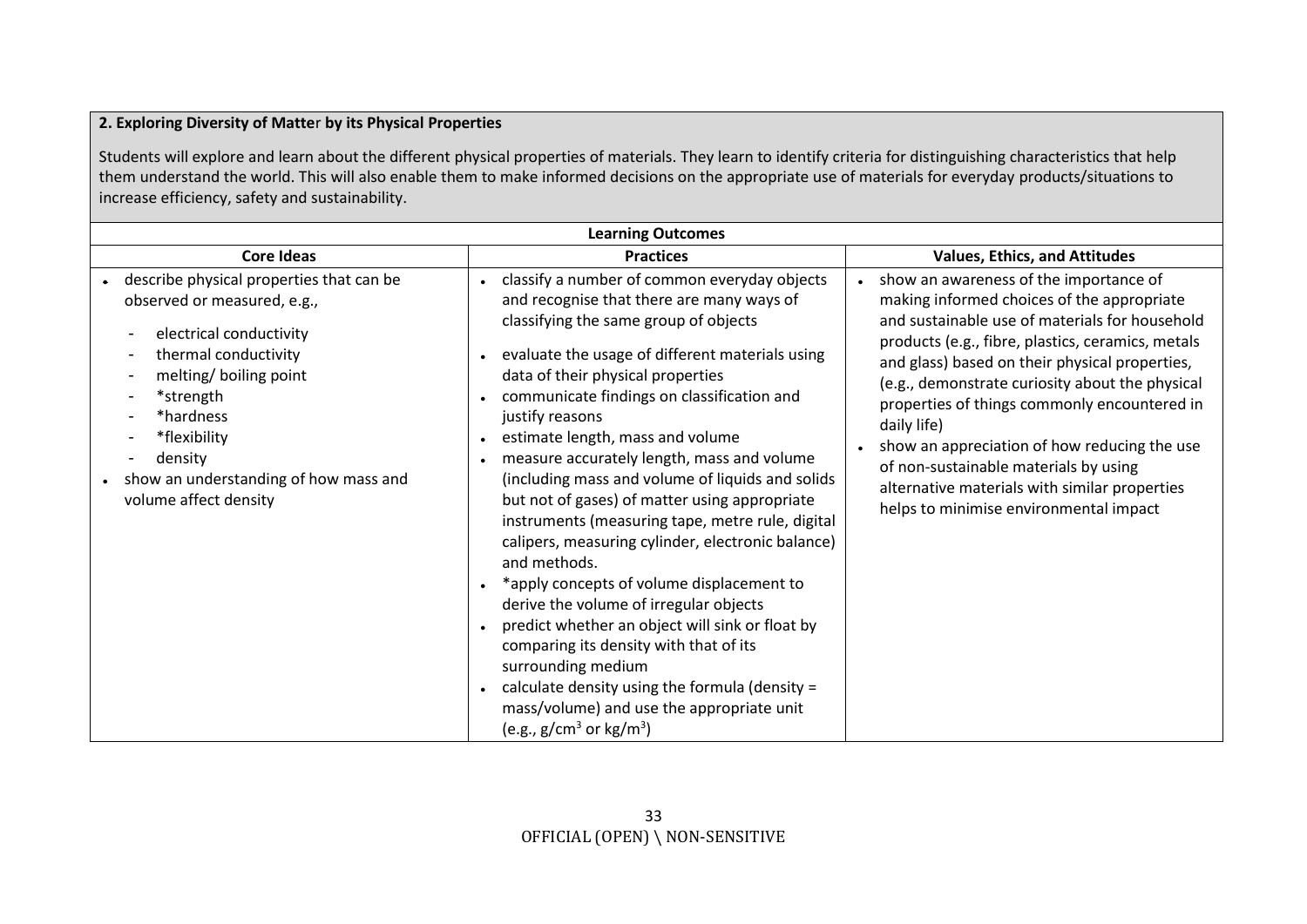# **3. Exploring Diversity of Matter by its Chemical Composition**

Students will make inferences on the behaviours and characteristics of the variety of matter that are encountered in daily life, as they inquire into the chemical composition of matter. This helps them further classify matter beyond physical properties and enables them to make informed decisions about the appropriate use of matter, based on their chemical composition.

| <b>Learning Outcomes</b>                                                                                                          |  |                                                                                               |  |                                                                                                                                         |
|-----------------------------------------------------------------------------------------------------------------------------------|--|-----------------------------------------------------------------------------------------------|--|-----------------------------------------------------------------------------------------------------------------------------------------|
| Core Ideas                                                                                                                        |  | <b>Practices</b>                                                                              |  | <b>Values, Ethics, and Attitudes</b>                                                                                                    |
| • state that elements are the basic building<br>blocks of living and non-living matter                                            |  | • classify matter as elements, compounds and<br>mixtures based on their chemical composition  |  | • show an appreciation of how recycling and<br>reuse of precious materials can be facilitated by                                        |
| recognise that there are different types of<br>elements represented in the Periodic Table of                                      |  | • investigate the factors that affect the rate of<br>dissolving and *solubility of substances |  | the classification of waste products based on<br>their chemical composition                                                             |
| Elements, e.g., metals and non-metals                                                                                             |  |                                                                                               |  | • show an awareness of the importance of<br>knowing the chemical composition of everyday                                                |
| • show an understanding that compounds are<br>substances consisting of two or more<br>chemically combined elements                |  |                                                                                               |  | items and how it can be beneficial (e.g.,<br>melamine used for making plastic containers) or<br>harmful (e.g., melamine in milk powder) |
| • show an understanding that compounds have<br>different characteristics from their constituent<br>elements                       |  |                                                                                               |  |                                                                                                                                         |
| • show an understanding that mixtures are made<br>up of two or more elements and/or compounds<br>that are not chemically combined |  |                                                                                               |  |                                                                                                                                         |
| • show an understanding that mixtures display<br>characteristics of their constituents                                            |  |                                                                                               |  |                                                                                                                                         |
| · distinguish between solute, solvent and<br>solution                                                                             |  |                                                                                               |  |                                                                                                                                         |
| • show an understanding that solutions and<br>suspensions are mixtures                                                            |  |                                                                                               |  |                                                                                                                                         |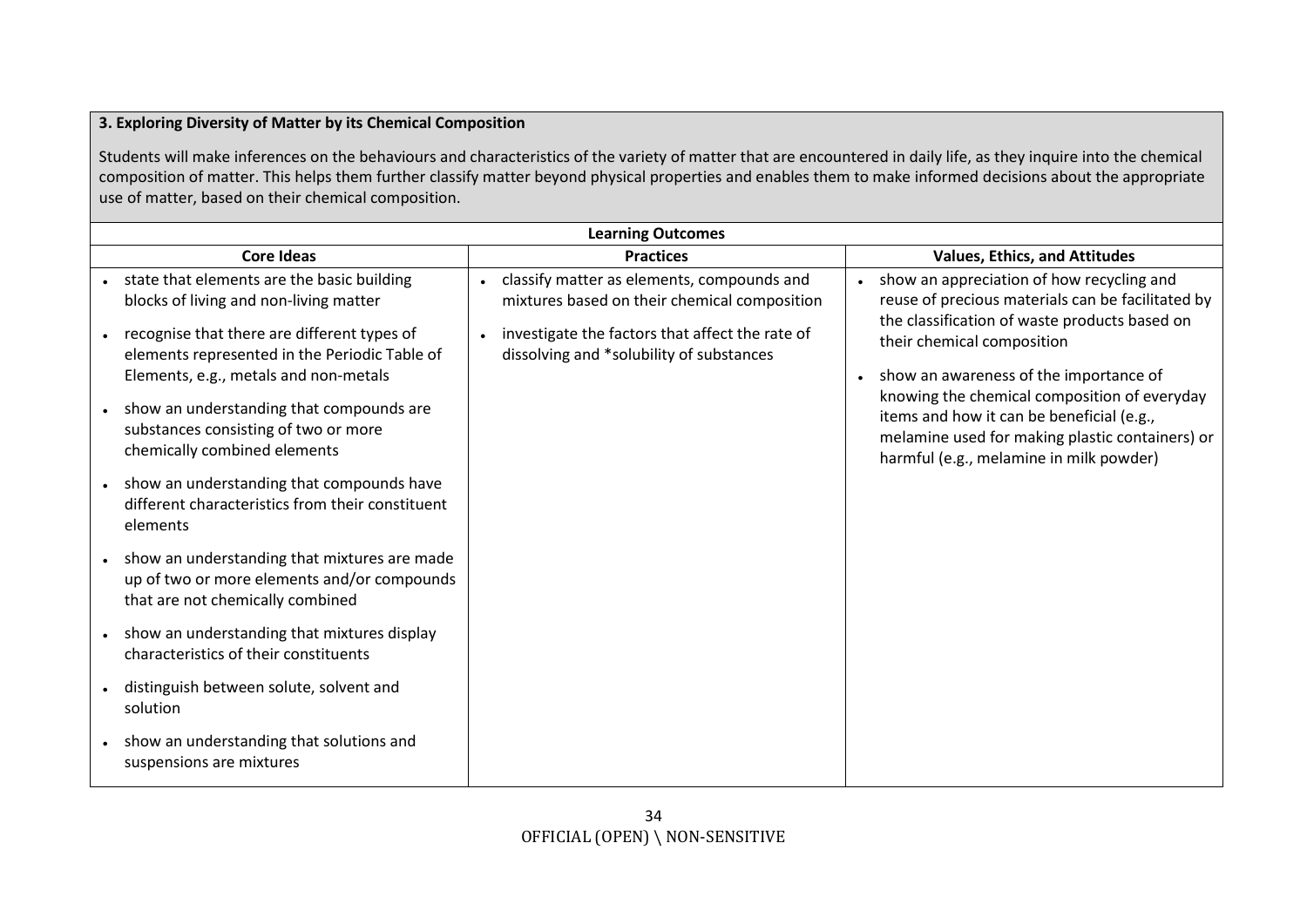| distinguish between elements, compounds and |  |
|---------------------------------------------|--|
| mixtures                                    |  |
|                                             |  |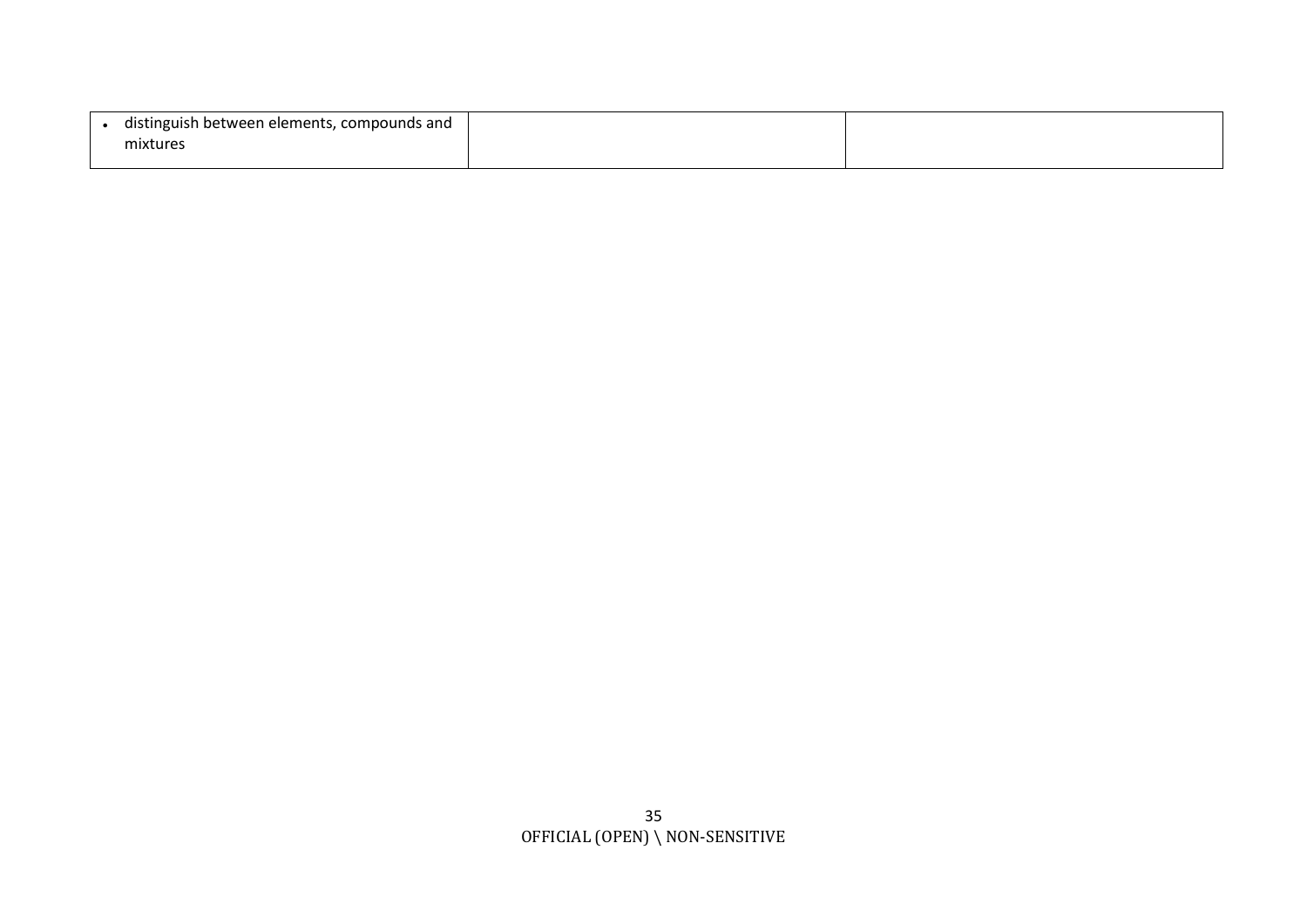# **4. Exploring Diversity of Matter using Separation Techniques**

Students will apply their understanding of the diversity in the physical properties and chemical composition of matter to decide on the appropriate separation techniques in order to obtain different constituents to aid in reusing and recycling resources.

| <b>Learning Outcomes</b>                                                                                                                                                                                                                                                                                                      |                                                                                                                                                                                                                                                                                                                             |                                                                                                                                                                                                                   |  |  |  |
|-------------------------------------------------------------------------------------------------------------------------------------------------------------------------------------------------------------------------------------------------------------------------------------------------------------------------------|-----------------------------------------------------------------------------------------------------------------------------------------------------------------------------------------------------------------------------------------------------------------------------------------------------------------------------|-------------------------------------------------------------------------------------------------------------------------------------------------------------------------------------------------------------------|--|--|--|
| <b>Core Ideas</b>                                                                                                                                                                                                                                                                                                             | <b>Practices</b>                                                                                                                                                                                                                                                                                                            | <b>Values, Ethics, and Attitudes</b>                                                                                                                                                                              |  |  |  |
| explain how the constituents of a mixture can<br>be separated based on their properties, using<br>the following techniques:<br>magnetic attraction,<br>filtration,<br>evaporation,<br>distillation,<br>paper chromatography                                                                                                   | investigate the separation of constituents of<br>mixtures based on basic principles involved in<br>the following separation techniques:<br>magnetic attraction,<br>filtration,<br>$\overline{\phantom{a}}$<br>evaporation,<br>$\overline{\phantom{a}}$<br>distillation,<br>$\overline{\phantom{a}}$<br>paper chromatography | show an appreciation of why water is a precious<br>resource and the need to conserve it<br>show an appreciation of how Singapore uses<br>separation techniques to ensure a sustainable<br>source of potable water |  |  |  |
| state some examples of the applications of the<br>various separation techniques in everyday life<br>and industries e.g., water treatment (i.e.<br>distillation or *reverse osmosis of sea water in<br>desalination plants, and filtration and *reverse<br>osmosis of treated used water), food safety and<br>waste management |                                                                                                                                                                                                                                                                                                                             |                                                                                                                                                                                                                   |  |  |  |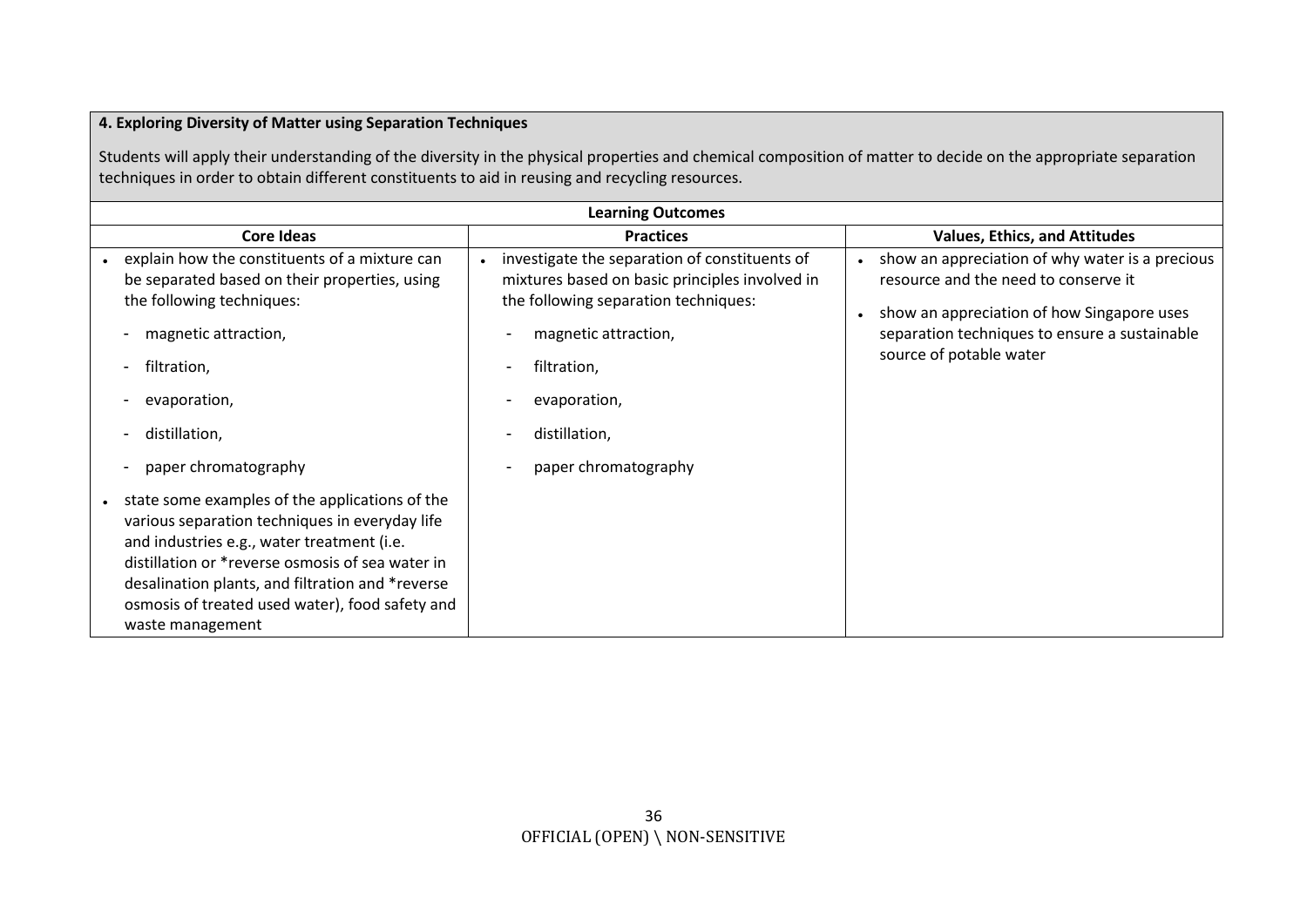| <b>C. MODELS</b>                                                                                                                                                                                                                                                                                                                                                                                                                                                                                                            |                                                                                                                                                     |  |  |  |  |  |
|-----------------------------------------------------------------------------------------------------------------------------------------------------------------------------------------------------------------------------------------------------------------------------------------------------------------------------------------------------------------------------------------------------------------------------------------------------------------------------------------------------------------------------|-----------------------------------------------------------------------------------------------------------------------------------------------------|--|--|--|--|--|
| <b>Theme: Models</b>                                                                                                                                                                                                                                                                                                                                                                                                                                                                                                        | <b>Key Inquiry questions in Models</b>                                                                                                              |  |  |  |  |  |
| What is "Models"?                                                                                                                                                                                                                                                                                                                                                                                                                                                                                                           | include:                                                                                                                                            |  |  |  |  |  |
| Models are physical, conceptual or mathematical representations of phenomena. As models are approximations of<br>actual phenomena, they are inherently inexact and can be improved upon.                                                                                                                                                                                                                                                                                                                                    | Why is the construction and use of<br>models important?                                                                                             |  |  |  |  |  |
|                                                                                                                                                                                                                                                                                                                                                                                                                                                                                                                             | How do we know that the models<br>used are appropriate                                                                                              |  |  |  |  |  |
| Why is the study of "Models" important?                                                                                                                                                                                                                                                                                                                                                                                                                                                                                     | representations of the real<br>phenomena?                                                                                                           |  |  |  |  |  |
| Processes and structures in the world can be abstract or invisible to the naked eye. As they cannot be observed<br>directly, we can construct models as representations to understand the world. These models are developed or                                                                                                                                                                                                                                                                                              |                                                                                                                                                     |  |  |  |  |  |
| modified based on evidence. They can help us develop explanations and make reasonable predictions of the<br>phenomena. Models of phenomena change as Man improves his understanding of phenomena, due to technological                                                                                                                                                                                                                                                                                                      | <b>Essential Takeaways:</b>                                                                                                                         |  |  |  |  |  |
| advancements and the discovery of new evidence. The new knowledge contributes to advancement in science and<br>technology, which in turn has the propensity to improve life around us.                                                                                                                                                                                                                                                                                                                                      | Models are simplified<br>$\bullet$<br>representations of phenomena that<br>provide a physical, conceptual or<br>mathematical perception of reality. |  |  |  |  |  |
| How is an integrative experience for the theme like?                                                                                                                                                                                                                                                                                                                                                                                                                                                                        | Models are constructed to explain                                                                                                                   |  |  |  |  |  |
| Students will be introduced to the role of scientific models to represent things that are abstract (e.g., the<br>$\mathbb{E}^{\mathcal{O}_p}$                                                                                                                                                                                                                                                                                                                                                                               | phenomena.                                                                                                                                          |  |  |  |  |  |
| ray model of light and the particulate nature of matter), or invisible to the naked eye (e.g., model of<br>cells; models of atoms and molecules). Students will get a chance to see how the practice of using and<br>constructing models in the topics they learn today relate to emerging technology and appreciate the<br>uses and benefits of technology. Furthermore, students will use these models to investigate possibility<br>of supporting life on Mars and learn about the usefulness and limitations of models. | Models can be used to make<br>predictions.                                                                                                          |  |  |  |  |  |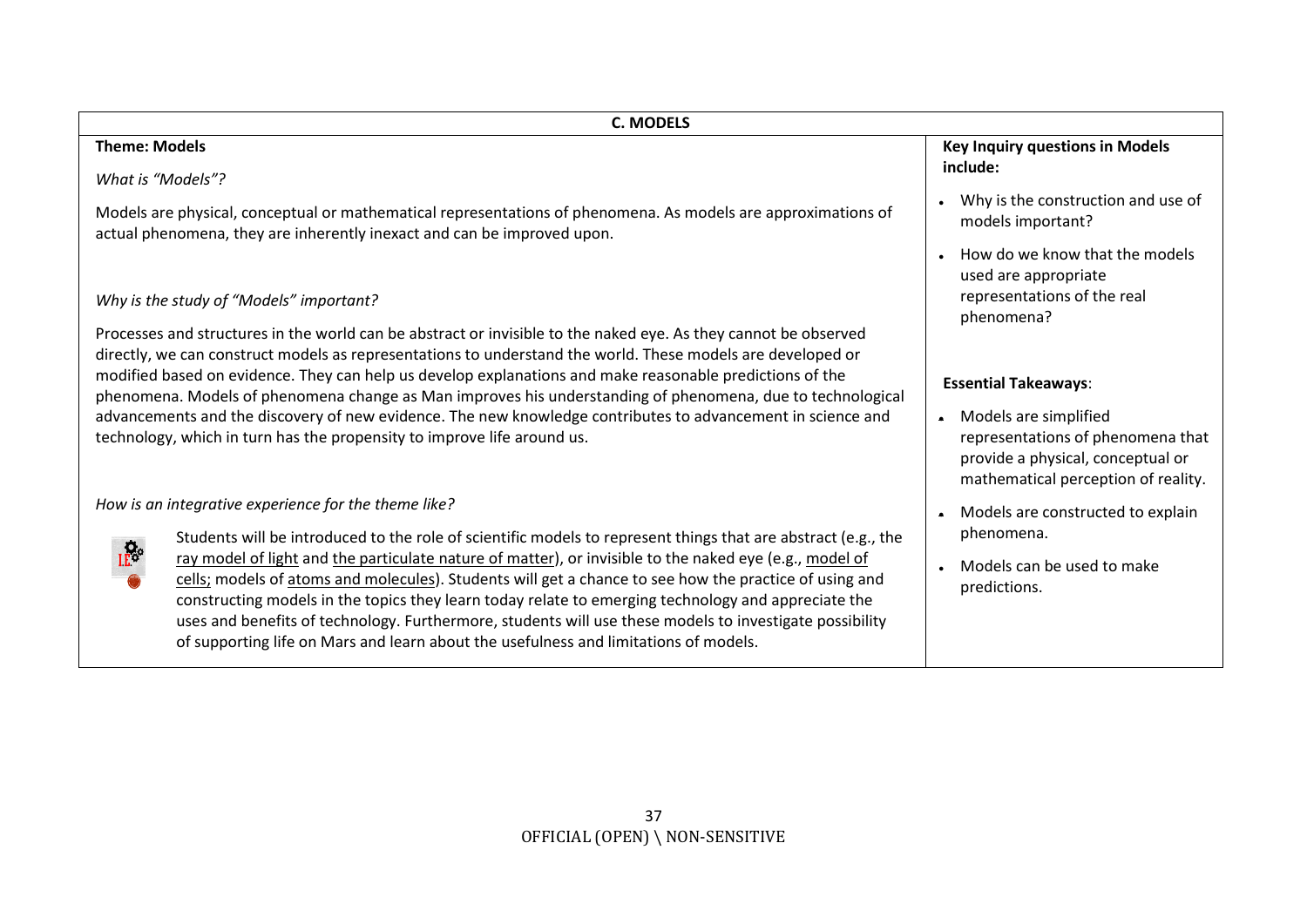# **5: Ray Model of Light**

Students will learn how the ray model of light is used to represent the pathway of light rays and use this model to learn about reflection, refraction and their applications in daily life.

| <b>Learning Outcomes</b>                                                                                                                          |                                                                                                      |                                                                                                                                                             |  |  |  |
|---------------------------------------------------------------------------------------------------------------------------------------------------|------------------------------------------------------------------------------------------------------|-------------------------------------------------------------------------------------------------------------------------------------------------------------|--|--|--|
| <b>Core Ideas</b>                                                                                                                                 | <b>Practices</b>                                                                                     | <b>Values, Ethics, and Attitudes</b>                                                                                                                        |  |  |  |
| show an understanding that the ray model<br>represents the path taken by light                                                                    | investigate the characteristics of the image<br>formed by a plane mirror                             | show an awareness that EM radiation (e.g.,<br>infrared, ultraviolet and light) has both                                                                     |  |  |  |
| describe the effects and uses of reflecting<br>surfaces (e.g., plane and curved)                                                                  | *investigate that the angle of reflection is equal<br>to the angle of incidence, with respect to the | beneficial and harmful effects. (Note:<br>abbreviation, "EM", suffice; spelling of the full<br>word "electromagnetic" is not required)                      |  |  |  |
| explain how reflection is affected by a smooth<br>and rough surface using the ray model of light                                                  | normal                                                                                               | show an awareness about the impact of light<br>produced by technology, on society and                                                                       |  |  |  |
| *show an understanding that the change in the<br>speed of light in different mediums can cause<br>refraction (calculation of angles not required) |                                                                                                      | environment (e.g., city lights can improve night<br>visibility but cause light pollution, disorientation<br>of birds and use up a lot of electrical energy) |  |  |  |
| *describe some effects of refraction                                                                                                              |                                                                                                      |                                                                                                                                                             |  |  |  |
| *describe the dispersion of white light by a<br>prism using the ray model of light                                                                |                                                                                                      |                                                                                                                                                             |  |  |  |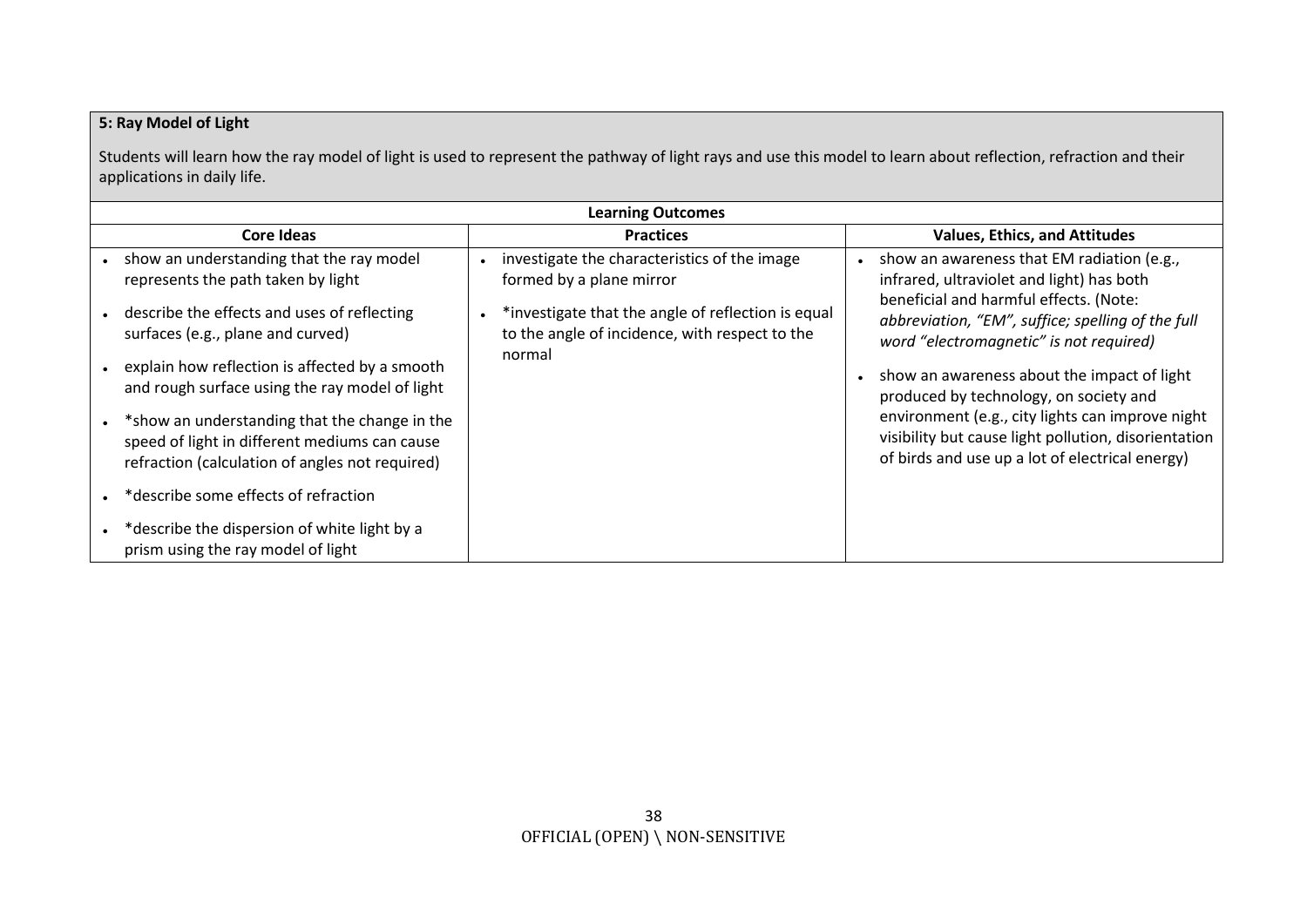Students will learn about a typical plant cell and a typical animal cell as models and how this knowledge can be used to predict behaviours and functions of cells.

| <b>Learning Outcomes</b>                                                                                                                                                                                                                                                                                                                                                                                                                        |                                                                                                                                                                                       |                                                                                                                                                     |  |  |  |  |
|-------------------------------------------------------------------------------------------------------------------------------------------------------------------------------------------------------------------------------------------------------------------------------------------------------------------------------------------------------------------------------------------------------------------------------------------------|---------------------------------------------------------------------------------------------------------------------------------------------------------------------------------------|-----------------------------------------------------------------------------------------------------------------------------------------------------|--|--|--|--|
| <b>Core Ideas</b>                                                                                                                                                                                                                                                                                                                                                                                                                               | <b>Practices</b>                                                                                                                                                                      | <b>Values, Ethics, and Attitudes</b>                                                                                                                |  |  |  |  |
| show an understanding of the functions of the<br>different parts of a typical cell, including the<br>nucleus which contains genetic material (DNA)<br>that can be passed down to the next<br>generation.<br>(Note: the abbreviation DNA will suffice;<br>spelling of the full word and structure of DNA<br>is not required)<br>show an understanding that typical plant and<br>animal cells are models used to represent their<br>various forms | identify, *using the microscope safely and<br>correctly, the different parts of a typical cell<br>(plant or animal):<br>cell wall<br>cell membrane<br>cytoplasm<br>nucleus<br>vacuole | • show an appreciation for the relationship<br>between advances in technology and<br>knowledge-building, e.g., the development of<br>the microscope |  |  |  |  |
| recognise that in multicellular organisms (e.g.,<br>plants and animals), cells are the basic building<br>blocks that are organised into tissues, organs<br>and systems<br>*explain the significance of the division of<br>labour even at the cellular level                                                                                                                                                                                     | chloroplast<br>infer whether an organism is an animal or a<br>plant, based on its cell structures                                                                                     |                                                                                                                                                     |  |  |  |  |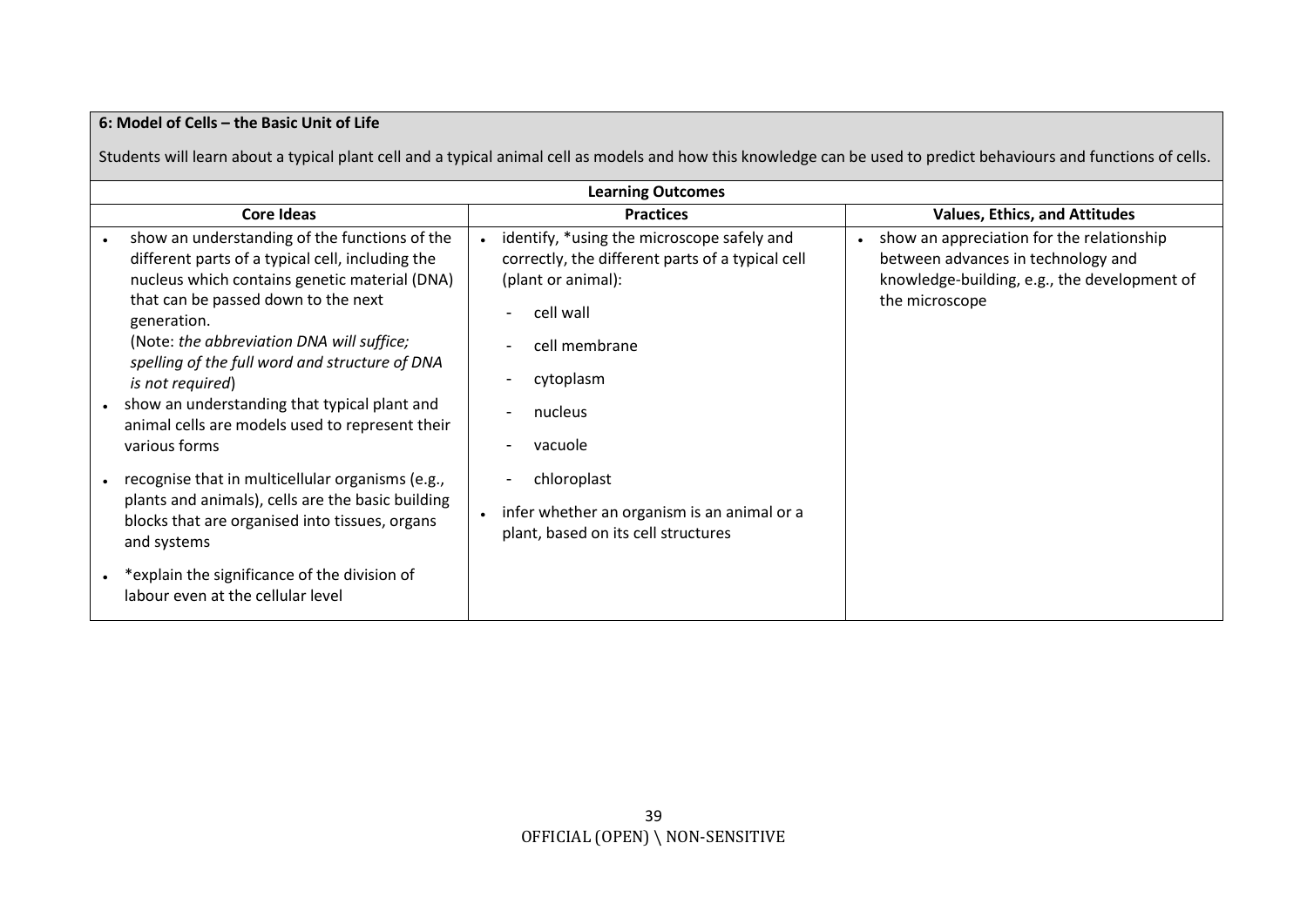# **7: Model of Matter – The Particulate Nature of Matter**

Students will use the particulate nature of matter as a model to explain the properties of the different states of matter and their behaviours upon heating or cooling. The understanding of the particulate nature of matter as a model will help students better appreciate phenomena like diffusion.

| <b>Learning Outcomes</b>                                                                                                                                                                                                                                                                     |                                                                                                                                                        |                                                                                                                                                                                                                                              |  |  |  |
|----------------------------------------------------------------------------------------------------------------------------------------------------------------------------------------------------------------------------------------------------------------------------------------------|--------------------------------------------------------------------------------------------------------------------------------------------------------|----------------------------------------------------------------------------------------------------------------------------------------------------------------------------------------------------------------------------------------------|--|--|--|
| <b>Core Ideas</b>                                                                                                                                                                                                                                                                            | <b>Practices</b>                                                                                                                                       | <b>Values, Ethics, and Attitudes</b>                                                                                                                                                                                                         |  |  |  |
| • show an awareness of the particulate nature of<br>matter being a model representing matter that<br>is made up of small discrete particles in<br>constant and random motion                                                                                                                 | explain expansion and contraction, and the<br>conservation of mass during these processes,<br>using models<br>*explain melting and boiling in terms of | show an appreciation of scientific attitudes such<br>as creativity and open-mindedness in creating<br>models to explain the fundamental nature of<br>things and the willingness to re-examine<br>existing models e.g., attitudes required to |  |  |  |
| • describe the arrangement and movement of<br>the particles in matter in the solid, liquid and<br>gaseous states, using the particulate nature of<br>matter                                                                                                                                  | conversion of the three states of matter, using<br>models                                                                                              | derive the particulate nature of matter<br>(Brownian Motion)                                                                                                                                                                                 |  |  |  |
| • show an understanding that diffusion is the net<br>movement of particles from a region of higher<br>concentration (i.e., more solute particles per<br>unit volume of the solution) to a region of lower<br>concentration (i.e., fewer solute particles per<br>unit volume of the solution) |                                                                                                                                                        |                                                                                                                                                                                                                                              |  |  |  |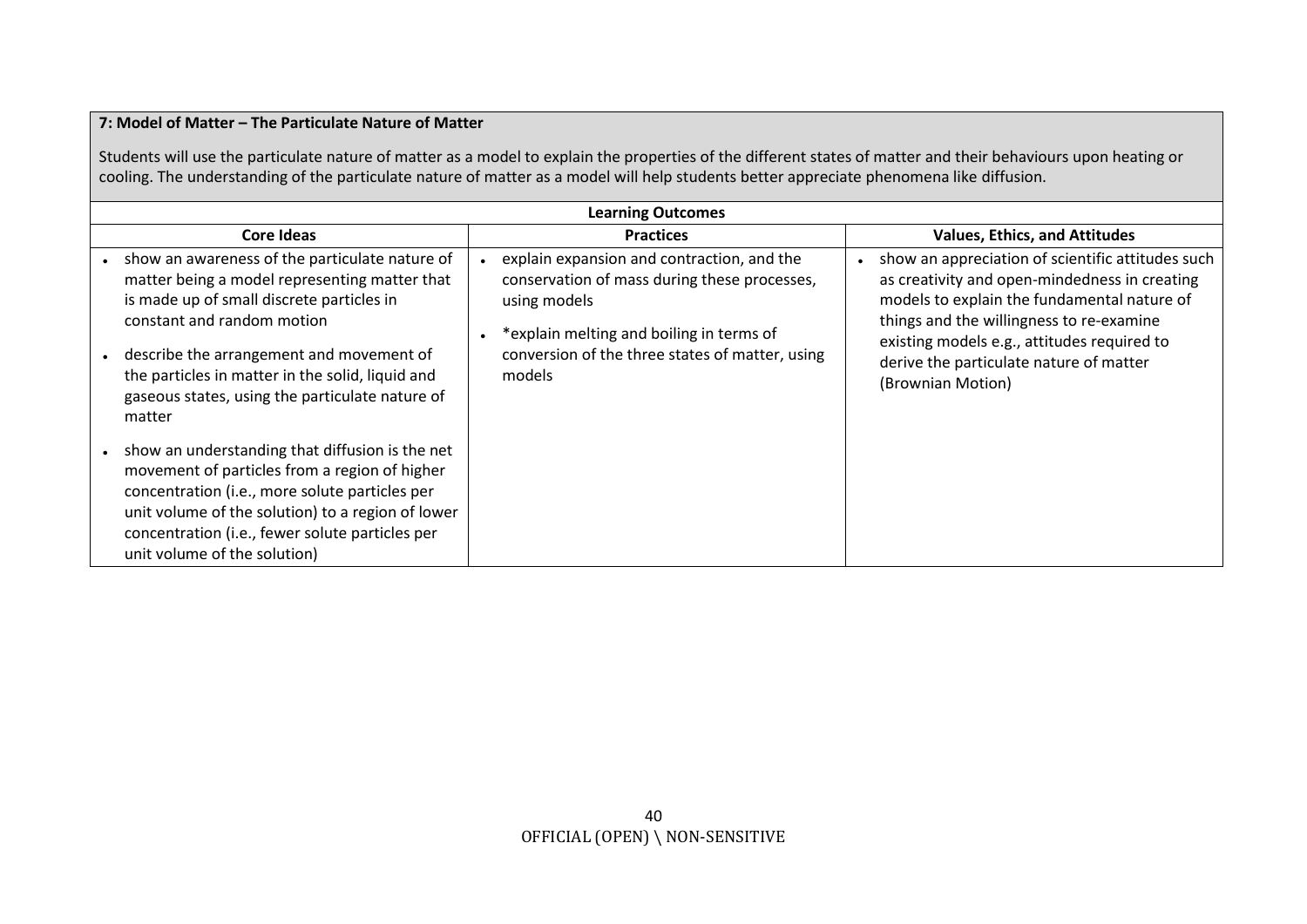# **8: Model of Matter – Atoms and Molecules**

Students will be introduced to the world of atoms and molecules. The atomic model facilitates the understanding of atomic structure which cannot be observed with the naked eye.

| <b>Learning Outcomes</b>                                                                                                                                                                                                                                        |                                                                                                  |                                                                                                                                                                                                                         |  |  |  |
|-----------------------------------------------------------------------------------------------------------------------------------------------------------------------------------------------------------------------------------------------------------------|--------------------------------------------------------------------------------------------------|-------------------------------------------------------------------------------------------------------------------------------------------------------------------------------------------------------------------------|--|--|--|
| <b>Core Ideas</b>                                                                                                                                                                                                                                               | <b>Practices</b>                                                                                 | <b>Values, Ethics, and Attitudes</b>                                                                                                                                                                                    |  |  |  |
| describe an atom as an entity that is electrically<br>neutral and is made up of a positively charged<br>nucleus (protons and neutrons) with negatively<br>charged electrons moving around the nucleus                                                           | compare the size of an atom with the sizes of<br>everyday objects<br>compare atoms and molecules | *show an appreciation of how, in practice,<br>models are constructed, justified and<br>continuously revised as they are used to probe<br>new phenomena and collect additional data<br>(e.g., the various atomic models) |  |  |  |
| *recognise that atoms have mass that is mainly<br>contributed by the mass of the nucleus                                                                                                                                                                        |                                                                                                  | show an awareness that technologies resulting                                                                                                                                                                           |  |  |  |
| • show an awareness that the atoms of an<br>element have a unique number of protons                                                                                                                                                                             |                                                                                                  | from the knowledge of atoms have created<br>social and ethical issues, risks and costs (e.g.,<br>atomic bombs)                                                                                                          |  |  |  |
| show an understanding that a molecule is a<br>group of two or more atoms that are chemically<br>combined                                                                                                                                                        |                                                                                                  |                                                                                                                                                                                                                         |  |  |  |
| state the numbers and types of atoms, given<br>the chemical symbol of an element or the<br>chemical formula of a compound, e.g., carbon<br>dioxide (Note: Writing of chemical formulae is<br>not required. Giant molecular compounds are<br>also not required.) |                                                                                                  |                                                                                                                                                                                                                         |  |  |  |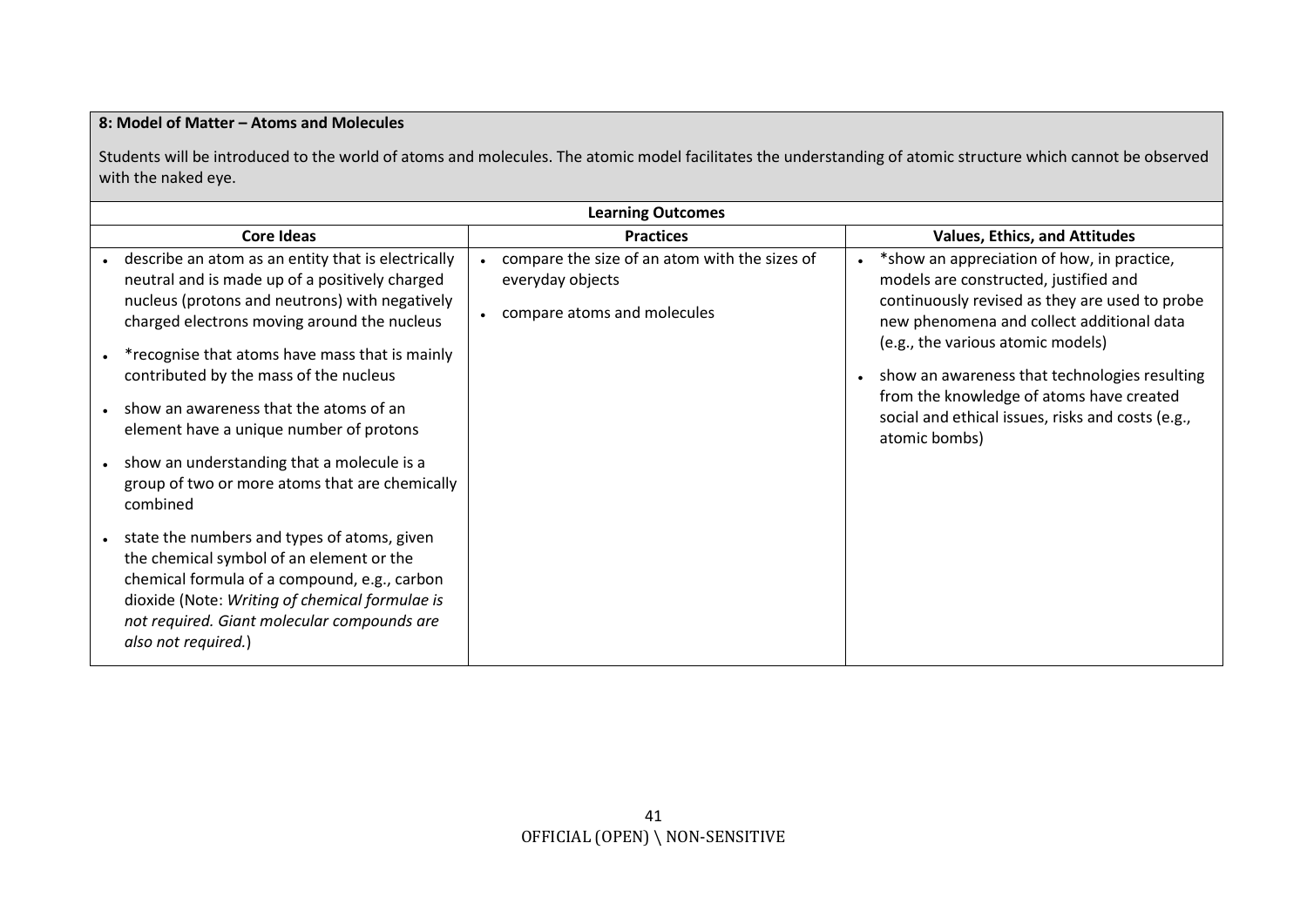| <b>D. INTERACTIONS</b>                                                                                                                                                                                                                                                                                                                                                                                                                                                                                                                                                                                                                |                                                                                                                                                                                                                                                                           |  |  |  |  |  |  |
|---------------------------------------------------------------------------------------------------------------------------------------------------------------------------------------------------------------------------------------------------------------------------------------------------------------------------------------------------------------------------------------------------------------------------------------------------------------------------------------------------------------------------------------------------------------------------------------------------------------------------------------|---------------------------------------------------------------------------------------------------------------------------------------------------------------------------------------------------------------------------------------------------------------------------|--|--|--|--|--|--|
| <b>Theme: Interactions</b>                                                                                                                                                                                                                                                                                                                                                                                                                                                                                                                                                                                                            | <b>Key Inquiry Questions in Interactions</b>                                                                                                                                                                                                                              |  |  |  |  |  |  |
| What is "Interactions"?                                                                                                                                                                                                                                                                                                                                                                                                                                                                                                                                                                                                               | include:                                                                                                                                                                                                                                                                  |  |  |  |  |  |  |
| Interactions in Science refer to the relationships among the different forms of matter and the effect they have on<br>each other. Changes as a result of interactions are brought about by the transfer of energy between matter. These<br>may lead to changes in motion, which can be fast or slow as well as changes in conditions, which can be big or<br>small, reversible or irreversible. Such interactions may increase or decrease the stability within a system.                                                                                                                                                             | How does knowledge of interactions<br>between and within systems help us<br>better understand and improve our<br>environment?                                                                                                                                             |  |  |  |  |  |  |
| Why is the study of "Interactions" important?                                                                                                                                                                                                                                                                                                                                                                                                                                                                                                                                                                                         | • What are the examples of interactions<br>between physical phenomena and life<br>processes?                                                                                                                                                                              |  |  |  |  |  |  |
| Analysis of interactions can reveal patterns in nature that help us to predict how changes in one factor affect other<br>factors in a system or among systems. This knowledge helps us to design solutions and make more informed<br>decisions in our daily lives as there are risks and benefits associated with the applications of Science in society.<br>How is an integrative experience for the theme like?<br>Students will learn about how interactions with our environment (e.g., combustion of fuel may relate to<br>climate change). Such changes in the environment, in turn, may intensify natural disasters (a context | <b>Essential Takeaways:</b><br>• Interactions usually involve the transfer<br>of energy which can cause changes in<br>motion and/or conditions.<br>Our interactions with the world can lead<br>to changes or influence the stability of a                                 |  |  |  |  |  |  |
| which comprises the application of forces) and cause chemical changes which can affect the ecosystem.<br>They will also appreciate that all these changes are brought about by the transfer of energy, as a result<br>of interactions. This helps students to appreciate how Singapore is adapting to cope with climate change<br>and explore how we, as individuals can do our part to mitigate climate change.                                                                                                                                                                                                                      | system. Thus, we must make<br>responsible choices in our daily lives.<br>Our interactions with the environment<br>drive the development of science and<br>technology. At the same time, science<br>and technology influences the way we<br>interact with the environment. |  |  |  |  |  |  |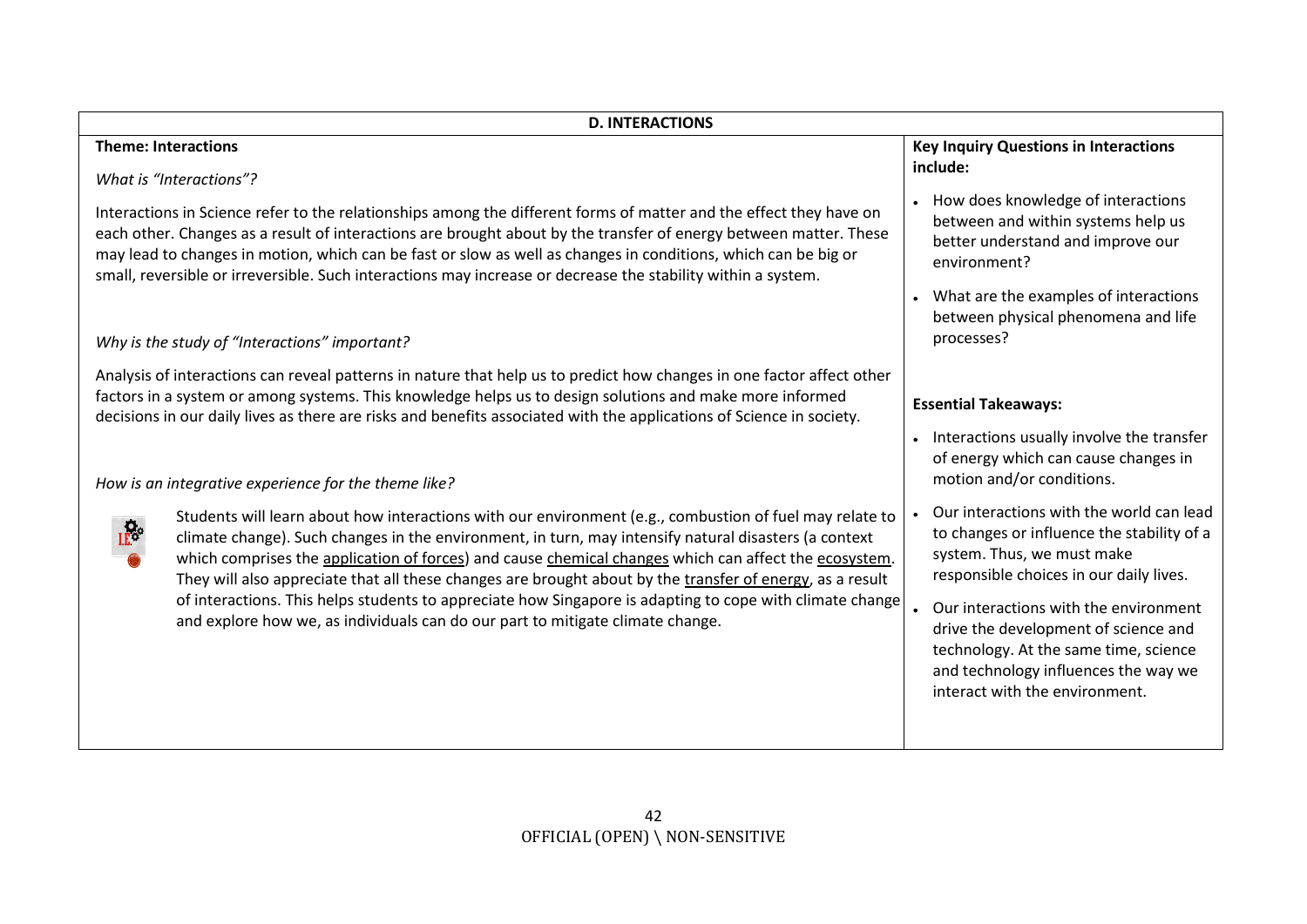# **9: Application of Forces and Transfer of Energy**

Students will discover the effects of forces in the interactions that they encounter in their everyday lives, bringing about transfer of energy. They will also learn how choices of energy sources affect the environment.

| <b>Learning Outcomes</b>                                                                                                                                                                                                                                                                                                                                                                                                                                                                                                                                                |  |                                                                                                                                       |           |                                                                                                                                                                                                                         |  |
|-------------------------------------------------------------------------------------------------------------------------------------------------------------------------------------------------------------------------------------------------------------------------------------------------------------------------------------------------------------------------------------------------------------------------------------------------------------------------------------------------------------------------------------------------------------------------|--|---------------------------------------------------------------------------------------------------------------------------------------|-----------|-------------------------------------------------------------------------------------------------------------------------------------------------------------------------------------------------------------------------|--|
| <b>Core Ideas</b>                                                                                                                                                                                                                                                                                                                                                                                                                                                                                                                                                       |  | <b>Practices</b>                                                                                                                      |           | <b>Values, Ethics, and Attitudes</b>                                                                                                                                                                                    |  |
| • show an understanding that a force can be a<br>contact force (e.g., friction) or non-contact<br>force, (e.g., magnetic force, gravitational force)                                                                                                                                                                                                                                                                                                                                                                                                                    |  | • measure force, using newton as the SI unit<br>• compare weight and mass                                                             |           | • show curiosity about the destructive power of<br>forces in nature (e.g., earthquakes, tsunamis,<br>volcanic eruptions, tropical cyclones)                                                                             |  |
| recognise that the interactions between two or<br>more objects, result in a transfer of energy<br>which can/may cause changes (by application of<br>force) to the<br>state of rest or motion of an object<br>turning effects in objects (e.g., spanners,<br>levers to open tins)<br>size and/or shape of an object<br>pressure on objects<br>*show an appreciation of some daily life<br>phenomena associated with<br>pressure (e.g., high-heeled shoes, cutting<br>edge of a knife),<br>atmospheric pressure (e.g., use of suction<br>cups, drinking from straws), and |  | *investigate pressure using the formula,<br>pressure = force/area<br>• infer that energy can be converted from one<br>form to another | $\bullet$ | show an appreciation of the uses of various<br>sources of energy (e.g., fossil fuels, solar, hydro-<br>electric, wind energy, geothermal energy,<br>biofuels and nuclear energy) and their impact<br>on the environment |  |
| pressure due to liquid (e.g., submarines<br>have depth limits)                                                                                                                                                                                                                                                                                                                                                                                                                                                                                                          |  |                                                                                                                                       |           |                                                                                                                                                                                                                         |  |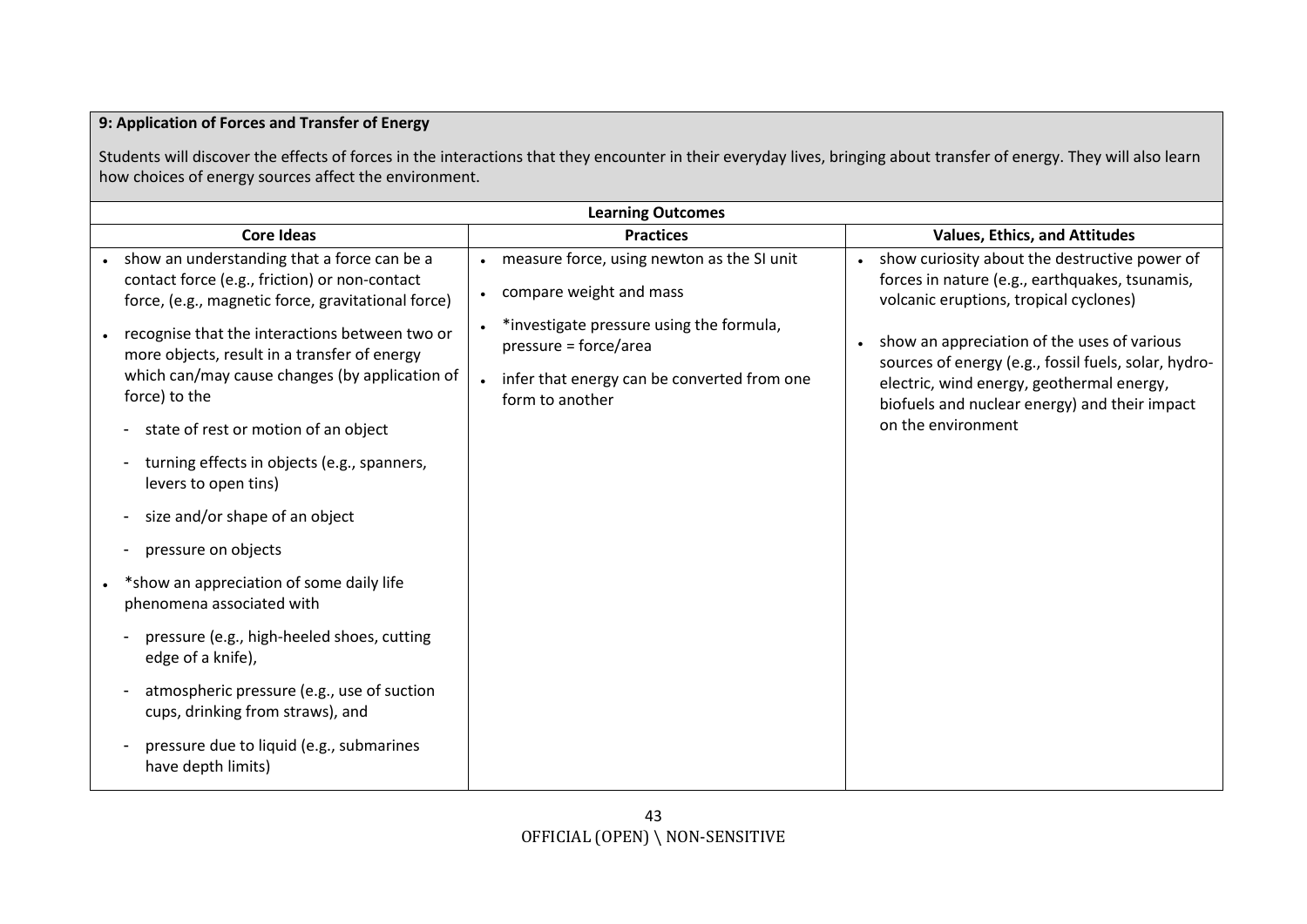| state the SI unit of *work and energy as the<br>joule                                                                                                                           |
|---------------------------------------------------------------------------------------------------------------------------------------------------------------------------------|
| • *identify that work is done is an example of<br>energy transfer that occurs when an object<br>moves in the direction of a force                                               |
| recognise that energy cannot be created nor<br>destroyed, it is conserved when it is transferred<br>(from one object to another) and/or converted<br>(from one form to another) |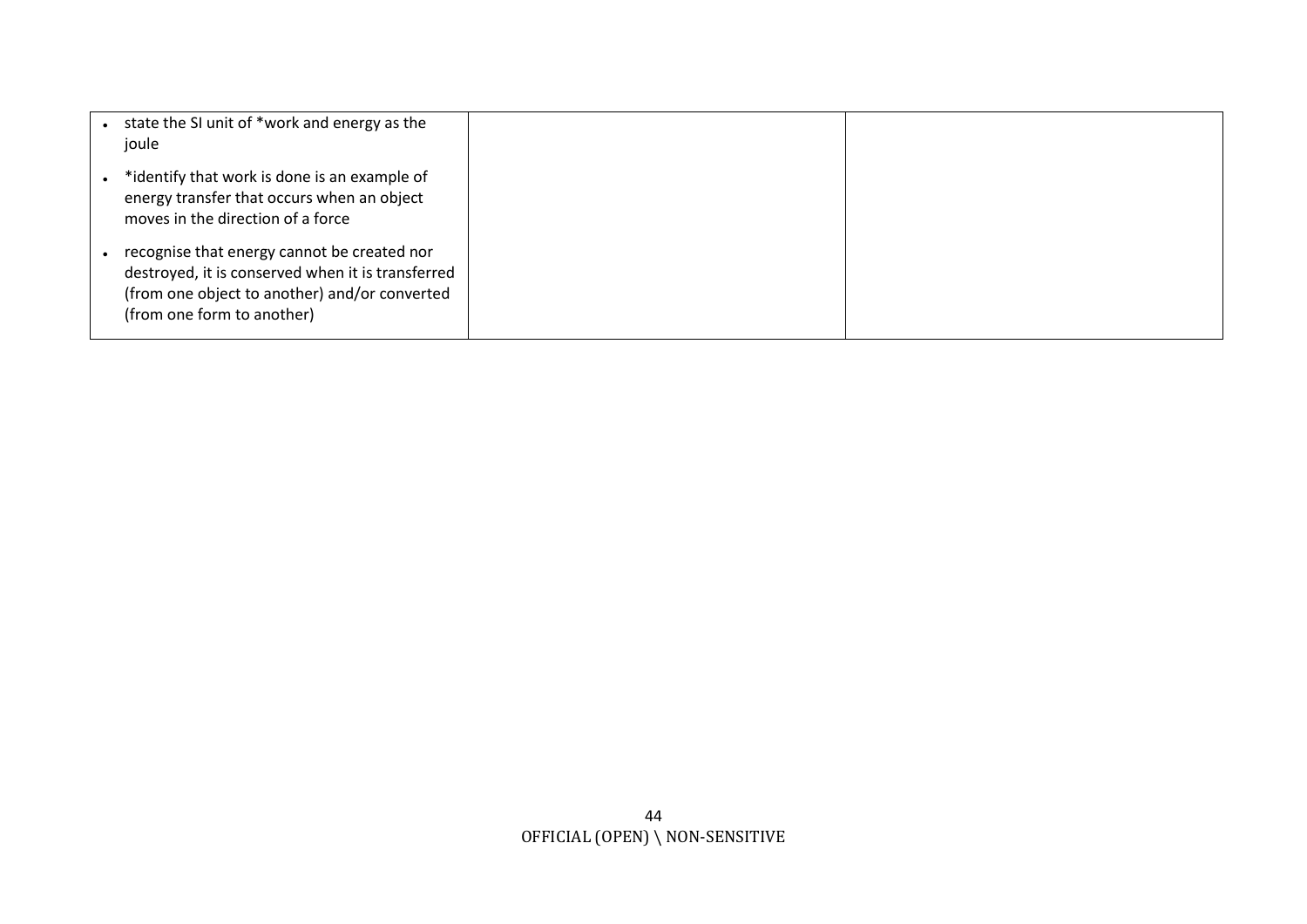# **10: Transfer of Heat Energy and its Effects**

Students will learn about how the transfer of heat energy occurs, the changes that are brought about by the transfer of heat energy as well as the applications of such effects of heat transfer in our daily lives.

|                   | <b>Learning Outcomes</b>                                                                                                           |                  |                                                                                                                                       |  |                                                                                                                        |  |
|-------------------|------------------------------------------------------------------------------------------------------------------------------------|------------------|---------------------------------------------------------------------------------------------------------------------------------------|--|------------------------------------------------------------------------------------------------------------------------|--|
| <b>Core Ideas</b> |                                                                                                                                    | <b>Practices</b> |                                                                                                                                       |  | <b>Values, Ethics, and Attitudes</b>                                                                                   |  |
|                   | state that the SI unit of temperature is kelvin<br>(K)                                                                             |                  | infer that generally, solids, liquids, and gases<br>expand when heat energy is absorbed and<br>contract when heat energy is given out |  | show an awareness of the various proposed<br>causes (man-made and natural) of climate<br>change (e.g., global warming) |  |
|                   | describe some effects and applications of<br>expansion and contraction in everyday life                                            |                  | infer that thermal expansion results in a change<br>in volume, and therefore the density of the                                       |  |                                                                                                                        |  |
|                   | explain the transfer of heat energy through<br>conduction, convection, and radiation                                               |                  | substance                                                                                                                             |  |                                                                                                                        |  |
|                   | show an understanding that the rate of heat<br>energy loss or gain by a body through radiation<br>is affected by the               |                  | infer from experiments that different materials<br>have different rates of heat energy transfer                                       |  |                                                                                                                        |  |
|                   | colour and texture of the surface<br>(i)                                                                                           |                  |                                                                                                                                       |  |                                                                                                                        |  |
|                   | (iii)<br>surface temperature                                                                                                       |                  |                                                                                                                                       |  |                                                                                                                        |  |
|                   | explain applications of transfer of heat energy<br>through conduction and convection (e.g., in<br>cooling, heating and insulation) |                  |                                                                                                                                       |  |                                                                                                                        |  |
|                   | explain applications of transfer of heat energy<br>through radiation (e.g., radiant heaters, solar<br>radiation)                   |                  |                                                                                                                                       |  |                                                                                                                        |  |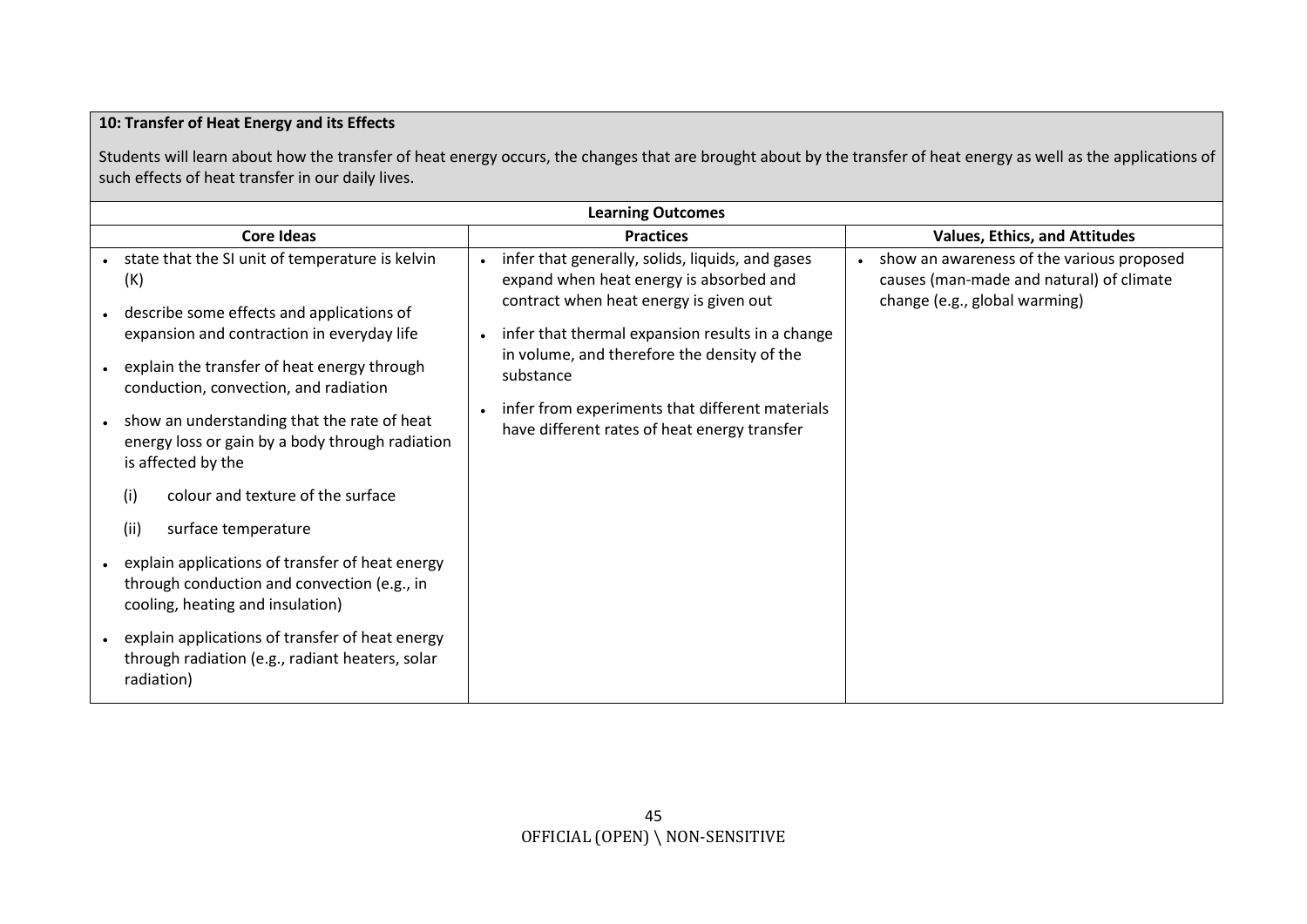# **11. Chemical Changes**

Students will explore the chemical changes that matter can undergo when interacting with each other. They will also learn how chemical reactions can be beneficial and harmful to our daily lives and the environment.

| <b>Learning Outcomes</b>                                                                                                                       |  |                                                                                                                                             |  |                                                                                                     |  |
|------------------------------------------------------------------------------------------------------------------------------------------------|--|---------------------------------------------------------------------------------------------------------------------------------------------|--|-----------------------------------------------------------------------------------------------------|--|
| <b>Core Ideas</b>                                                                                                                              |  | <b>Practices</b>                                                                                                                            |  | <b>Values, Ethics, and Attitudes</b>                                                                |  |
| identify a change that leads to the formation of<br>new substance(s) as a chemical change                                                      |  | • investigate the chemical reactions between:<br>acids and alkalis;<br>$\overline{\phantom{a}}$                                             |  | • show an awareness of how chemical reactions<br>can benefit our lives (e.g., cooking, respiration) |  |
| use word equations to represent chemical<br>reactions (Note: Chemical equations are not<br>required)                                           |  | *acids and metals; and<br>*acids and carbonates                                                                                             |  | and cause harm to our health and environment<br>(e.g., rusting, decay, burning)                     |  |
| recognise that chemical reactions involve a<br>rearrangement of atoms which are not created<br>or destroyed                                    |  | investigate the effect of acidic, alkaline and<br>neutral solutions on indicators (include litmus<br>paper, Universal Indicator and natural |  |                                                                                                     |  |
| recognise that mass is conserved during a<br>chemical reaction                                                                                 |  | indicators obtained from plants)<br>investigate the chemical changes that matter                                                            |  |                                                                                                     |  |
| show an awareness that there are different<br>types of chemical changes such as combustion,<br>thermal decomposition, oxidation (e.g., rusting |  | (i.e., element, compound or mixture) undergoes<br>upon:<br>mixing (e.g., neutralisation)<br>$\blacksquare$                                  |  |                                                                                                     |  |
| and cellular respiration) and neutralisation                                                                                                   |  | heating (e.g., thermal decomposition)<br>-                                                                                                  |  |                                                                                                     |  |
|                                                                                                                                                |  | exposure to light (e.g., photosynthesis)                                                                                                    |  |                                                                                                     |  |
|                                                                                                                                                |  | interacting with oxygen (e.g., rusting and<br>cellular respiration)                                                                         |  |                                                                                                     |  |
|                                                                                                                                                |  | *using an electric current (e.g.,<br>electroplating)                                                                                        |  |                                                                                                     |  |
|                                                                                                                                                |  | (Note: Electroplating is stated as an example<br>which may be used for students to observe                                                  |  |                                                                                                     |  |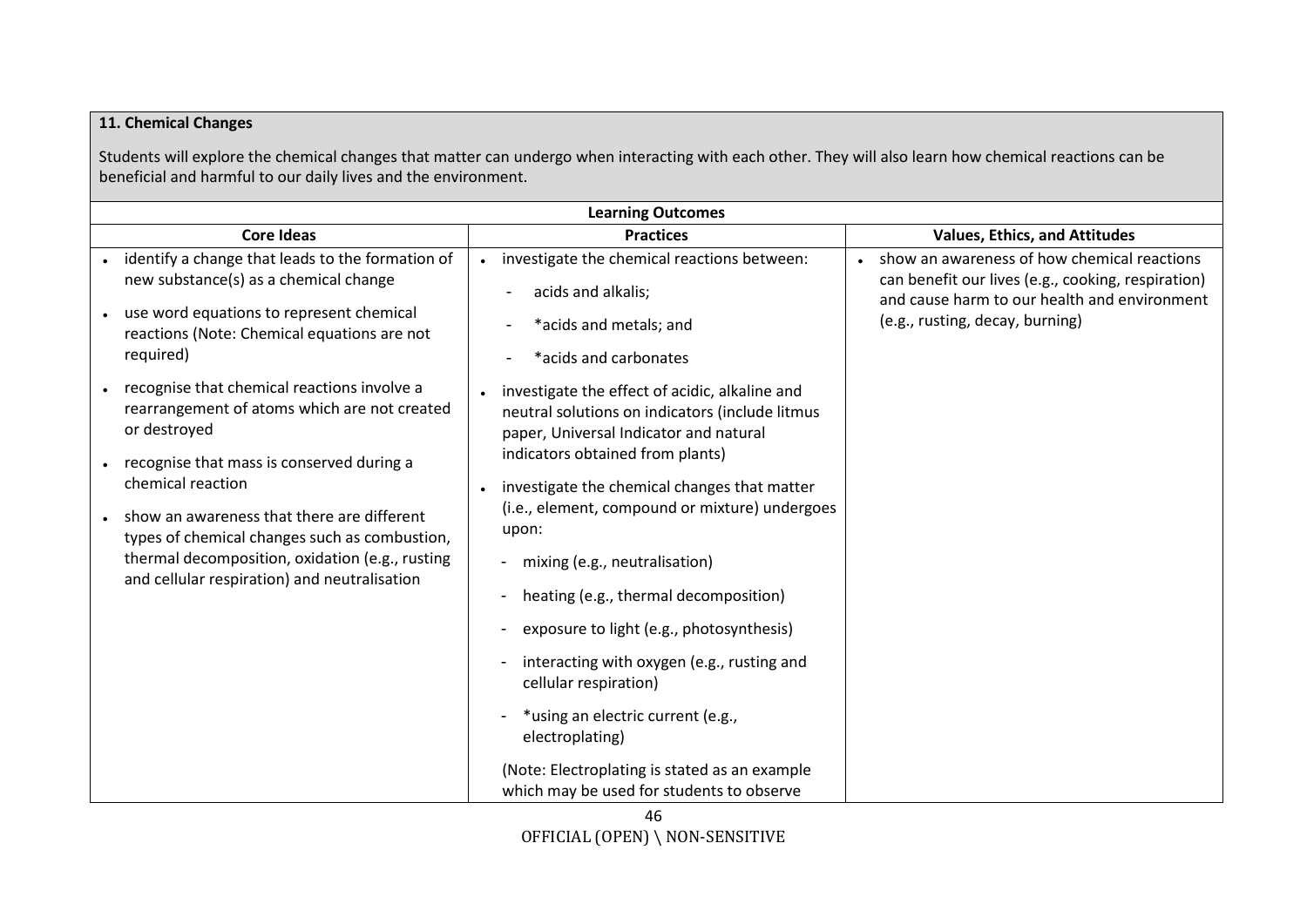| visual changes. Knowledge of the anode,         |  |
|-------------------------------------------------|--|
| cathode and reactivity series of metals are not |  |
| required.)                                      |  |
|                                                 |  |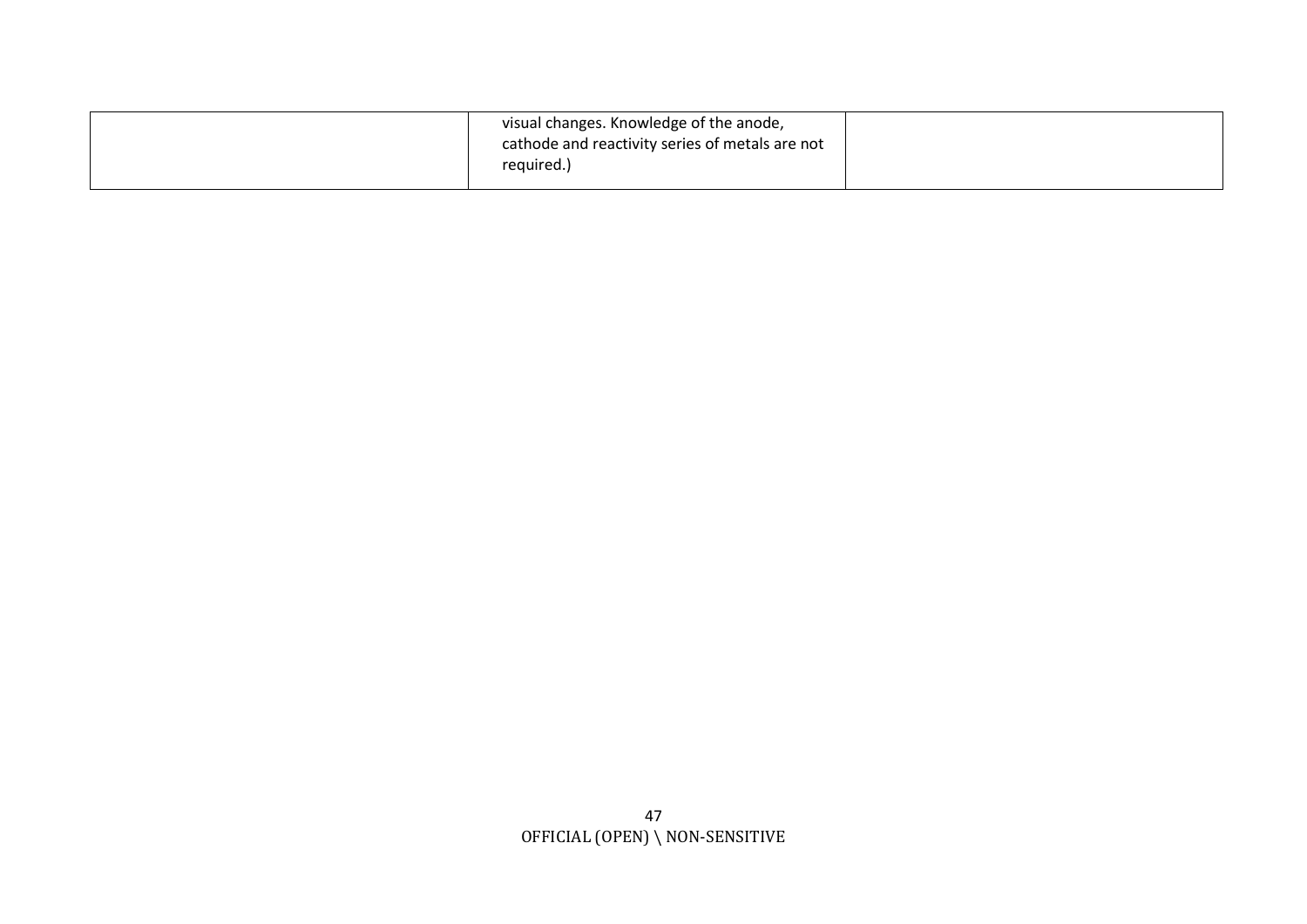# **12: Interactions within Ecosystems**

Students will explore the interaction of living things with both the biotic (living) and abiotic (non-living) factors in the ecosystem. They will also learn about how climate change can affect ecosystems and what we can do to maintain biodiversity.

| <b>Learning Outcomes</b>                                                                                                                                                                                                      |                                                                                                                                                                                     |                                                                                                                                                                                                                                                            |  |  |
|-------------------------------------------------------------------------------------------------------------------------------------------------------------------------------------------------------------------------------|-------------------------------------------------------------------------------------------------------------------------------------------------------------------------------------|------------------------------------------------------------------------------------------------------------------------------------------------------------------------------------------------------------------------------------------------------------|--|--|
| <b>Core Ideas</b>                                                                                                                                                                                                             | <b>Practices</b>                                                                                                                                                                    | <b>Values, Ethics, and Attitudes</b>                                                                                                                                                                                                                       |  |  |
| • explain the importance of conserving the<br>environment<br>explain the importance of various physical<br>factors such as air, water, temperature, light,<br>minerals and acidity/alkalinity to the survival of<br>organisms | *investigate an environment using measuring<br>instruments such as the data-logger and probes<br>to collect data on physical factors such as pH,<br>temperature and light intensity | • evaluate the impact of human activities and<br>technology on the environment (e.g., motor<br>vehicles and modern lifestyle)<br>*show an awareness of how some cultures<br>practise sustainable living through their<br>interactions with the environment |  |  |
| • recognise how adaptive traits (structural and<br>behavioural) and changes in environmental<br>conditions can affect the survival of organisms                                                                               |                                                                                                                                                                                     |                                                                                                                                                                                                                                                            |  |  |
| • show an understanding of an ecosystem as the<br>interactions between a community and its<br>physical environment                                                                                                            |                                                                                                                                                                                     |                                                                                                                                                                                                                                                            |  |  |
| • show an understanding of the interrelationships<br>between various organisms in a community<br>(e.g., predator-prey relationship, mutualism and<br>parasitism)                                                              |                                                                                                                                                                                     |                                                                                                                                                                                                                                                            |  |  |
| show an understanding that energy flows<br>through food chains and food webs and how<br>processes such as photosynthesis and<br>respiration are involved.                                                                     |                                                                                                                                                                                     |                                                                                                                                                                                                                                                            |  |  |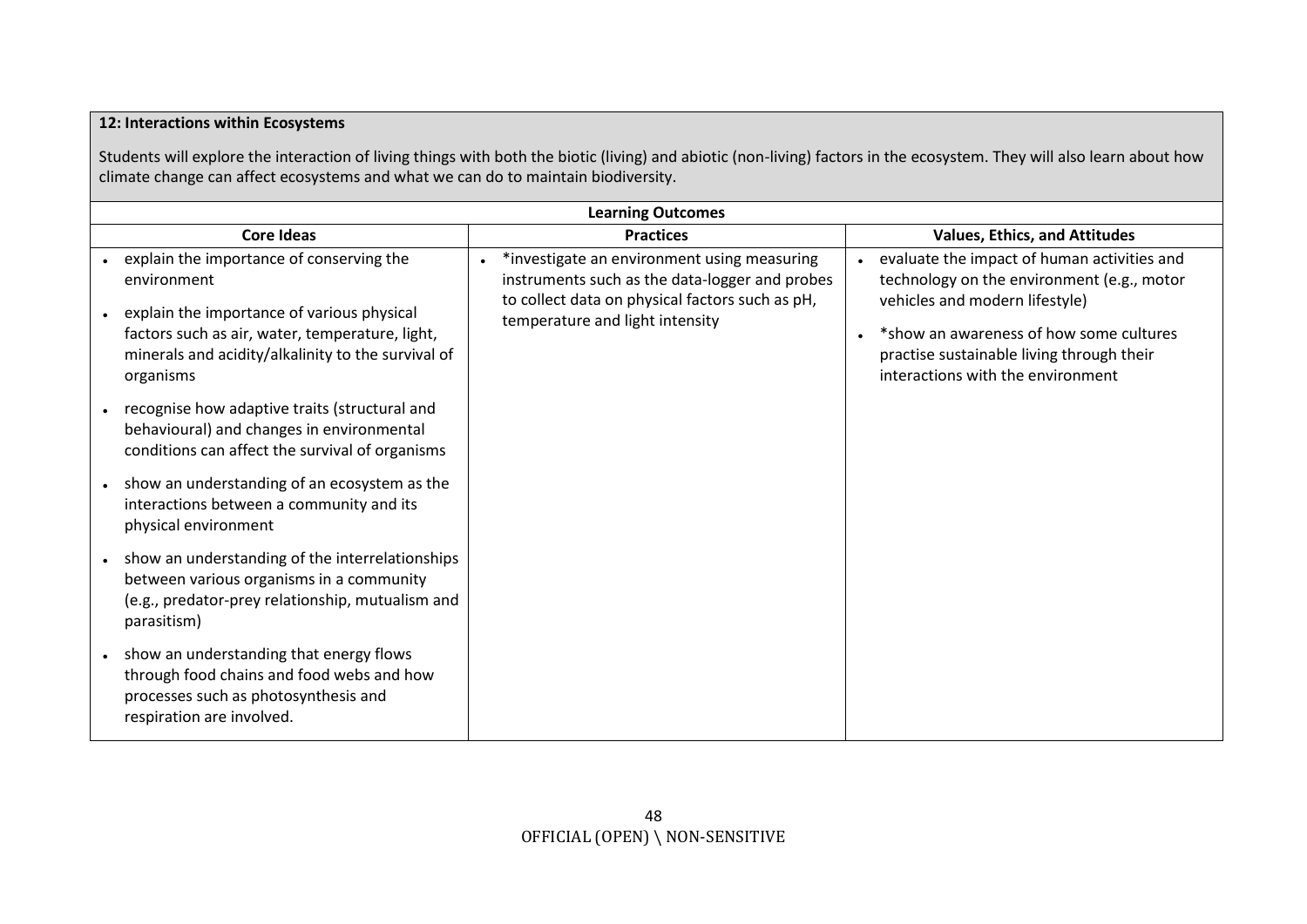| *describe how nutrients in organisms are    |  |
|---------------------------------------------|--|
| recycled within the environment through the |  |
| action of decomposers                       |  |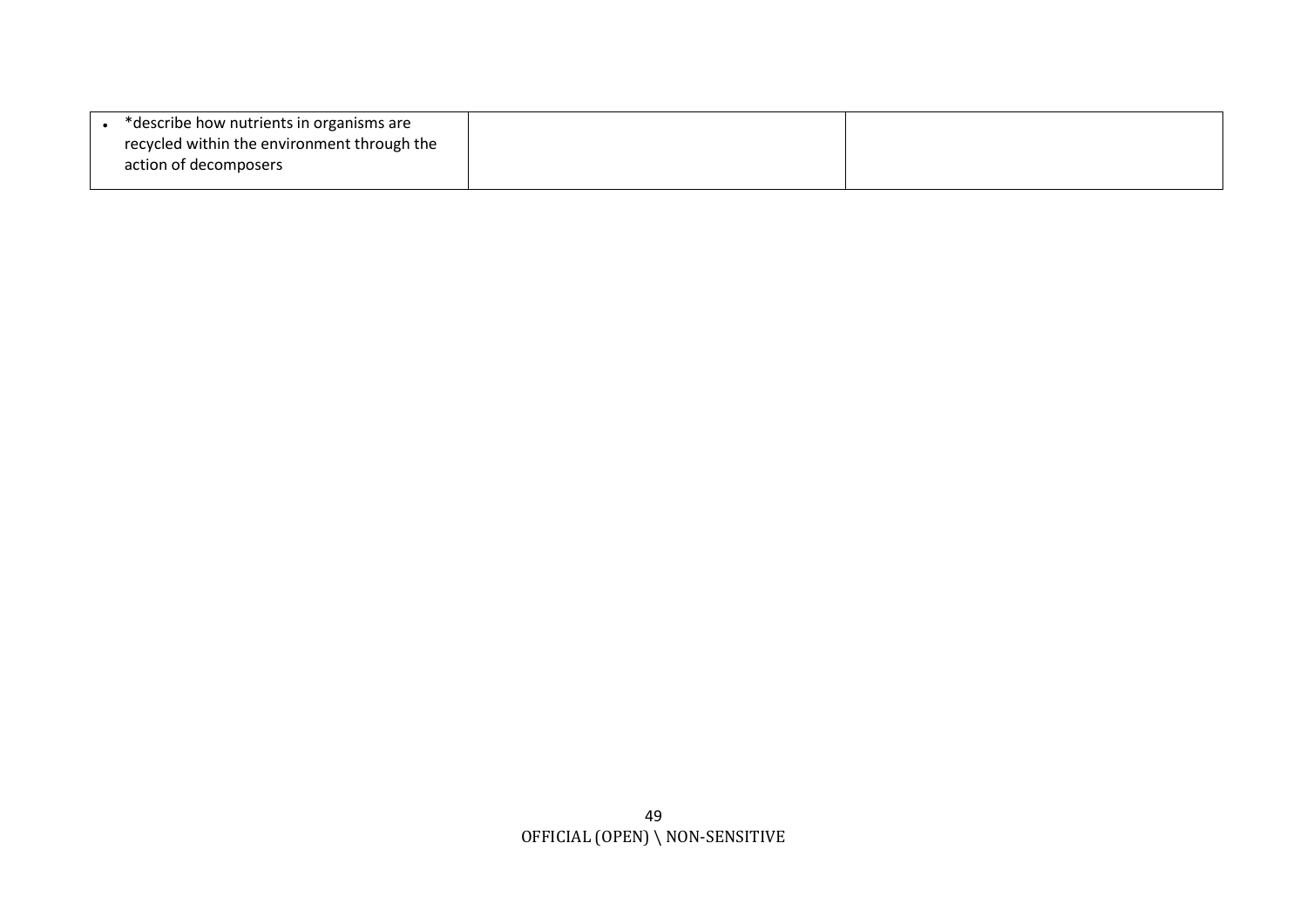| <b>E. SYSTEMS</b>                                                                                                                                                                                                                                                                                                                                                                                                                                                                                                                                                                                                            |                                                                                                                                                   |  |  |  |  |
|------------------------------------------------------------------------------------------------------------------------------------------------------------------------------------------------------------------------------------------------------------------------------------------------------------------------------------------------------------------------------------------------------------------------------------------------------------------------------------------------------------------------------------------------------------------------------------------------------------------------------|---------------------------------------------------------------------------------------------------------------------------------------------------|--|--|--|--|
| <b>Theme: Systems</b>                                                                                                                                                                                                                                                                                                                                                                                                                                                                                                                                                                                                        | <b>Key Inquiry Questions in Systems</b><br>include:                                                                                               |  |  |  |  |
| What is "Systems"?<br>A system is defined by placing boundaries around inter-related entities. The behaviours and functions of systems                                                                                                                                                                                                                                                                                                                                                                                                                                                                                       | How do parts of a system or different                                                                                                             |  |  |  |  |
| can be understood through observation and measurement. This knowledge about a system is supported by the<br>assumption that processes and structures in systems behave in a consistent manner.                                                                                                                                                                                                                                                                                                                                                                                                                               | systems work together to perform a<br>function?                                                                                                   |  |  |  |  |
|                                                                                                                                                                                                                                                                                                                                                                                                                                                                                                                                                                                                                              | How could parts of a system affect the<br>function of other parts?                                                                                |  |  |  |  |
| Why is the study of "Systems" important?                                                                                                                                                                                                                                                                                                                                                                                                                                                                                                                                                                                     | How may a system be affected when a                                                                                                               |  |  |  |  |
| Any change to a part of the system could affect the rest of the system to different extents. That is, a part of the<br>system may not work (well) if another part is missing or not working (well). Conversely, when the parts are put<br>together, they can perform functions that cannot be carried out by individual parts. By conducting scientific<br>investigations, we can construct and test explanations to discover how parts of a system affect one another and<br>learn about the structures and functions of these parts. This also allows us to develop and test solutions for<br>problems in natural systems. | part or parts of the system do not<br>behave in a consistent manner and<br>what can be done to make these parts<br>behave in a consistent manner? |  |  |  |  |
|                                                                                                                                                                                                                                                                                                                                                                                                                                                                                                                                                                                                                              | <b>Essential Takeaways:</b>                                                                                                                       |  |  |  |  |
| How is an integrative experience for the theme like?<br>Students will explore how the different components in the digestive, transport and sexual reproductive                                                                                                                                                                                                                                                                                                                                                                                                                                                               | A system is a whole consisting of parts<br>that work together to perform a<br>function.                                                           |  |  |  |  |
| $\mathbf{E}^{\mathbf{Q}_o}$<br>systems in humans work together. In cases of disruption of the systems, diseases like diabetes, heart<br>attack or infertility may occur. Through exploring electrical systems, students will also consider the<br>impact of science and technology on helping to detect, treat or alleviate the symptoms of such diseases.<br>In the process, students will gain deeper insights into how lifestyle choices can affect their health.                                                                                                                                                         | Each part of a system performs a<br>specific function that contributes to<br>the function of the system.                                          |  |  |  |  |
|                                                                                                                                                                                                                                                                                                                                                                                                                                                                                                                                                                                                                              | The functions of a system may be<br>disrupted if a part or parts of the<br>system do not function well.                                           |  |  |  |  |
|                                                                                                                                                                                                                                                                                                                                                                                                                                                                                                                                                                                                                              |                                                                                                                                                   |  |  |  |  |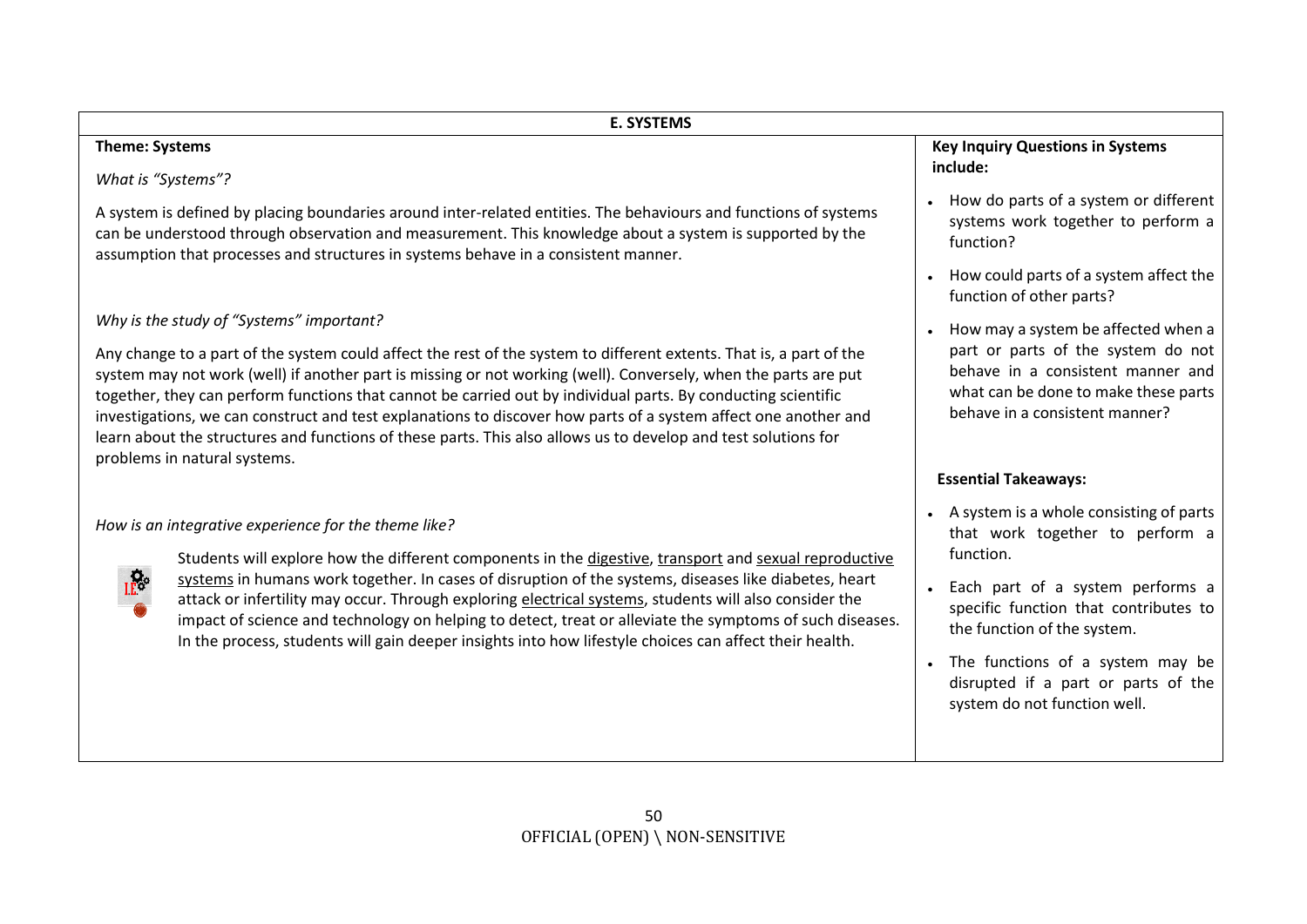# **13: Electrical Systems**

Students will explore man-made electrical systems and appreciate the electrical components that make up an electrical system.

| <b>Learning Outcomes</b>                                                                                     |  |                                                                                                                                                                          |  |                                                                                              |  |
|--------------------------------------------------------------------------------------------------------------|--|--------------------------------------------------------------------------------------------------------------------------------------------------------------------------|--|----------------------------------------------------------------------------------------------|--|
| <b>Core Ideas</b>                                                                                            |  | <b>Practices</b>                                                                                                                                                         |  | <b>Values, Ethics, and Attitudes</b>                                                         |  |
| describe current, potential difference, and<br>resistance of an electrical system, stating their<br>SI units |  | draw and interpret circuit diagrams and set up<br>circuits containing electrical sources, switches,<br>lamps, resistors (fixed and variable), ammeters<br>and voltmeters |  | show an awareness of ways to reduce<br>consumption of electrical energy in our<br>households |  |
| describe the applications of chemical, heating<br>and magnetic effects of an electric current                |  | *investigate the effect of varying resistance on<br>the current in the circuit using fixed or variable                                                                   |  |                                                                                              |  |
| explain what is meant by power, relate it to an<br>output of an electrical system, stating its SI unit       |  | resistors (Note: formula V=IR is not required)<br>*investigate how series or parallel arrangement                                                                        |  |                                                                                              |  |
| state how changes made to an electrical system<br>can cause some electrical hazards                          |  | of fixed resistors affects the current as an<br>output of the system                                                                                                     |  |                                                                                              |  |
| state some precautionary measures to ensure<br>the safe use of electricity in the home                       |  | *calculate the cost of using electrical<br>appliances, using kilowatt-hour as a unit of<br>electrical energy consumption                                                 |  |                                                                                              |  |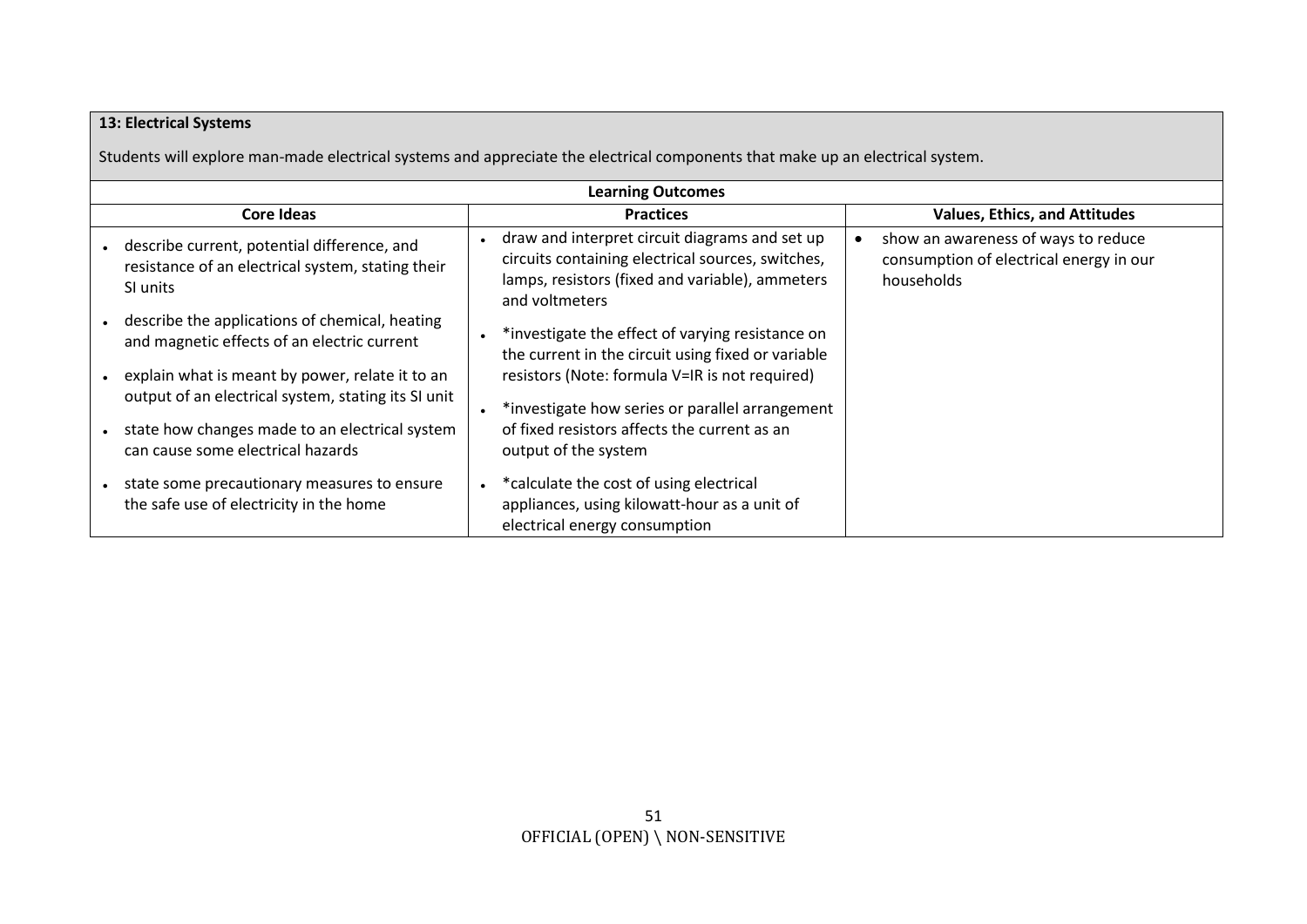# **14. Human Digestive System**

Students learn about the primary role and function of the human digestive system. They will understand how different parts of the system work together to carry out digestion. They will explore how the malfunction of one part affects the system and learn how the end-products of the human digestive system are used for life processes.

| <b>Learning Outcomes</b>                                                                                                                                                                                                                                                                                                                                                                                                                           |                                                                                                                                                                                                  |                                                                                                                                                                                                                                                                                            |  |  |
|----------------------------------------------------------------------------------------------------------------------------------------------------------------------------------------------------------------------------------------------------------------------------------------------------------------------------------------------------------------------------------------------------------------------------------------------------|--------------------------------------------------------------------------------------------------------------------------------------------------------------------------------------------------|--------------------------------------------------------------------------------------------------------------------------------------------------------------------------------------------------------------------------------------------------------------------------------------------|--|--|
| <b>Core Ideas</b>                                                                                                                                                                                                                                                                                                                                                                                                                                  | <b>Practices</b>                                                                                                                                                                                 | <b>Values, Ethics, and Attitudes</b>                                                                                                                                                                                                                                                       |  |  |
| explain the importance of the digestive system<br>explain how the main parts of the human<br>digestive system work together to perform a<br>function (e.g., mouth, gullet, stomach, small<br>intestine, large intestine, rectum and anus)<br>describe how a human digestive system helps in<br>the digestion of food<br>*state that the end-products of digestion are<br>used for cellular processes like respiration,<br>growth and tissue repair | *investigate the effect of enzymes in digestion<br>(Note: Only classes of enzymes such as<br>carbohydrases, proteases and lipases are<br>needed. Specific names of enzymes are not<br>required.) | show an appreciation of the importance of<br>sensible food and lifestyle choices in the fight<br>against diabetes<br>show an awareness that bacteria could have<br>beneficial or harmful effects (e.g., bacteria in<br>the digestive tract could help in digestion or<br>cause infections) |  |  |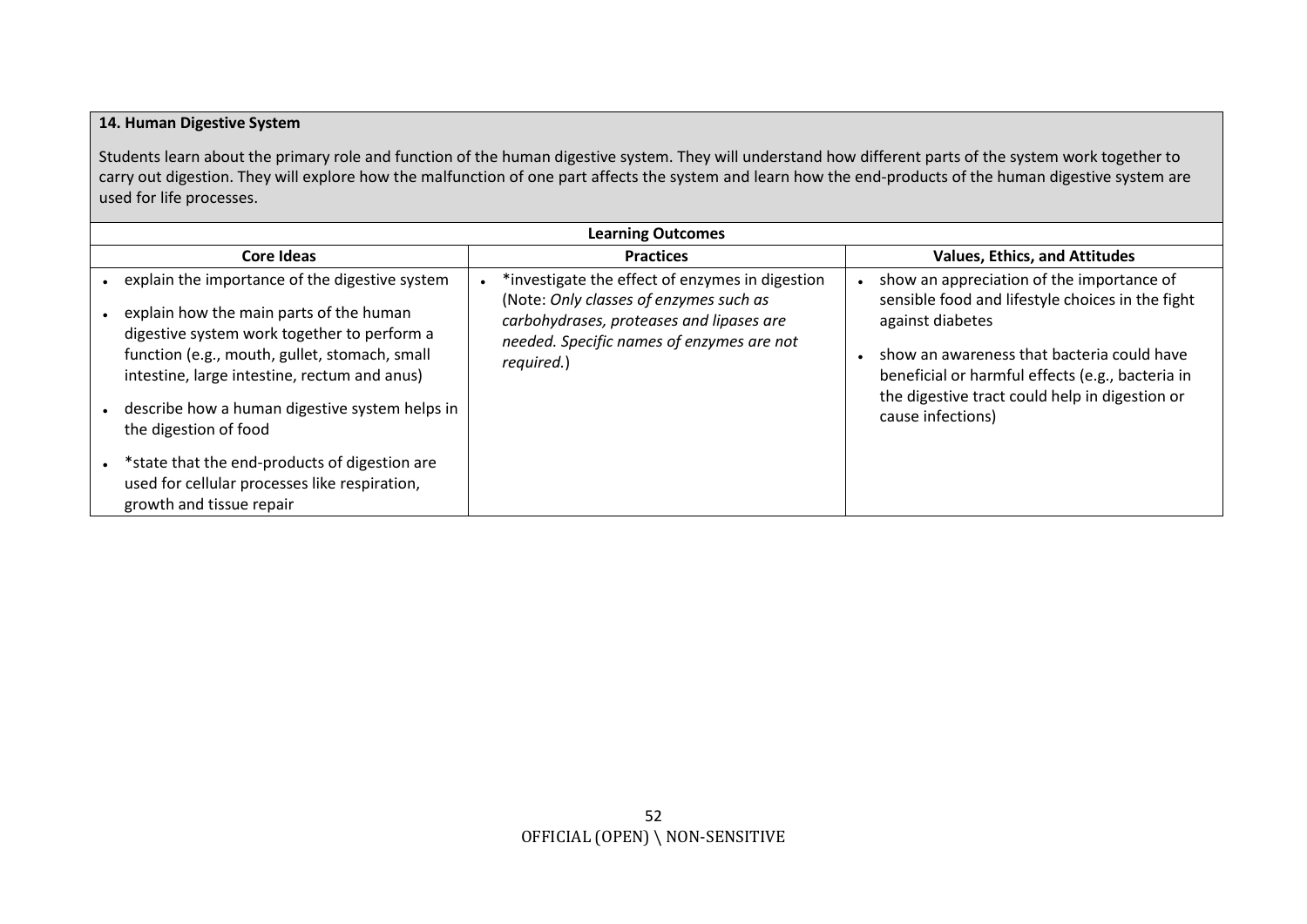# **15. Transport Systems in Living Things**

Students learn about the primary roles and functions of the transport systems in plants and human beings. They will understand how different parts of the transport system work together to perform its function. Students then go on to explore how the malfunction of one part affects the transport system.

| <b>Learning Outcomes</b>                                                                                                                                                                                                                     |                                                                                |                                                                                                                                                                                                                                                                    |  |  |
|----------------------------------------------------------------------------------------------------------------------------------------------------------------------------------------------------------------------------------------------|--------------------------------------------------------------------------------|--------------------------------------------------------------------------------------------------------------------------------------------------------------------------------------------------------------------------------------------------------------------|--|--|
| <b>Core Ideas</b>                                                                                                                                                                                                                            | <b>Practices</b>                                                               | <b>Values, Ethics, and Attitudes</b>                                                                                                                                                                                                                               |  |  |
| describe the functions of blood vessels in<br>relation to the transport system in humans:<br>arteries (carry blood away from the heart),<br>veins (carry blood towards the heart) and<br>capillaries (the site of exchange of<br>substances) | *infer from investigation that the xylem<br>transports water and mineral salts | • show an awareness that the abuse of drugs has<br>detrimental effects on many systems in<br>humans, including the transport system<br>• show awareness of the ethical issues relating to<br>heart transplant (e.g., donor consent and<br>priority for allocation) |  |  |
| (Note: Structures of the blood vessels and the<br>heart are not required)                                                                                                                                                                    |                                                                                |                                                                                                                                                                                                                                                                    |  |  |
| *show an understanding that xylem transports<br>water and mineral salts from the roots to the<br>other parts of the plant while the phloem<br>transport food from the leaves to other parts of<br>the plant                                  |                                                                                |                                                                                                                                                                                                                                                                    |  |  |
| *explain the need for a transport system in<br>multi-cellular organisms                                                                                                                                                                      |                                                                                |                                                                                                                                                                                                                                                                    |  |  |
| . explain how diffusion facilitates the transport of<br>substances in humans (e.g., diffusion of<br>digested food and oxygen from blood to<br>tissues)                                                                                       |                                                                                |                                                                                                                                                                                                                                                                    |  |  |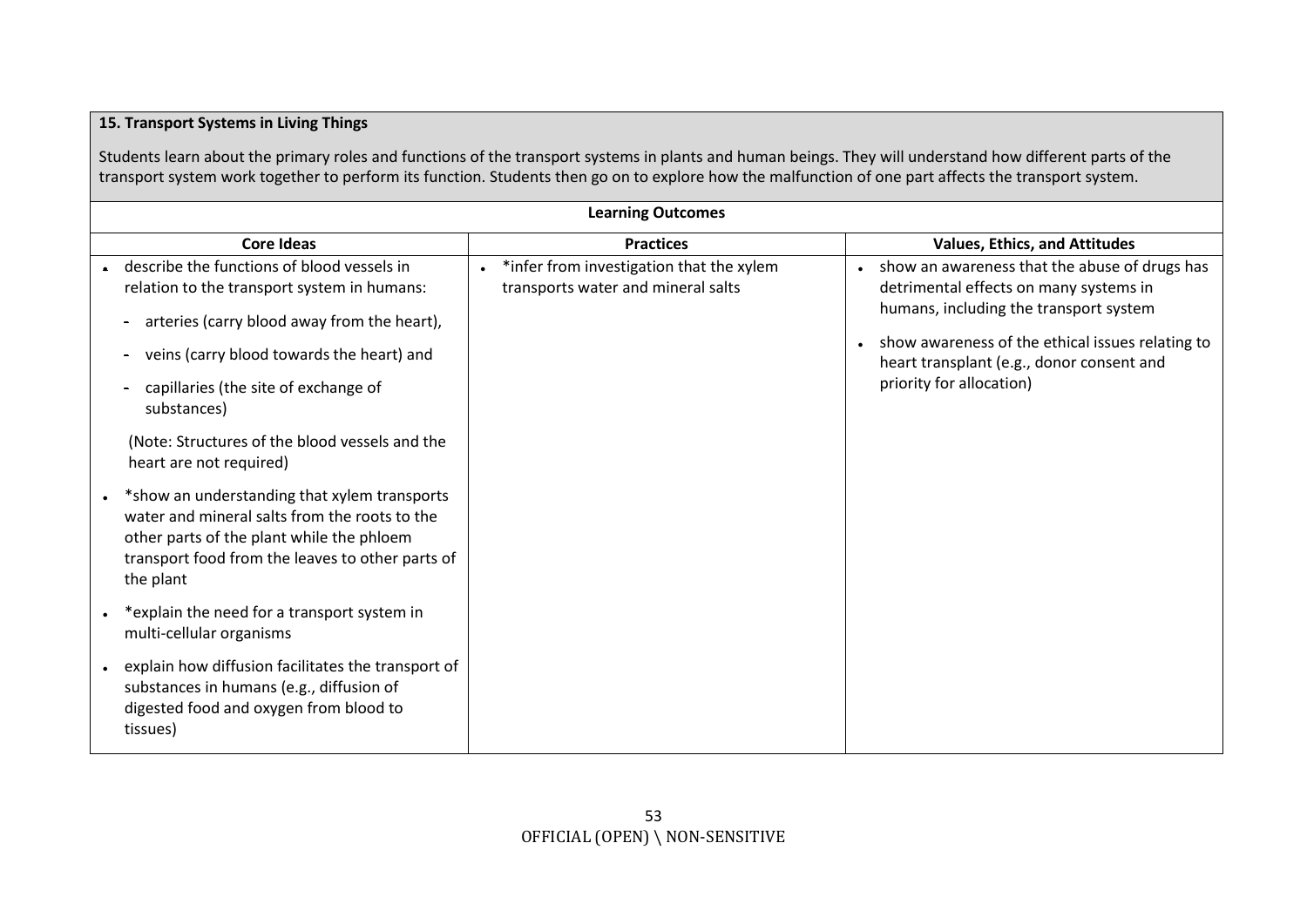| . explain how diffusion facilitates the transport of<br>substances in plants (e.g., diffusion of gases and<br>mineral salts into and out of plant cells) |  |
|----------------------------------------------------------------------------------------------------------------------------------------------------------|--|
| *state that osmosis facilitates the absorption of<br>water at the roots                                                                                  |  |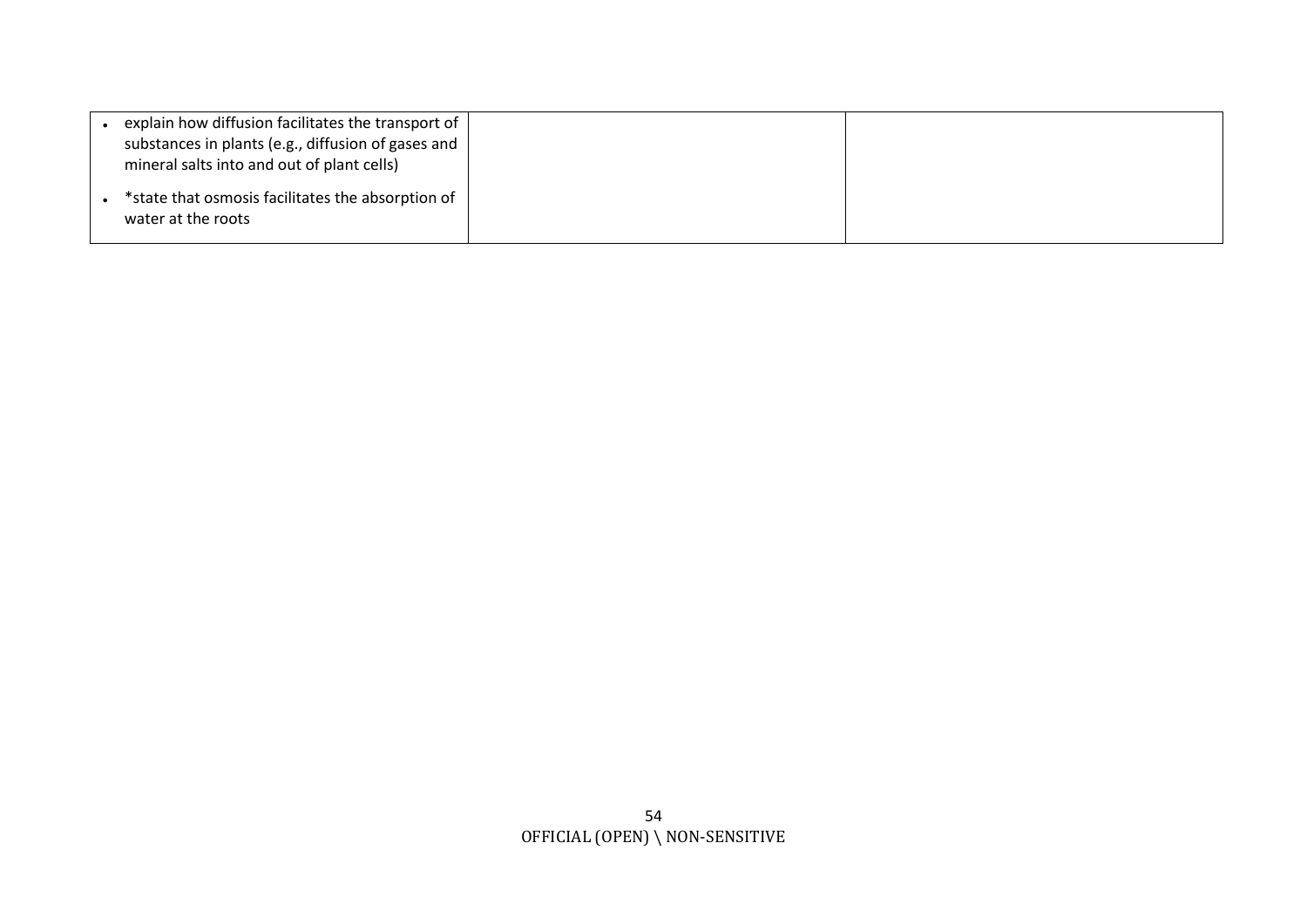# **16. Human Sexual Reproductive System**

Students learn about the primary role and function of the human sexual reproductive system is for reproduction. They will understand how different parts of the reproductive system work together to perform its function. They also explore how the disruption of one part affects the function of the system.

| <b>Learning Outcomes</b>                                                                                                                                                                                                                                                                                                         |  |                                                                                    |  |                                                                                                                                                                                                                                                               |
|----------------------------------------------------------------------------------------------------------------------------------------------------------------------------------------------------------------------------------------------------------------------------------------------------------------------------------|--|------------------------------------------------------------------------------------|--|---------------------------------------------------------------------------------------------------------------------------------------------------------------------------------------------------------------------------------------------------------------|
| <b>Core Ideas</b>                                                                                                                                                                                                                                                                                                                |  | <b>Practices</b>                                                                   |  | <b>Values, Ethics, and Attitudes</b>                                                                                                                                                                                                                          |
| • recognise that the union of the nuclei of an egg<br>and a sperm (inputs of a system) forms a<br>fertilised egg which develops into a new<br>individual (output of a system)<br>recognise that the sexual reproductive system<br>facilitates heredity (the passing down of genetic<br>material from one generation to the next) |  | • evaluate the consequences and issues relating<br>to abortion and pre-marital sex |  | show an awareness that drug abuse (e.g.,<br>smoking, alcohol consumption and substance<br>abuse) can have negative effects on the foetus<br>*suggest reasons for the world's growing<br>human population (e.g., advances in medicine,<br>improved sanitation) |
| *recognise that a new individual formed<br>through sexual reproduction receives a unique<br>combination of genetic information from the<br>mother (via the egg) and the father (via the<br>sperm), resulting in similarities and differences<br>between individuals and their parents, as well<br>as among siblings              |  |                                                                                    |  |                                                                                                                                                                                                                                                               |
| • state some of the physical changes that occur<br>during puberty and early adolescence as a<br>result of the effect of hormones on other<br>systems                                                                                                                                                                             |  |                                                                                    |  |                                                                                                                                                                                                                                                               |
| (Note: Details of the hormonal system are not<br>required)                                                                                                                                                                                                                                                                       |  |                                                                                    |  |                                                                                                                                                                                                                                                               |
| • describe briefly how the parts of the human<br>male and female reproductive systems are<br>involved in fertilisation                                                                                                                                                                                                           |  |                                                                                    |  |                                                                                                                                                                                                                                                               |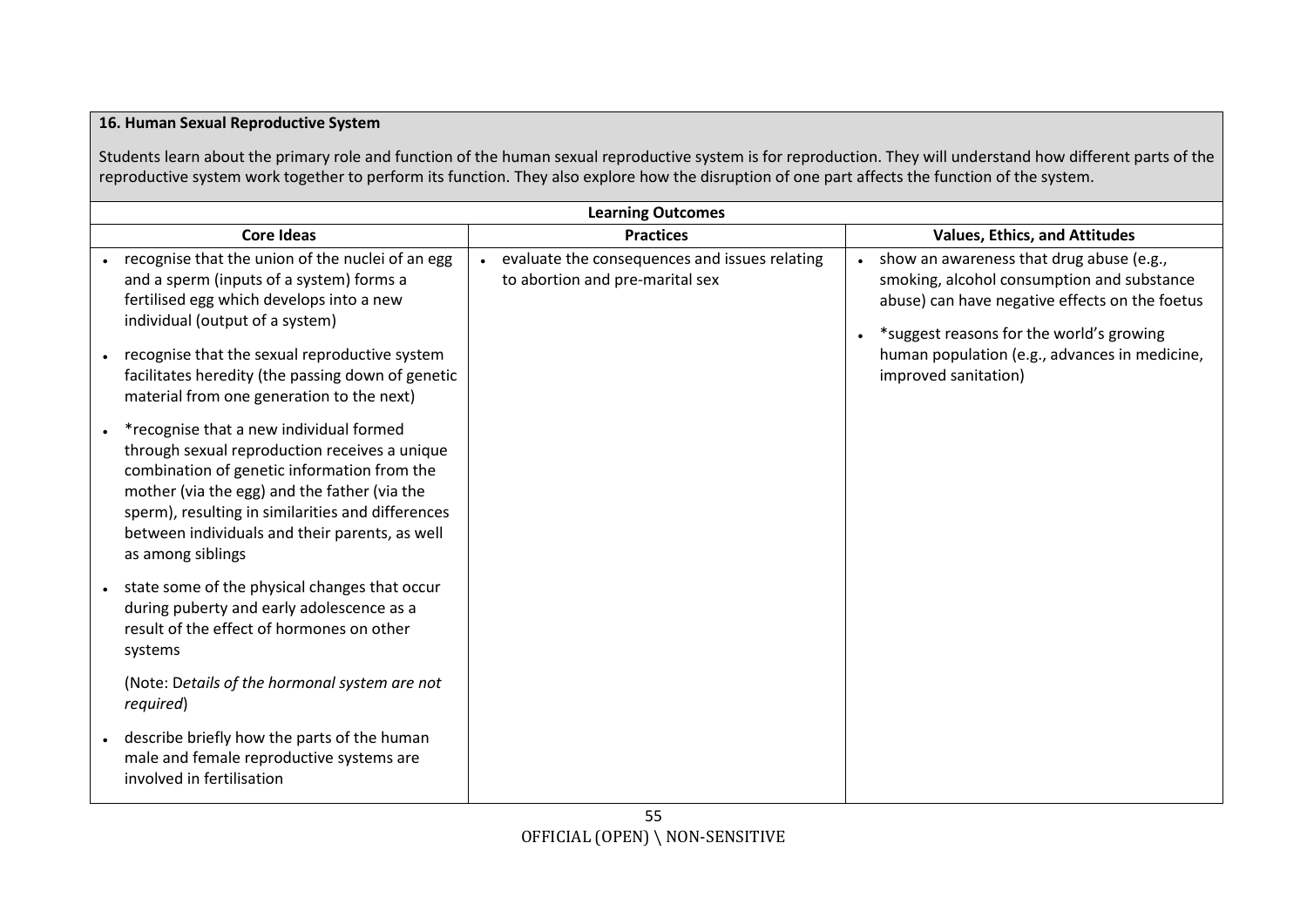| • describe how parts of the female reproductive<br>system are involved in the menstrual cycle                                                                                                |  |
|----------------------------------------------------------------------------------------------------------------------------------------------------------------------------------------------|--|
| • outline how temporary and permanent birth<br>control methods prevent conception by<br>disrupting certain processes and/or the<br>functions of certain organs in the reproductive<br>system |  |
| • state the harmful consequences of sexually<br>transmitted infections (STIs) like syphilis,<br>gonorrhoea and AIDS                                                                          |  |
| • state that some bacterial STIs can be cured by<br>antibiotics, but not viral STIs                                                                                                          |  |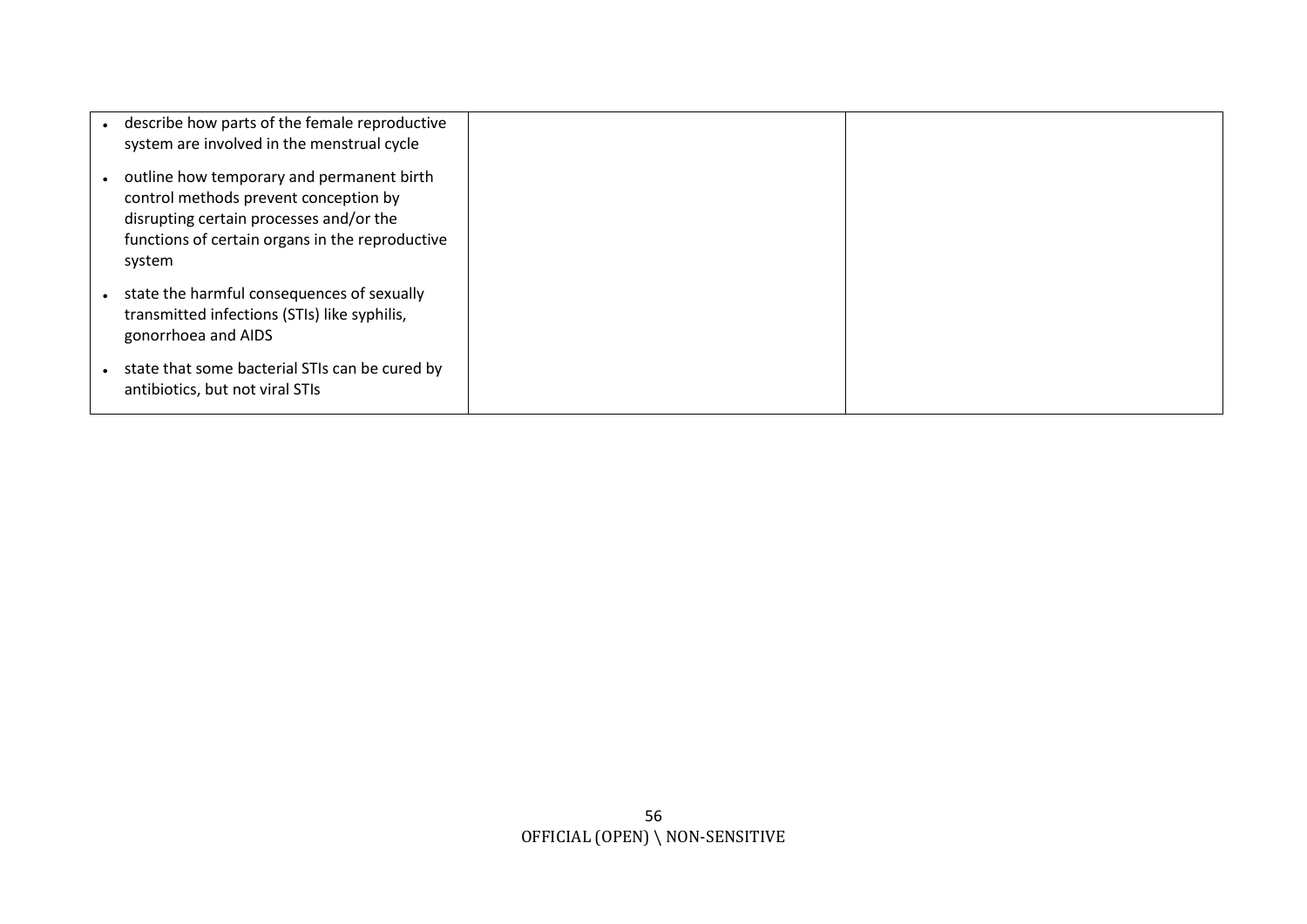# Section 6:

# <span id="page-57-0"></span>**GLOSSARY OF TERMS**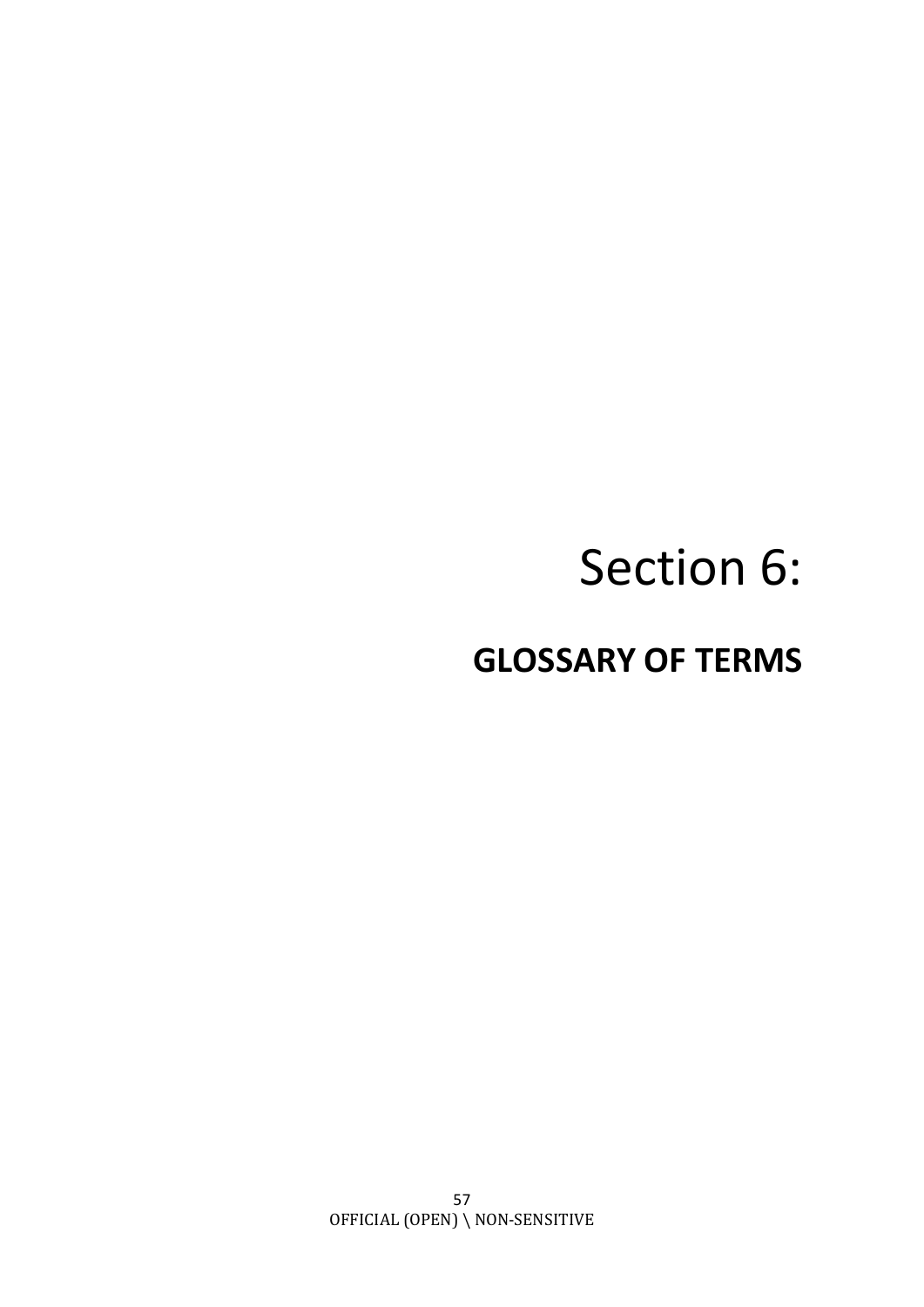# **6. GLOSSARY OF TERMS**

This glossary serves as a guide for interpreting learning outcomes that are stated in this syllabus.

| S/No | <b>Term</b>              | <b>Description of Terms</b>                                                                                                                                                                                                        |
|------|--------------------------|------------------------------------------------------------------------------------------------------------------------------------------------------------------------------------------------------------------------------------|
| 1    | calculate                | to give a numerical answer, where, in general working should be shown (especially<br>when two or more steps are involved)                                                                                                          |
| 2    | classify                 | to group things based on common characteristics                                                                                                                                                                                    |
| 3    | compare                  | to identify similarities and differences between things or concepts                                                                                                                                                                |
| 4    | construct                | to write or form something not by factual recall but analogy or by using given<br>information                                                                                                                                      |
| 5    | describe                 | to state in words (using diagrams where appropriate) the main points of a topic                                                                                                                                                    |
| 6    | discuss                  | to give a critical account of the points involved in the topics                                                                                                                                                                    |
| 7    | estimate                 | to make a reasoned order magnitude statement/calculation for the quantity<br>concerned, making such simple assumptions as may be necessary about the points<br>of principle and about values of quantities not otherwise included. |
| 8    | distinguish              | to identify and understand the differences between objects, concepts and<br>processes                                                                                                                                              |
| 9    | evaluate                 | to consider all factors relating to the object/event before making a judgement                                                                                                                                                     |
| 10   | explain                  | to give reasons or make some reference to theory, depending on the context                                                                                                                                                         |
| 11   | identify                 | to select and/or name the object, event, concept or process                                                                                                                                                                        |
| 12   | infer                    | to draw a conclusion based on observations                                                                                                                                                                                         |
| 13   | investigate              | to find out by carrying out experiments                                                                                                                                                                                            |
| 14   | list                     | to give a number of points or items without elaboration                                                                                                                                                                            |
| 15   | measure                  | to obtain the quantity concerned directly from a suitable measuring instrument                                                                                                                                                     |
| 16   | outline                  | to give the main or essential points of the concepts or processes                                                                                                                                                                  |
| 17   | predict                  | to state a likely future event based on the given information or rules                                                                                                                                                             |
| 18   | recognise                | to identify facts, characteristics or concepts that are critical (relevant/appropriate)<br>to the understanding of a situation, event, process or phenomenon                                                                       |
| 19   | relate                   | to identify and explain the relationships between objects, concepts or processes                                                                                                                                                   |
| 20   | show an<br>appreciation  | to recognise and explain the importance of a concept or situation                                                                                                                                                                  |
| 21   | show an<br>awareness     | to show concern and perception in a particular situation or development                                                                                                                                                            |
| 22   | show an<br>understanding | to recall, explain and apply information                                                                                                                                                                                           |
| 23   | state                    | to give a concise answer with little or no supporting argument                                                                                                                                                                     |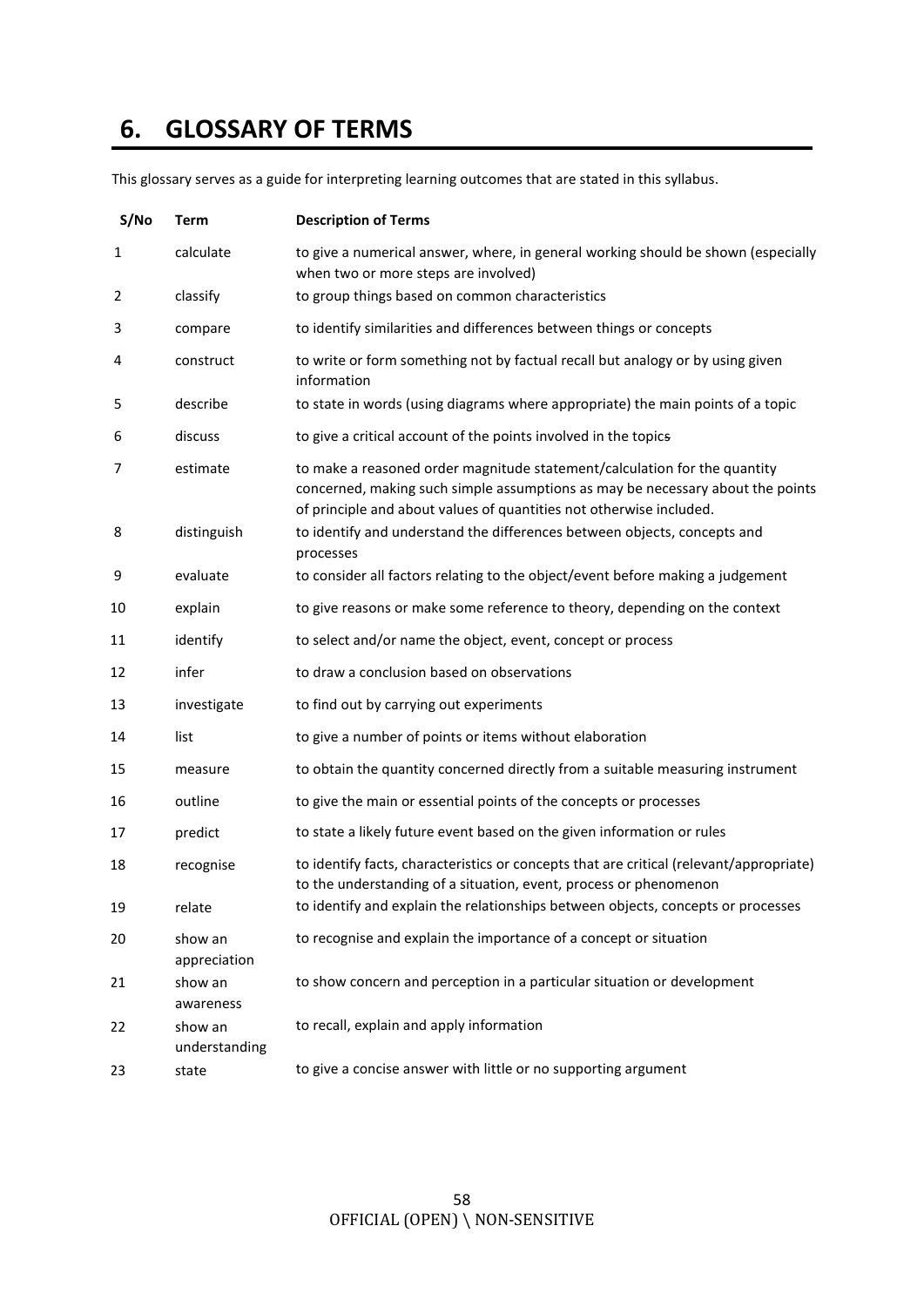# Section 7:

# <span id="page-59-0"></span>**ACKNOWLEDGEMENT**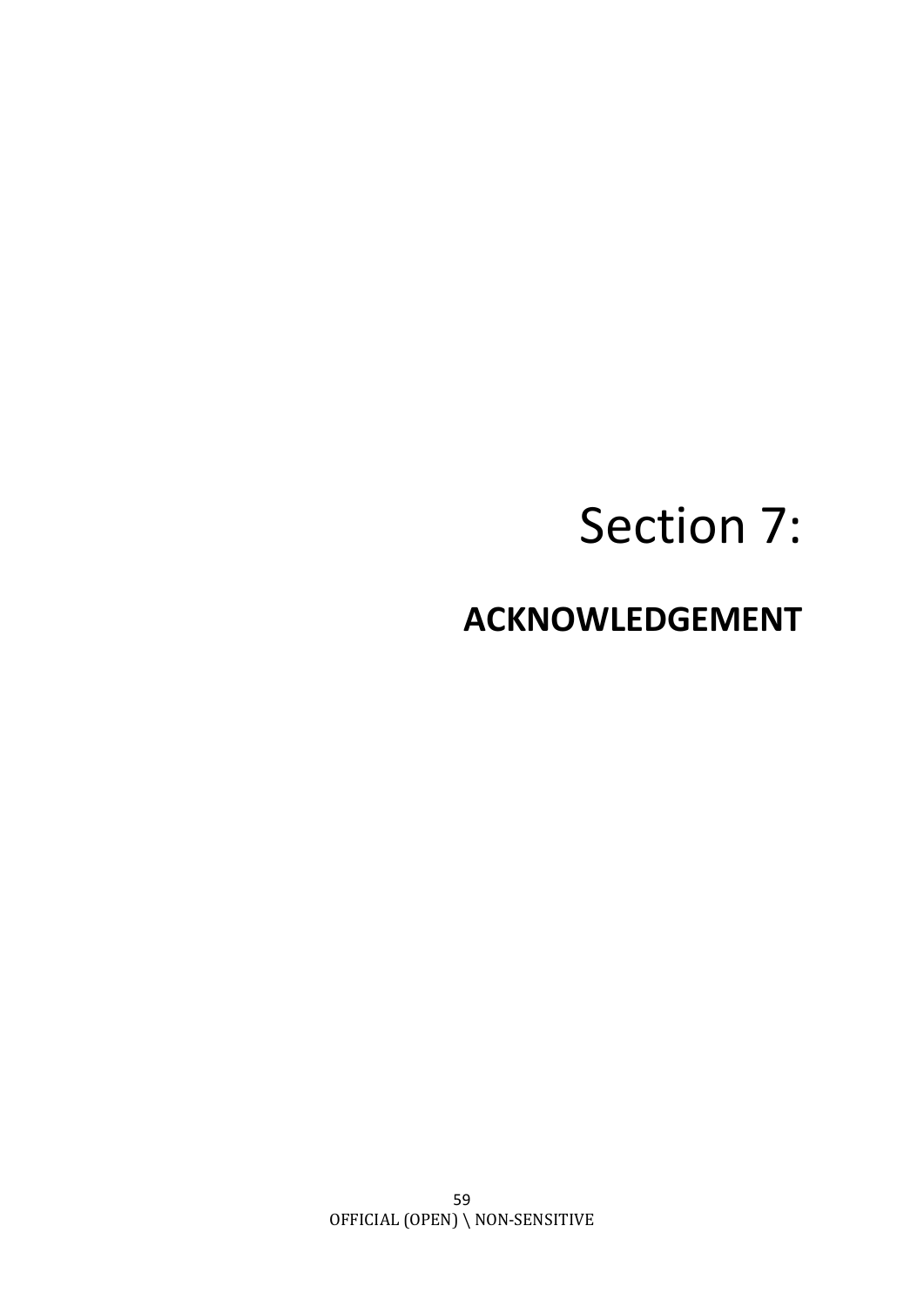Members of the Lower Secondary Science E/N(A) Syllabus Resource and Development Committee (2016-2020) are:

| <b>Name</b>                              | <b>Designation</b>                                                                                                      |
|------------------------------------------|-------------------------------------------------------------------------------------------------------------------------|
| Sin Kim Ho (Mr) (up to 2017)             | Divisional Director, Curriculum Planning and Development Division 1                                                     |
| Chua Chor Huat (Mr) (2018-2019)          | Director, Sciences, Curriculum Planning and Development Division 1                                                      |
| Chia Guo Hao (Mr) (up to 2017)           | Senior Assistant Director, Sciences, Curriculum Planning and Development Division 1                                     |
| Chua Shi Qian (Ms) (from 2018)           | Senior Assistant Director, Sciences, Curriculum Planning and Development Division 1                                     |
| Chin Tan Ying (Dr)                       | Assistant Director General Science/Master Specialist, Curriculum Planning and Development Division 1                    |
| Paul Chua (Dr) (up to 2019)              | Principal/ Special Projects, Sciences, Curriculum Planning and Development Division 1                                   |
| Anna Koh (Ms)                            | Master Teacher, Biology, Standards and Research Branch, Academy of Singapore Teachers                                   |
| Md Shahrin (Dr)                          | Master Teacher, Chemistry, Standards and Research Branch, Academy of Singapore Teachers                                 |
| Lau Chor Yam (Mr)                        | Master Teacher, Physics, Standards and Research Branch, Academy of Singapore Teachers                                   |
| A/P Lee Yew Jin (Dr) (up to 2017)        | Associate Professor, Natural Sciences and Science Education, National Institute of Education Singapore                  |
| Ong Kia Siang (Mr) (from 2018)           | Teaching Fellow, Natural Sciences and Science Education, National Institute of Education Singapore                      |
| Tan Mui Hua (Dr)                         | Curriculum Specialist, STEM Inc, Science Centre Singapore                                                               |
| Yip Sun Yee (Ms) (up to 2017)            | Vice-Principal, Fuhua Secondary School                                                                                  |
| Wesley Cheong Lit Sern (Mr) (up to 2017) | Vice-Principal, Yuan Ching Secondary School                                                                             |
| Alvin Chen Jingyuan (Mr)                 | Head of Department, Educational Technology, Ngee Ann Secondary School                                                   |
| Tan Chiew Seng (Mr) (up to 2017)         | Subject Head, Science, St. Patrick's School                                                                             |
| Desmond Tan Sam Sheng (Mr)               | Level Head, Lower Secondary Science, Kuo Chuan Presbyterian Secondary School                                            |
| Teo Jo Hsuan (Ms)                        | Lower Secondary Science Coordinator, Chung Cheng High School (Main)                                                     |
| Chia Ai Li, Joan (Ms)                    | Lower Secondary Science Teacher, Evergreen Secondary School                                                             |
| Grace Khoo (Ms) (up to 2017)             | Lower Secondary Science Teacher, NUS High School                                                                        |
| Muhammad Hafiz Mornin (Mr)               | Lower Secondary Science Teacher, Yishun Secondary School                                                                |
| Tan Hong Kim (Dr)                        | Lead Curriculum Resource Development Specialist (Science), Curriculum Planning and Development Division 1               |
| Phuan Siew Khoon (Ms)                    | Lead Specialist, Gifted Education, Curriculum Planning and Development Division 1                                       |
| Liew Poh Yin (Mdm) (up to 2019)          | Lead Specialist (Science), Curriculum Planning and Development Division 1                                               |
| Charlene Seah Xinyi (Mdm)                | Senior Curriculum Specialist (Lower Secondary Science), Curriculum Planning and Development Division 1                  |
| Wong Po San (Ms) (from 2019)             | Senior Curriculum Specialist, Primary Science, Curriculum Planning and Development Division 1                           |
| Tay Wee Beng (Ms) (from 2020)            | Senior Curriculum Specialist, Biology, Curriculum Planning and Development Division 1                                   |
| Ang Keng Kiat (Mr) (up to 2017)          | Senior Curriculum Planning Officer, Physics, Curriculum Planning and Development Division 1                             |
| Jennifer Teo le Bwen (Mdm) (from 2018)   | Senior Curriculum Planning Officer, Lower Secondary Science, Curriculum Planning and Development Division 1             |
| Chan Yan Qing Daphne (Mdm) (from 2019)   | Senior Curriculum Planning Officer, Lower Secondary Science, Curriculum Planning and Development Division 1             |
| Terence Ong Kian Wan (Mr) (2017 to 2019) | Senior Curriculum Resource Development Officer, Lower Secondary Science, Curriculum Planning and Development Division 1 |
| Qiu Yiru (Ms) (up to 2018)               | Education Technology Officer, Technologies for Learning Branch                                                          |

OFFICIAL (OPEN) \ NON-SENSITIVE